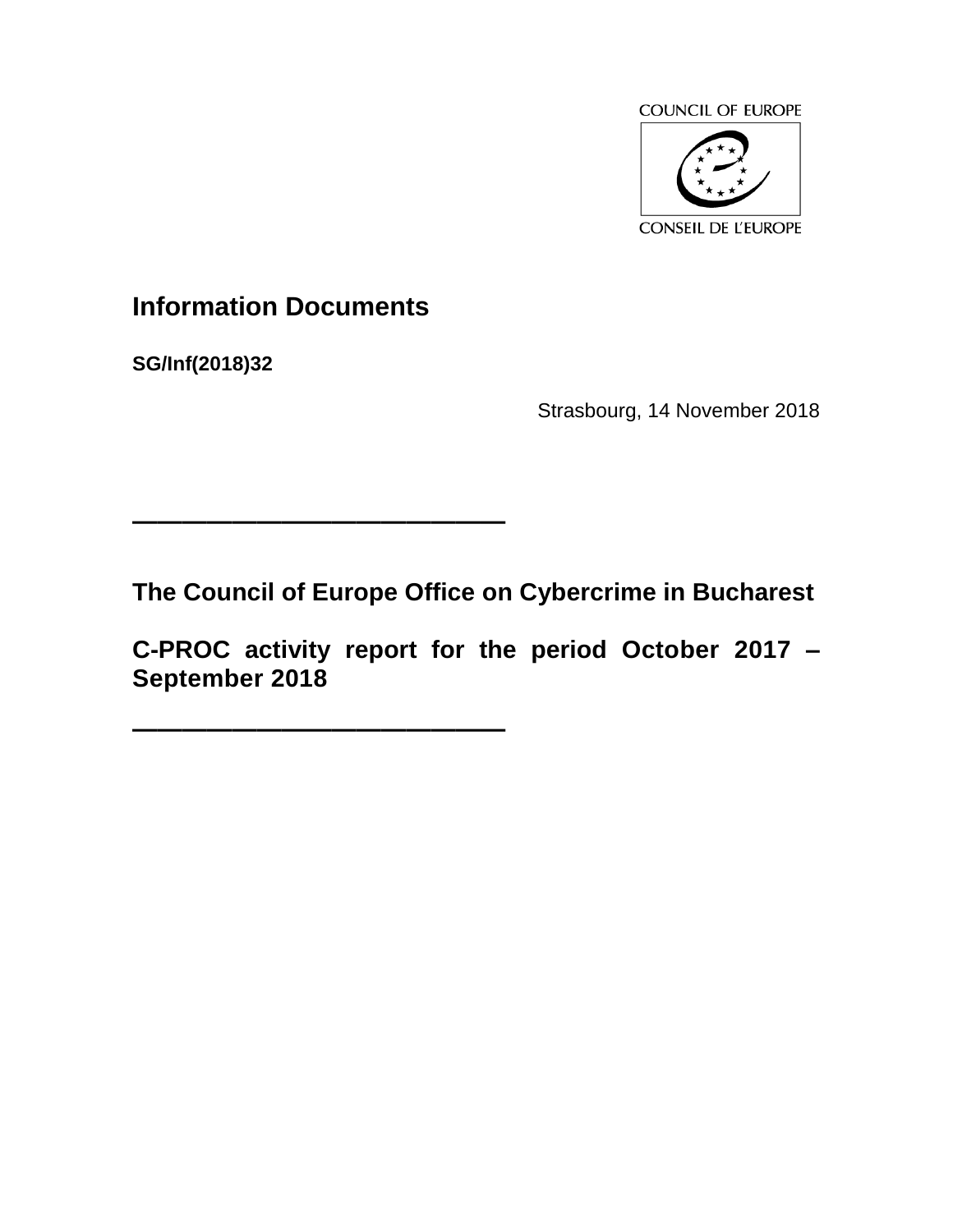# **Contents**

Executive Summary 1 [Background and purpose of this report..........................................................](#page-4-0) 5 2 Mandate of the Office [....................................................................................](#page-6-0) 7 3 [Projects and results in the period October 2017 –](#page-6-1) September 2018 ............. 7 3.1 [Overview of current projects.......................................................................](#page-7-0) 8 3.2 [Cybercrime@Octopus................................................................................](#page-8-0) 9 3.3 Cybercrime@EAP II – [International co-operation.....................................](#page-9-0) 10 3.4 Cybercrime@EAP III – [Public/private co-operation..................................](#page-10-0) 11 3.5 Cybercrime@EAP 2018 – [International and public/private co-operation..](#page-10-1) 11 3.6 [GLACY+ Project on Global Action on Cybercrime Extended](#page-12-0) ................... 13 3.7 [iPROCEEDS project targeting proceeds from crime on the Internet in](#page-13-0)  [South-eastern Europe.........................................................................................](#page-13-0) 14 3.8 [CyberSouth project on cybercrime and e-evidence in the Southern](#page-15-0)  Neighbourhood region [........................................................................................](#page-15-0) 16 4 [Further funding priorities..............................................................................](#page-16-0) 17 5 [Relationship with the Cybercrime Convention Committee \(T-CY\)](#page-17-0) ............... 18 6 [Relations with the Government of Romania](#page-17-1) ................................................ 18 7 Administrative and financial matters [............................................................](#page-18-0) 19 7.1 [Staff..........................................................................................................](#page-18-1) 19 7.2 [Financial matters......................................................................................](#page-19-0) 20 8 Visibility [.......................................................................................................](#page-19-1) 20 9 Conclusions and priorities [...........................................................................](#page-19-2) 20 10 [Appendix: Inventory of activities supported by C-PROC](#page-22-0)  (October 2017 – [September 2018\)........................................................................](#page-22-0) 23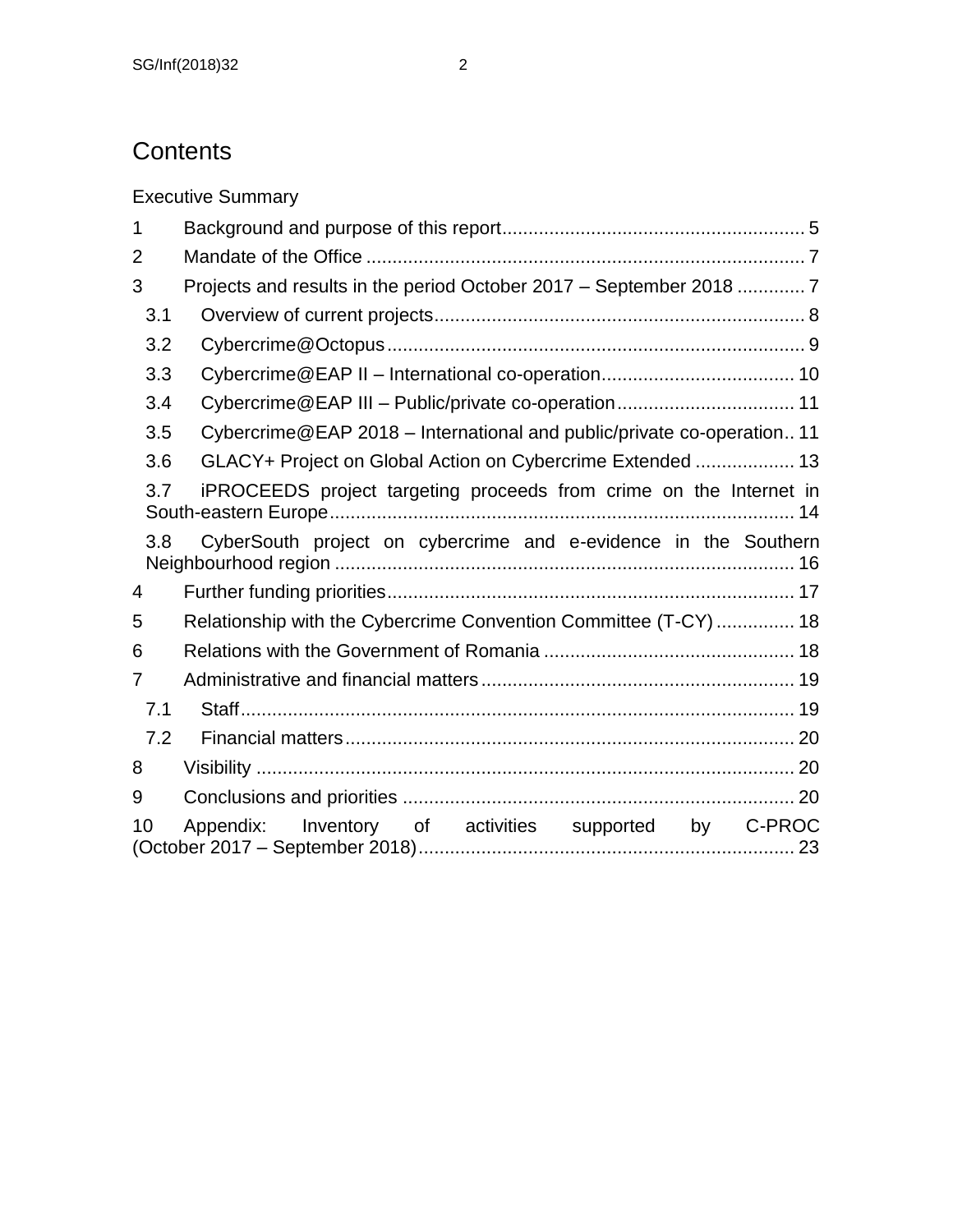### **Executive summary**

The purpose of the present report is to inform the Committee of Ministers of the activities of the Council of Europe Programme Office on Cybercrime (C-PROC) in Bucharest, Romania, in the period October 2017 to September 2018.<sup>1</sup>

In response to the need for enhanced capacity-building on cybercrime worldwide, on 9 October 2013 (at their 1180th meeting), the Committee of Ministers decided that the Council of Europe establish a Programme Office on Cybercrime in Bucharest. The Office became operational on 7 April 2014, and all capacity-building projects on cybercrime are being implemented by this Office. Since then, C-PROC carried out or supported some 620 activities involving more than 150 countries.

Between October 2017 and September 2018 the Office supported approximately 220 activities under seven projects covering priority regions in Europe as well as countries in other regions of the world committed to implementing the Budapest Convention. These were aimed at improving legislation, training of judges, prosecutors and investigators, public/private and international co-operation, and other measures to strengthen the criminal justice response to cybercrime and electronic evidence.

The Office is broadly funded from extra-budgetary resources. By September 2018, the Office managed ongoing projects with a combined budget of more than EUR 26 million and with 29 staff (from nine different member states). It is headed by the Head of Cybercrime Division (DGI) who divides his time between Strasbourg and Bucharest. He is supported by an experienced Head of Operations. All staff – with the exception of the Head of Office – is funded from the budgets of projects for which they are responsible. C-PROC premises are located at the UN House in Bucharest, and are provided rent free by the Government of Romania.

The experience during the past year confirms that the expectations linked with the establishment of the Office have been met:

- The Council of Europe remains a global leader for capacity-building on cybercrime and electronic evidence.
- The relevance and impact of the Office is not solely due to the volume of projects and activities but also to strong synergies between the Budapest Convention, follow up and assessments by the Cybercrime Convention Committee (T-CY) and capacity-building by C-PROC. Between October 2017 and September 2018, C-PROC in particular provided back up and resources to the T-CY in the face of challenges related to the Ordinary Budget of the Council of Europe.

<sup>&</sup>lt;sup>1</sup> For the report covering April 2014 to September 2015 se[e https://rm.coe.int/168047d1b8](https://rm.coe.int/168047d1b8) For the period October 2015 to September 2016 se[e https://rm.coe.int/16806b8a87](https://rm.coe.int/16806b8a87) For the period October 2016 to September 2017 se[e this report](https://rm.coe.int/CoERMPublicCommonSearchServices/DisplayDCTMContent?documentId=09000016806b8a87)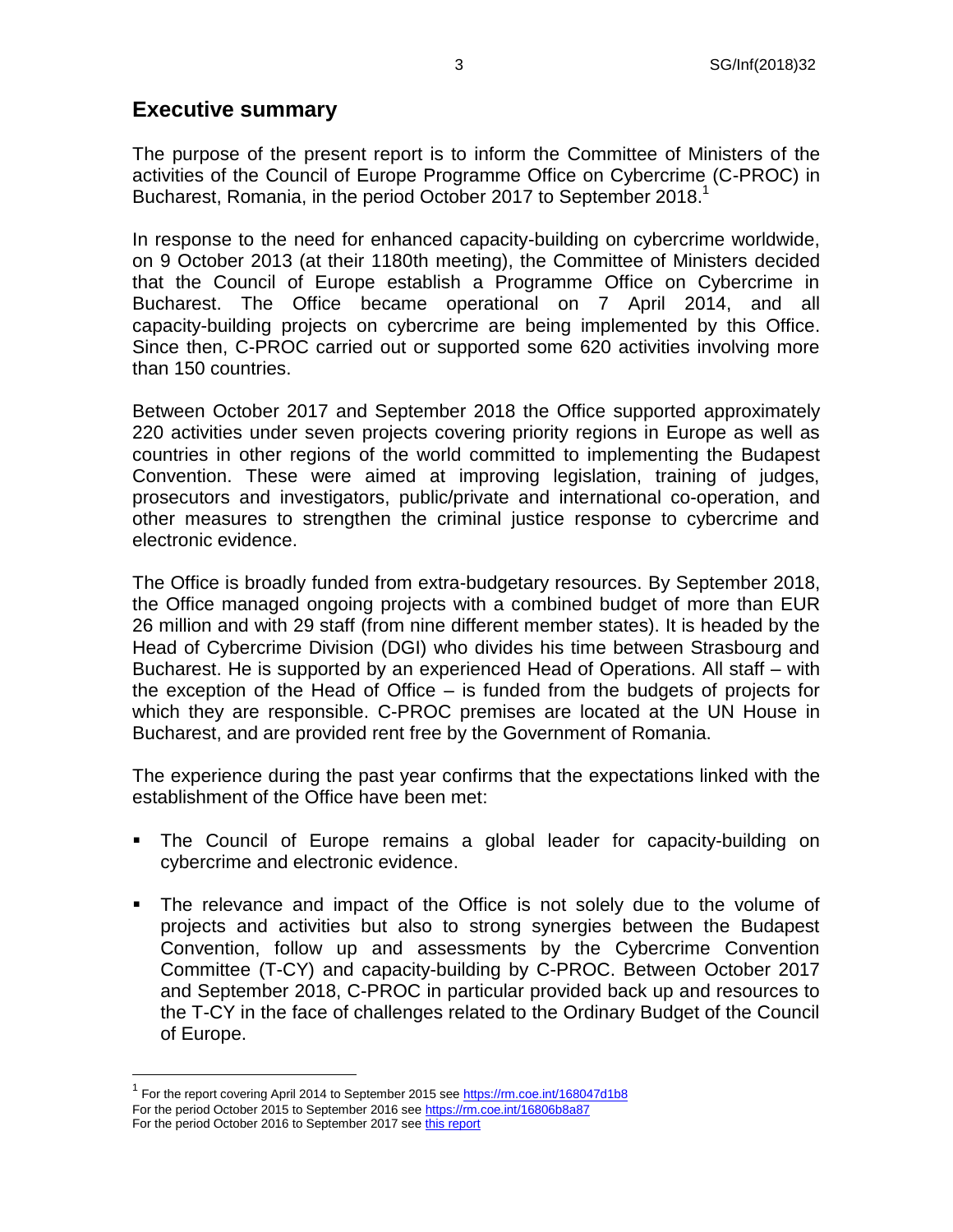- Capacity-building activities of C-PROC enable non-member states to join the Budapest Convention. During the last twelve months, six states from Africa, Asia and Latin America became Parties.
- Activities are designed to strengthen human rights, democracy and the rule of law through legislation, targeted training as well as data protection and other safeguards.
- The Office is attractive to donors. The Office had started in April 2014 with projects with a volume of approximately EUR 4 million and by September 2018 the volume had increased to more than EUR 26 million. Additional projects are in preparation.
- Relevant authorities of the Government of Romania, but also of other Parties to the Budapest Convention (currently Estonia, France, Germany, United Kingdom and USA), as well as the European Cybercrime Centre at EUROPOL and INTERPOL are partners in C-PROC projects and contribute their expertise. The Office and its projects have established strong relations with numerous other organisations.

While the Office will continue along the same path, specific targets for the forthcoming twelve months include:

- **Emphasis on human rights and rule of law safeguards;**
- **Protecting children against online sexual violence and other measures against** cyberviolence;
- Fund-raising for follow up projects in the Eastern Partnership region and South-eastern Europe;
- **Further enhancing the subject-matter expertise of the Office.**

The expectations linked with the establishment of the Office have been met and the conditions for its further development are in place.

It is proposed that the Office continue to operate under the current arrangement.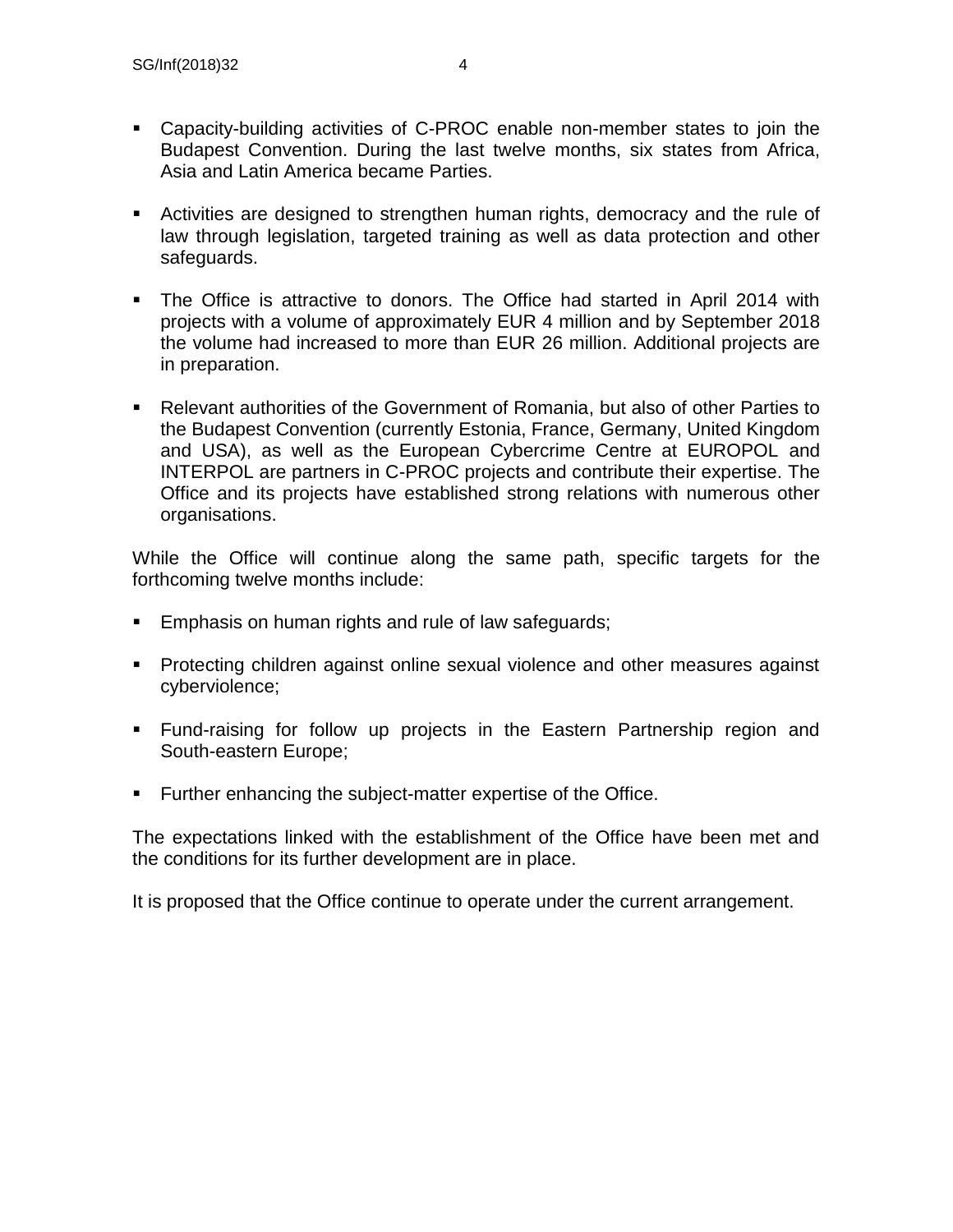## <span id="page-4-0"></span>**1 Background and purpose of this report**

The purpose of the present report is to inform the Committee of Ministers of the Council of Europe of the activities of the Council of Europe Programme Office on Cybercrime (C-PROC) in Bucharest, Romania, during the period October 2017 to September 2018.

Cybercrime – as offences against and by means of computer systems – has evolved into a major threat to fundamental rights, democracy and the rule of law, as well as international peace and stability. Along with this, the question of electronic evidence has gained in significance and complexity.

Today any crime – be it fraud, attacks against media, parliaments, election systems or public infrastructure, child abuse or other forms of sexual exploitation, the theft of personal data, racism and xenophobia, money laundering or terrorism – is likely to entail cybercrime or electronic evidence.

The question of cybercrime and electronic evidence is thus closely linked to the core objectives of the Council of Europe, that is, the promotion of human rights, democracy and the rule of law.

The Council of Europe's approach to these challenges consists of a "dynamic" triangle of three interrelated elements:

 The Budapest Convention on Cybercrime (ETS 185) which was opened for signature in 2001<sup>2</sup> and remains the most relevant international agreement on this issue. By September 2018, 61 [states were Parties](http://www.coe.int/en/web/conventions/full-list/-/conventions/treaty/185/signatures)  [and a further 10](http://www.coe.int/en/web/conventions/full-list/-/conventions/treaty/185/signatures) had signed it or been invited to accede. The Budapest Convention is thus one of the most successful treaties of the Council of Europe in terms of membership;

 $\overline{a}$ 



The [Cybercrime Convention Committee](http://www.coe.int/en/web/cybercrime/tcy) (T-CY) carries out assessments of the implementation of the Convention by the Parties, adopts Guidance Notes and maintains working groups to identify responses to emerging challenges. With currently 72 member and observer states $3$  and eleven observer organisations, the T-CY is one of the main intergovernmental bodies on cybercrime internationally. Its main focus currently is the preparation of an Additional

<sup>2</sup> Complemented by the Additional Protocol to the Convention on Cybercrime concerning the Criminalisation of Acts of a Racist and Xenophobic Nature Committed through Computer Systems (ETS 189) of 2003.

<sup>&</sup>lt;sup>3</sup> 61 Parties, 10 signatories or states invited to accede as well as the Russian Federation.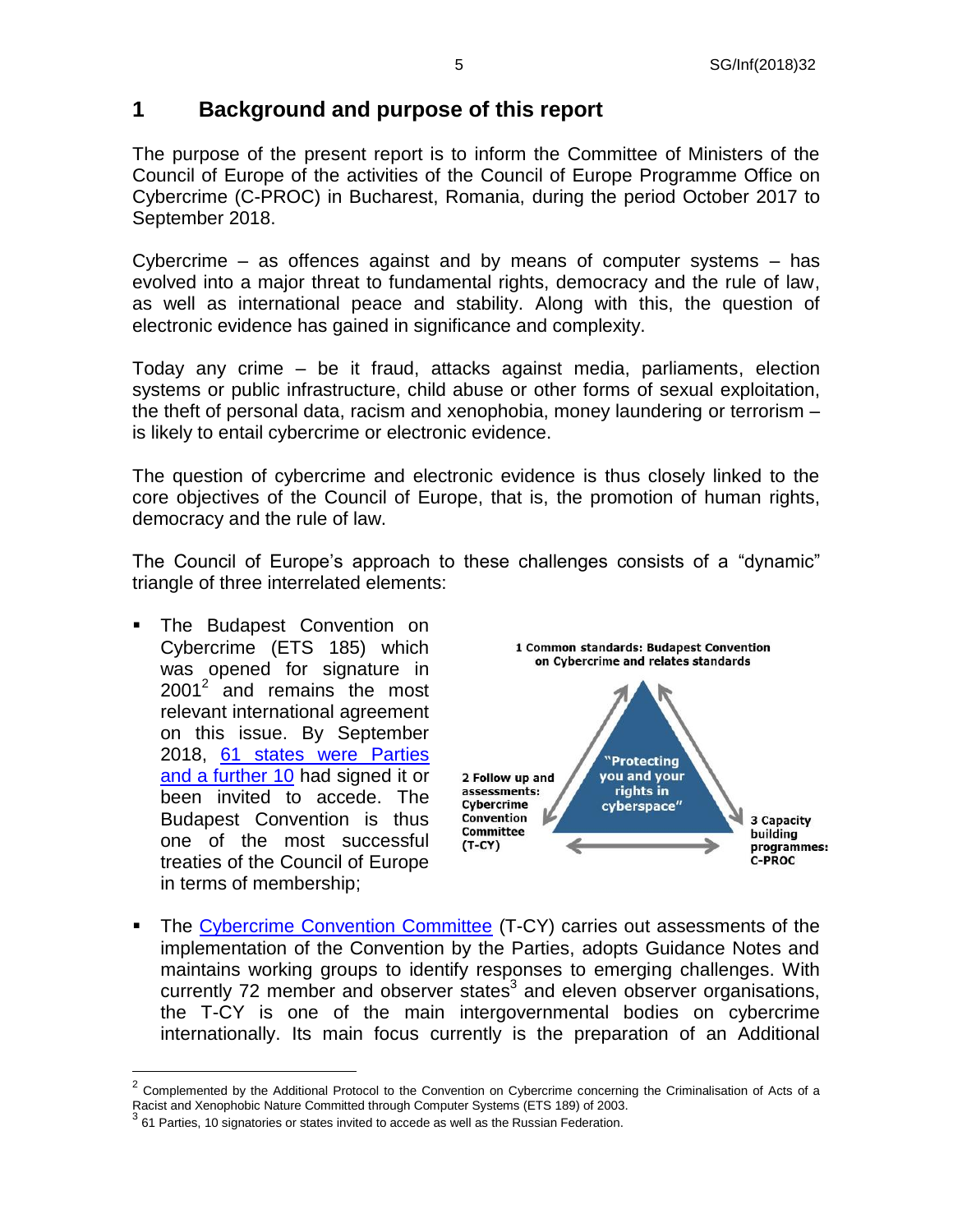Protocol to the Convention on Cybercrime on enhanced international co-operation and access to evidence in the cloud;

**[Capacity-building on cybercrime](https://rm.coe.int/CoERMPublicCommonSearchServices/DisplayDCTMContent?documentId=09000016802fa3e6) has been an essential element of the approach** of the Council of Europe from 2006 onwards. However, discussions at the level of the United Nations in early  $2013<sup>4</sup>$  confirmed broad international agreement on capacity-building as an effective way ahead to help societies meet the challenge of cybercrime and electronic evidence.

The decision by the Committee of Ministers in October 2013, $5$  following an offer of the Government of Romania and a proposal by the Secretary General (SG/Inf(2013)29), to establish a Programme Office on Cybercrime in Bucharest, Romania, represents the Council of Europe's response to this need for worldwide capacity-building.

The Office became operational on 7 April 2014 once the respective Memorandum of Understanding (MoU) – signed by the Council of Europe and the Ministry of Foreign Affairs – had entered into force.

The decision was linked with the expectation that:

- A specialised Office would allow the Council of Europe to respond to the growing need for capacity-building on cybercrime worldwide in a visible and credible manner;
- A dedicated Programme Office for cost-effective project implementation would facilitate fund-raising;
- Capacity-building activities by the Office would complement the intergovernmental activities of the Cybercrime Convention Committee (T-CY), which would continue to be managed from Strasbourg;
- **The Office would be funded mainly by extra-budgetary resources.**

Experience after 54 months of operations confirms that these expectations have been more than met.

<sup>&</sup>lt;sup>4</sup> Meeting of the UN Intergovernmental Expert Group on Cybercrime, Vienna, February 2013.

<sup>5</sup> On 9 October 2013, at their 1180th meeting.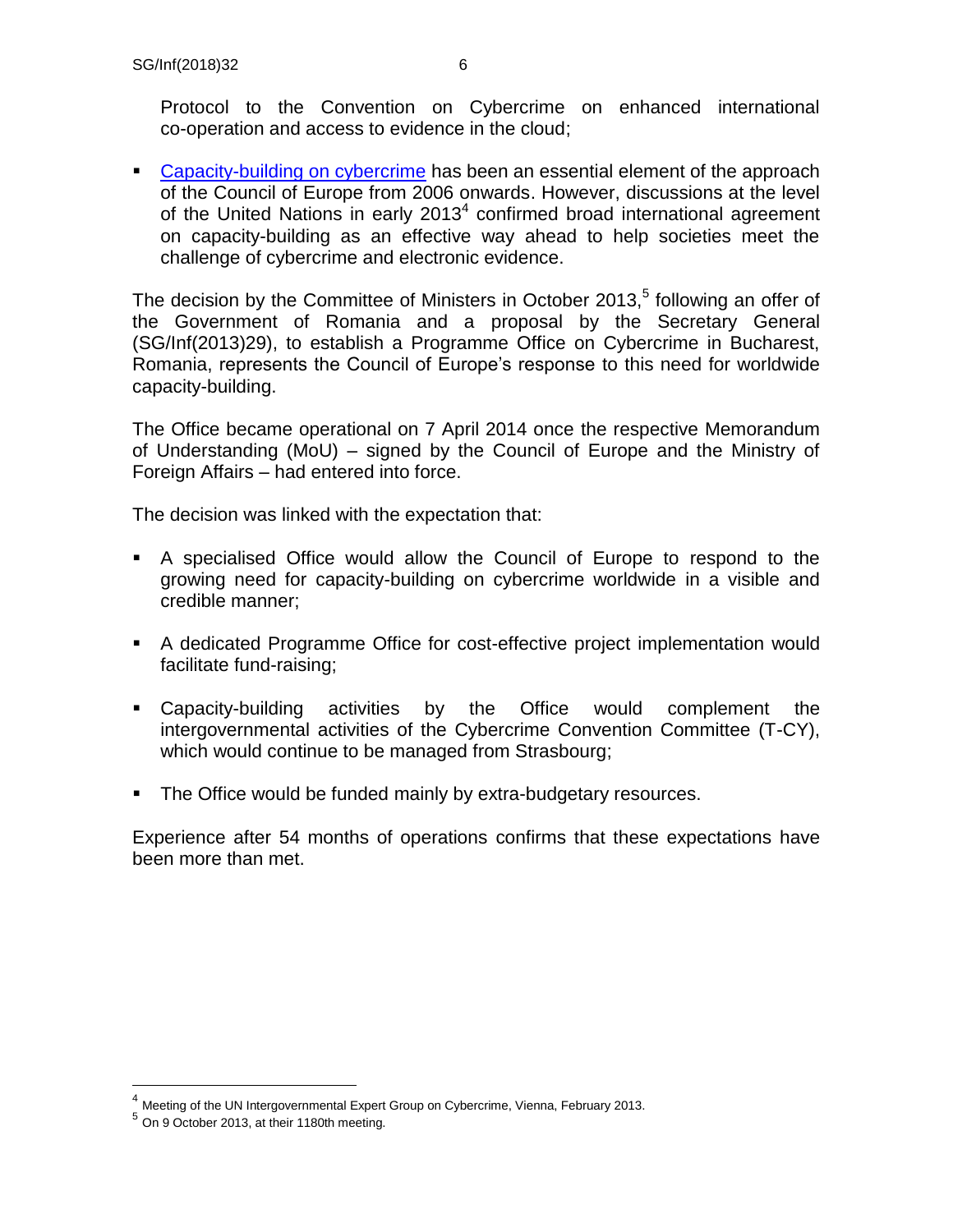## <span id="page-6-0"></span>**2 Mandate of the Office<sup>6</sup>**

The objective of the Office is to ensure the implementation of the capacity-building projects on cybercrime of the Council of Europe worldwide.

This includes:

- **EXEDENT** identification of needs for capacity-building in the area of cybercrime;
- advice, support and co-ordination in planning, negotiation and timely implementation of targeted Council of Europe activities on cybercrime, including joint programmes with the European Union and other donors;
- establishing partnerships against cybercrime with public and private sector organisations;
- co-operation with the authorities of Romania in matters regarding cybercrime;
- fund-raising activities for specific projects and programmes.

The Secretariat of the Cybercrime Convention Committee (T-CY) – and thus the intergovernmental part of the Council of Europe's work on cybercrime – remains in Strasbourg.

### <span id="page-6-1"></span>**3 Projects and results in the period October 2017 – September 2018**

C-PROC is responsible for assisting countries worldwide in the strengthening of their criminal justice capacities on cybercrime and electronic evidence on the basis of the Budapest Convention on Cybercrime and related standards.<sup>7</sup> The Office meets its purpose through capacity-building projects.

 6 SG/Inf(2013)29 and MoU between the Council of Europe and the Government of Romania, signed on 15 October 2013.

<sup>&</sup>lt;sup>7</sup> Such as the Additional Protocol to the Convention on Cybercrime concerning the Criminalisation of Acts of a Racist and Xenophobic Nature Committed through Computer Systems (ETS 189), Convention for the Protection of Individuals with regard to Automatic Processing of Personal Data (ETS 108), Lanzarote Convention on the Protection of Children against Sexual Exploitation and Sexual Abuse (CETS 201), Convention on Laundering, Search, Seizure and Confiscation of the Proceeds from Crime and on the Financing of Terrorism (CETS 198), and others.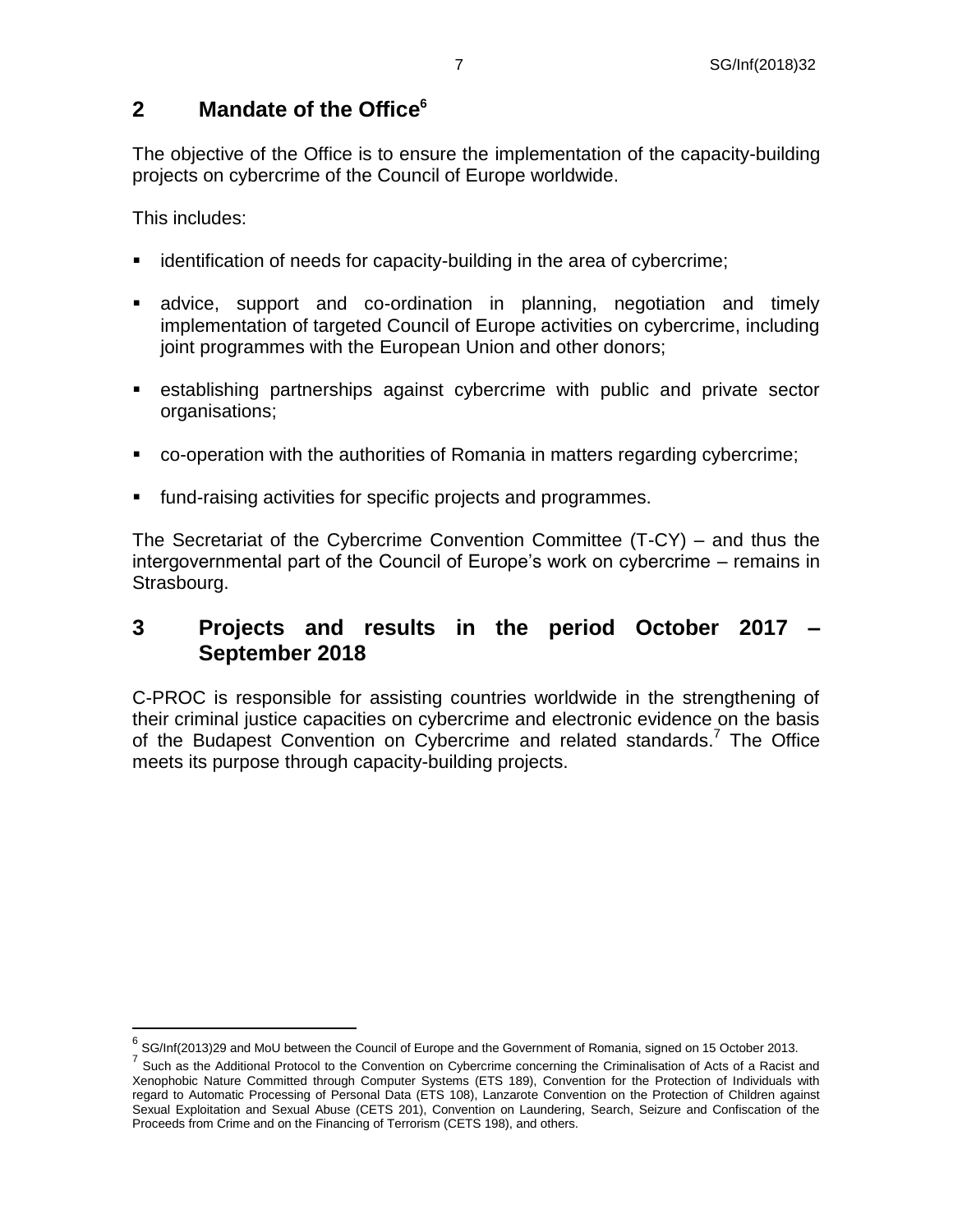### <span id="page-7-0"></span>**3.1 Overview of current projects**

In the period October 2017 to September 2018, C-PROC supported approximately 220 activities $^8$  under the following projects:

| Project title                                                                                                                 | <b>Duration</b>                 | <b>Budget</b>                  | Funding                                                                                                                |
|-------------------------------------------------------------------------------------------------------------------------------|---------------------------------|--------------------------------|------------------------------------------------------------------------------------------------------------------------|
| Cybercrime@Octopus (number<br>3021)                                                                                           | Jan 2014 -<br>Dec 2019          | <b>EUR</b><br>3.5 million      | Voluntary contributions<br>(Estonia, Hungary, Japan,<br>Monaco, Romania, Slovak<br>Republic, UK, USA and<br>Microsoft) |
| Cybercrime@EAP II on<br>international co-operation in the<br>Eastern Partnership region<br>(number 3271)                      | May 2015-<br>Dec 2017           | <b>EUR</b><br>800,000          | EU/CoE JP (Partnership<br>for Good Governance)                                                                         |
| Cybercrime@EAP III on<br>public/private co-operation in the<br>Eastern Partnership region<br>(number 3608)                    | Dec $2015 -$<br>Dec 2017        | <b>EUR 1.2</b><br>million      | EU/CoE JP (Partnership<br>for Good Governance)                                                                         |
| Cybercrime@EAP 2018 on<br>international and public/private<br>co-operation in the Eastern<br>Partnership region (number 1963) | Jan 2018-<br>Dec 2018           | <b>EUR</b><br>980,000          | EU/CoE JP (Partnership<br>for Good Governance)                                                                         |
| <b>GLACY+</b> project on Global Action<br>on Cybercrime Extended (number<br>3148)                                             | Mar 2016 -<br>Feb 2021          | <b>EUR</b><br>13.35<br>million | EU/CoE JP                                                                                                              |
| <b>iPROCEEDS</b> project targeting<br>proceeds from crime on the<br>Internet in South-eastern Europe<br>and Turkey (3156)     | Jan 2016 -<br><b>June 2019</b>  | <b>EUR 5.56</b><br>million     | <b>EU/CoE JP</b>                                                                                                       |
| CyberSouth on capacity-building<br>in the Southern Neighbourhood                                                              | July 2017 -<br><b>June 2020</b> | <b>EUR 3.33</b><br>million     | <b>EU/CoE JP</b>                                                                                                       |

By September 2018, projects with a combined volume of approximately EUR 26.7 million were being implemented by C-PROC. While Cybercrime@Octopus is fully funded by voluntary contributions, joint projects with the European Union have 10% co-funding from the budget of the Council of Europe (approximately EUR 2.5million).

This represents a further increase compared to previous years (September 2015: EUR 6 million, September 2016: EUR 22 million, September 2017: EUR 24.4 million).

As foreseen in the mandate of the Office, C-PROC has identified, designed, negotiated and mobilised the funding for all these projects.

 $\overline{a}$ 8 See Appendix for the list of activities.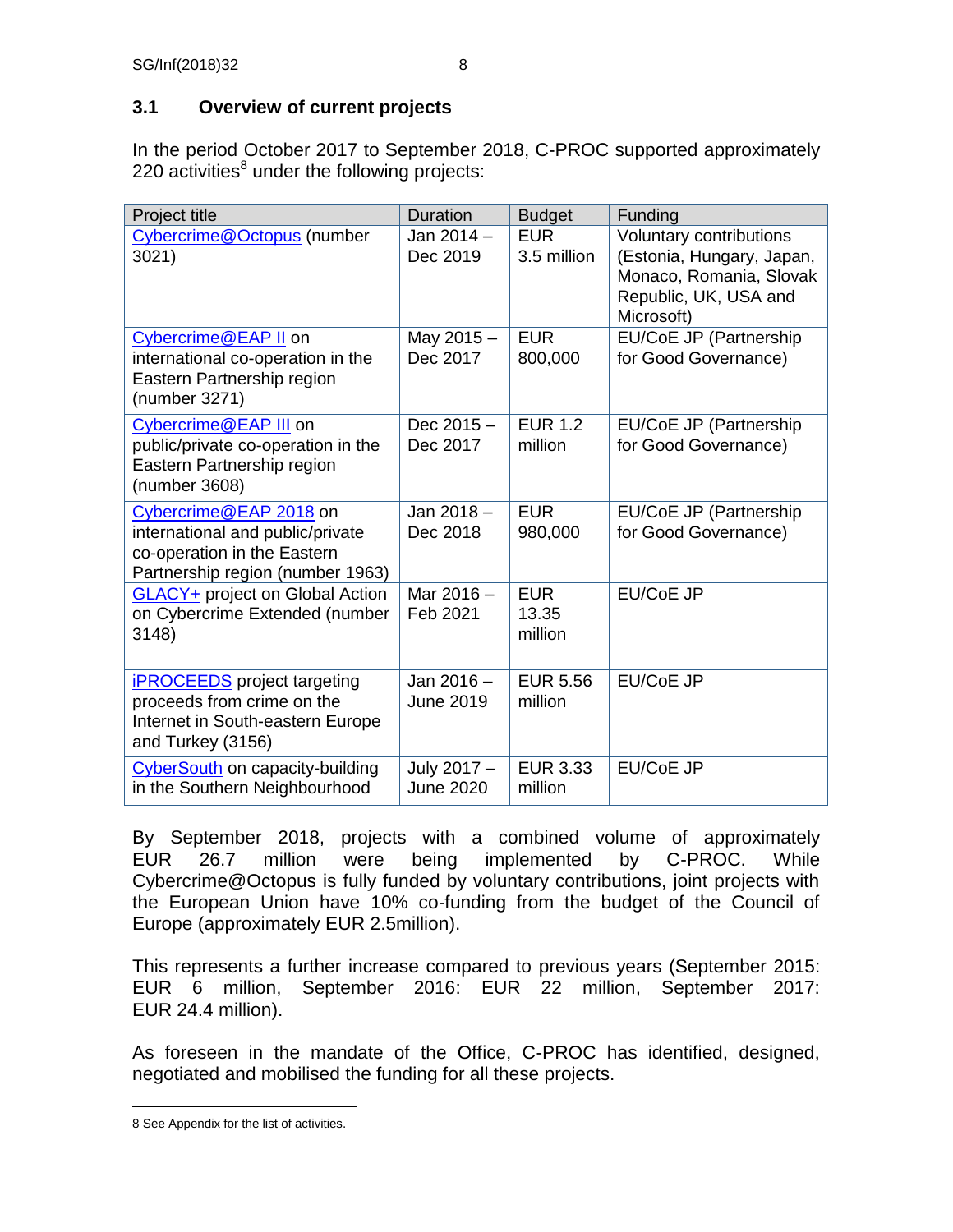### <span id="page-8-0"></span>**3.2 [Cybercrime@Octopus](http://www.coe.int/en/web/cybercrime/cybercrime-octopus)**

Cybercrime@Octopus is a project funded by voluntary contributions. It is designed to assist any country requiring support – in particular with regard to the preparation of legislation – in a pragmatic manner.

Activities between October 2017 and September 2018 include for example, a workshop for 24/7 contact points under the Budapest Convention (Strasbourg, July 2018), review of the legal framework or draft laws against the provisions of the Budapest Convention of Kuweit, Qatar, Samoa and Vanuatu, review of the legislation of Korea and dialogue with the Korean Government in view of accession to the Budapest Convention, review of the legislation of Malaysia and dialogue with Malaysian authorities, preparation – in co-operation with other projects – of a review on the global state of cybercrime legislation, support to a conference on cybercrime and public/private co-operation in India in August 2018, contribution to the training of judges from francophone countries in Paris in June 2018.

Furthermore, Cybercrime@Octopus facilitated the participation of Parties and observers to the Budapest Convention in important international events, such as the UN Intergovernmental Expert Group on Cybercrime in Vienna in April 2018, the UN Commission for Crime Prevention and Criminal Justice in May 2018 with its thematic focus on cybercrime, the Global Forum on Cyber Expertise, The Global Cyberspace Conference in New Dehli in November 2017 or the Internet Governance Forum in Geneva in December 2017.

The [Octopus Conference](https://rm.coe.int/3021-90-octo18-keymessages/16808c67bb) – organised under this project – remains the flagship activity of the Council of Europe on Cybercrime. It is held every 18 months. The 2018 edition took place from 11 to 13 July 2018 in Strasbourg with some 360 experts from 95 countries and numerous public and private sector organisations. It offered, among other things, a platform for multi-stakeholder consultations on the 2nd Additional Protocol to the Budapest Convention.

Importantly, Cybercrime@Octopus is designed to support the Cybercrime Convention Committee (T-CY). For example, it funded participation of observer states in T-CY plenaries, and – with funding from the USA – interpretation to and from Spanish to facilitate participation by Latin American countries in the T-CY. In spring 2018, the United Kingdom made contributions available to support meetings of the T-CY aimed at the preparation of the 2nd additional Protocol to the Budapest Convention. Moreover, C-PROC staff provides logistical support to T-CY plenary meetings if necessary.

This is a reflection of the close links between the Budapest Convention, the T-CY and C-PROC.

The project has so far been funded by Estonia, Hungary, Monaco, Romania (in-kind), Slovak Republic, United Kingdom, Japan, USA and Microsoft, with the USA being the main contributor.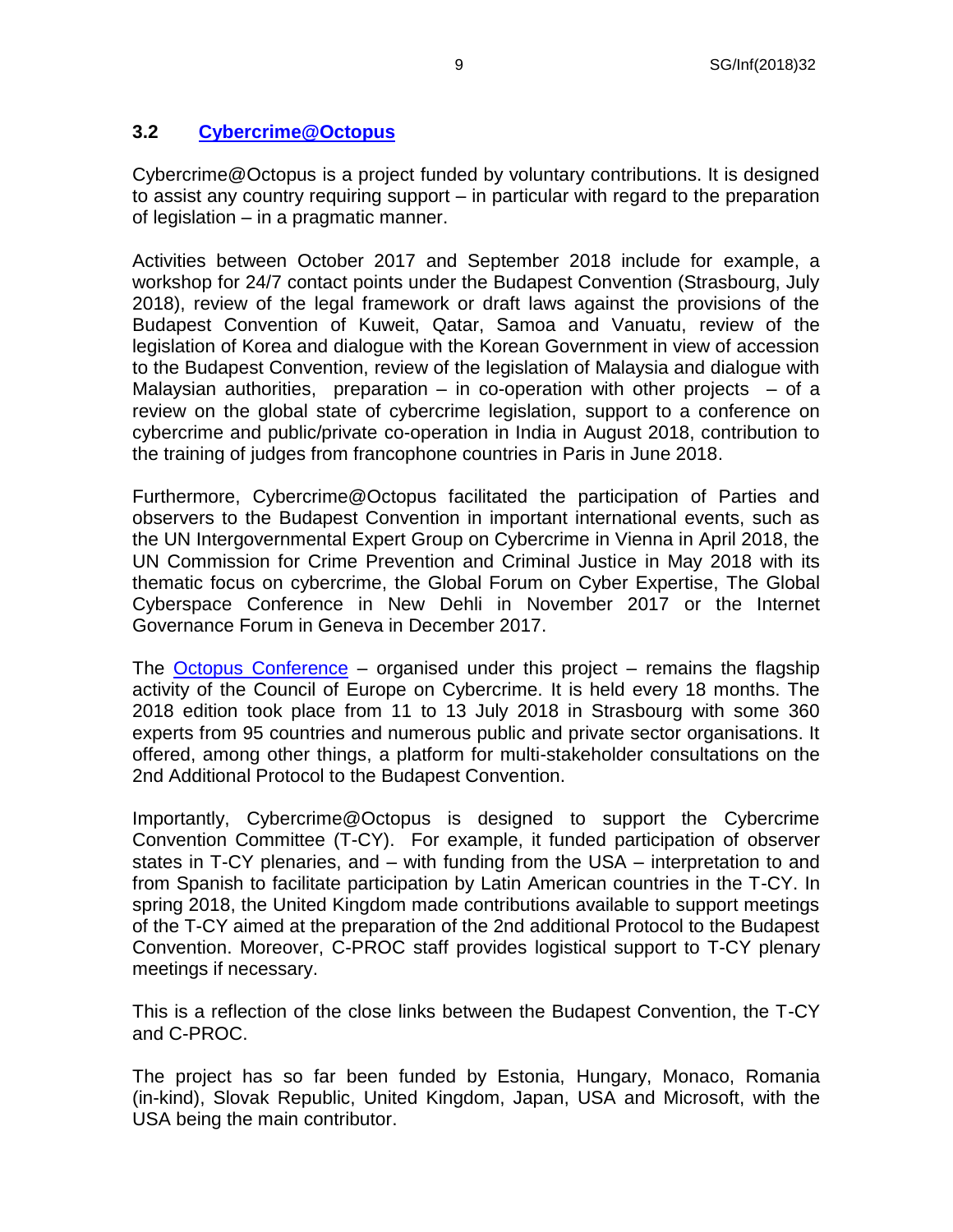Overall, Cybercrime@Octopus is a flexible tool to respond to needs, strengthen legislation, promote multi-stakeholder partnerships and support the T-CY in a pragmatic manner. It remains a resource to which donors can contribute to action against cybercrime and support the T-CY at any time without lengthy lead time for project design and approval.

### <span id="page-9-0"></span>**3.3 [Cybercrime@EAP II](http://www.coe.int/en/web/cybercrime/cybercrime-eap-ii) – International co-operation**

Cybercrime@EAP II, with a budget of EUR 800,000 and duration from May 2015 to December 2017, was aimed at strengthening the capacities of Eastern Partnership countries (Armenia, Azerbaijan, Belarus, Georgia, Republic of Moldova and Ukraine) for international judicial and police co-operation on cybercrime and electronic evidence.

It ensured direct follow up to the [recommendations](https://rm.coe.int/CoERMPublicCommonSearchServices/DisplayDCTMContent?documentId=09000016802e726c) on mutual legal assistance adopted by the Cybercrime Convention Committee (T-CY) in December 2014.

It provided targeted capacity-building in Eastern Partnership countries to improve skills of authorities as well as rules and procedures for international co-operation.

Participation of country teams in international events such as plenary sessions of the Cybercrime Convention Committee (T-CY) and Octopus Conference, Pompidou Group and UN expert group meetings on cybercrime, trainings and international meetings organised by EUROPOL/INTERPOL – and other regional and international events – provided opportunities to share good practices internationally. In-country activities targeted gaps in regulatory frameworks, institutional set up and capabilities and skills necessary to ensure effective international co-operation on cybercrime and electronic evidence.

Important progress was made in this period:

- A training programme on international co-operation and co-operation with multinational service providers was developed and delivered in all Eastern Partnership countries. A full set of materials developed for such specialised training is available for future capacity-building efforts;
- Templates for standardised requests for mutual legal assistance (Article 31 Budapest Convention) and data preservation (Article 29 and 30 of the Convention) were developed and an online resource on international co-operation in the [Octopus Community](http://www.coe.int/en/web/octopus/home) was prepared and tested in this region. These templates were then further improved and adopted by the T-CY for use by all Parties to the Budapest Convention in July 2018;
- Reforms of procedural law were supported by the project in five Eastern Partnership countries, given that gaps in domestic criminal procedure law hinder international co-operation on cybercrime and e-evidence.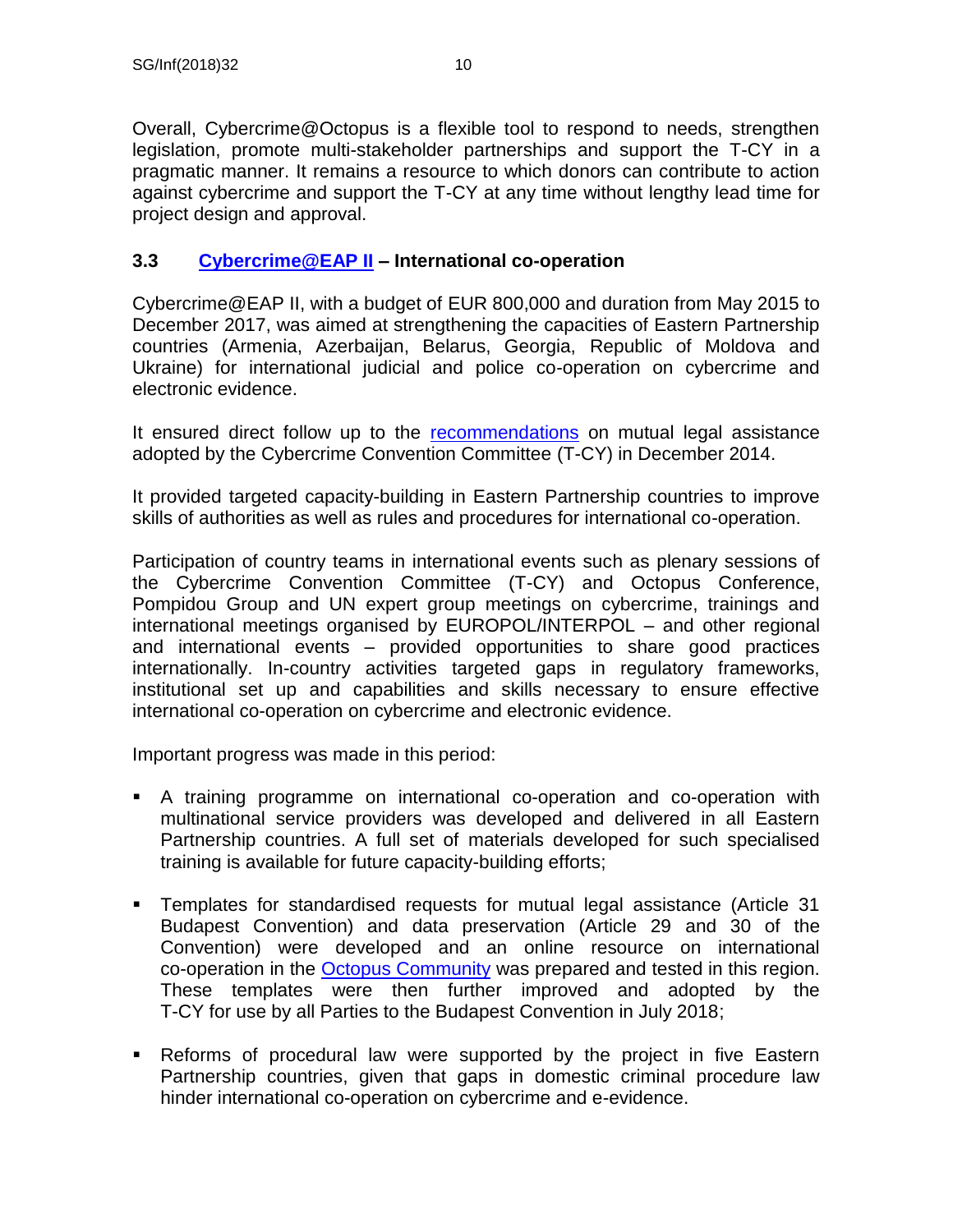### <span id="page-10-0"></span>**3.4 [Cybercrime@EAP III](http://www.coe.int/en/web/cybercrime/cybercrime-eap-iii) – Public/private co-operation**

The Cybercrime@EAP III project from 2016 to December 2017 was aimed at promoting co-operation between criminal justice authorities in the Eastern Partnership countries and service providers with a budget of EUR 1.2 million. This project was the first of its kind in the region and underlined the complexity of the matter.

The project focused on building trust as a prerequisite for public/private co-operation, by bringing relevant actors together and promoting dialogue, including with multinational service providers. Efforts were undertaken to support the conclusion or update of co-operation agreements in Armenia, Georgia, republic of Moldova and Ukraine.

Moreover, the project strongly focused on reforms of criminal procedure law as an important pre-condition for public/private co-operation in terms of clarity of applicable law and building trust with the private companies. Workshops and hearings to this effect were held in Azerbaijan, Armenia, Georgia and Ukraine. Written comments on draft laws were submitted to the authorities of these countries. In the Republic of Moldova, the project had co-operated with the Venice Commission resulting in an [Opinion on proposed amendments to laws.](http://www.venice.coe.int/webforms/documents/default.aspx?pdffile=CDL-AD(2016)039-e)

The strengthening of domestic legislation was also raised with Belarus in order to encourage reform of the procedural law in line with the Budapest Convention and rule of law requirements.

Keeping in mind the regional nature of the project, international and regional activities on the subject of public-private partnerships were used as platforms for sharing experience on such co-operation.

As a result of project efforts, the countries of the Eastern Partnership are engaged in continuous dialogue with national Internet service providers and other important national actors on improvement of co-operation between the government and the Internet industry in terms of access to data, while involvement in international discussions on co-operation with global service providers enables these countries to engage in more efficient co-operation with these companies in criminal investigations.

#### <span id="page-10-1"></span>**3.5 [Cybercrime@EAP 2018](https://www.coe.int/en/web/cybercrime/cybercrime-eap-2018) – International and public/private co-operation**

Designed as one-year extension of the Cybercrime@EAP II and Cybercrime@EAP III projects, the PGG 2018 – [Cybercrime@EAP 2018](https://www.coe.int/en/web/cybercrime/cybercrime-eap-2018) project maintains its focus on international co-operation and public/private partnerships on cybercrime and electronic evidence.

Capacities of state authorities responsible for mutual legal assistance and police-to-police co-operation were further enhanced through participation in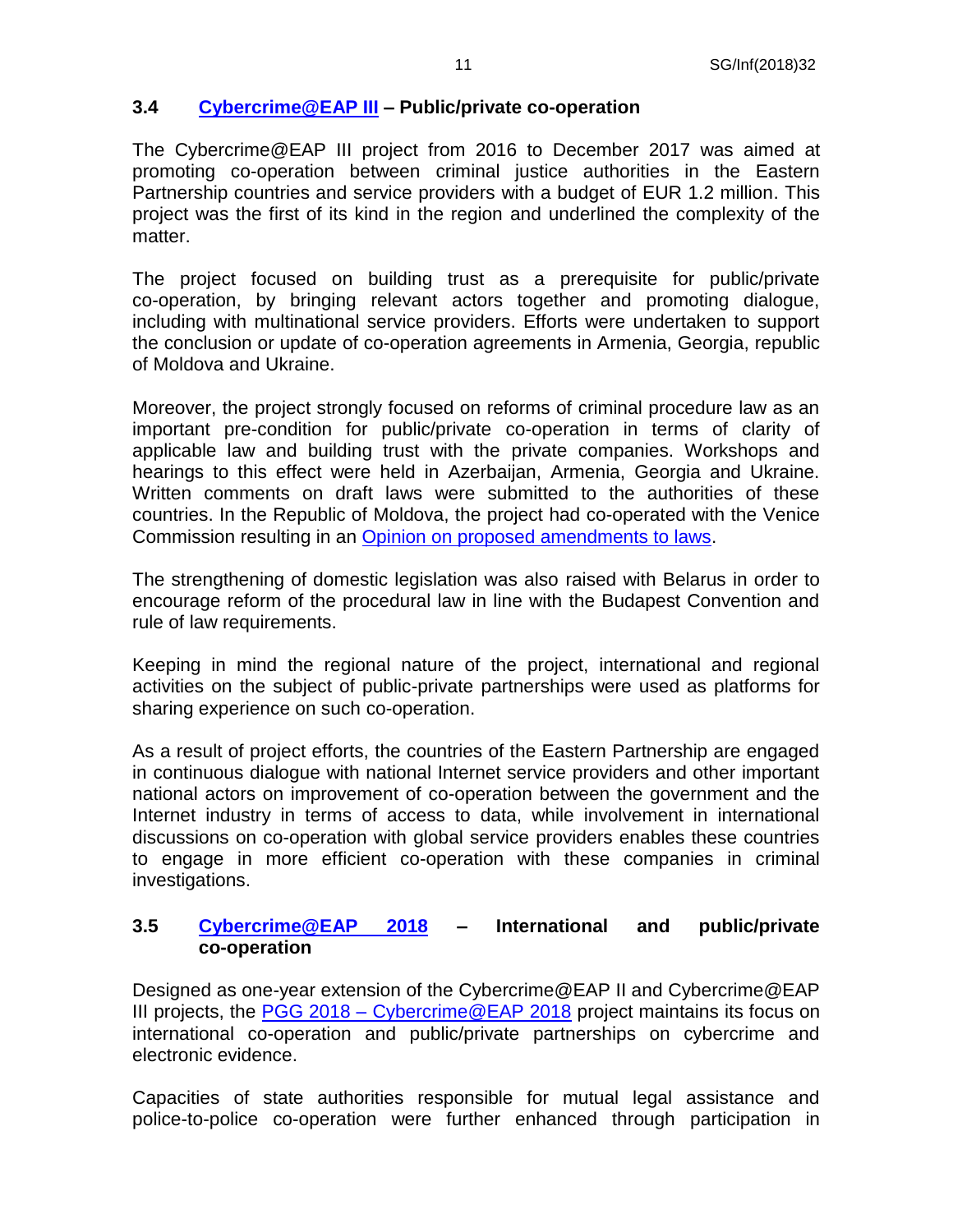Cybercrime Convention Committee (T-CY) sessions, Octopus Conferences, [Eurojust Joint Conference on Cybercrime,](https://www.coe.int/en/web/cybercrime/judicial-cooperation-in-cybercrime-matters-international-joint-conference) meetings of the 24/7 points of contact network under Article 35 Budapest Convention, INTERPOL/Europol Annual Conferences on Cybercrime and Pompidou Group meetings on cybercrime. The [European Dialogue on Internet Governance](https://www.eurodig.org/) (EuroDIG) continues to be the flagship discussion platform for the region on matters of public/private co-operation.

The second edition of the Regional Cybercrime Co-operation Exercise built on the success of the initial effort in 2017 and expanded the experience with direct participation of Internet service providers from the Eastern Partnership region in the exercise.

The Cybercrime@EAP 2018 project also added new elements and approaches.

Following adoption of the templates for preservation requests and mutual legal assistance requests for subscriber information by the T-CY in July 2018, the project designed and rolled out a series of practical [table-top exercises on](https://www.coe.int/en/web/cybercrime/-/roll-out-of-the-table-top-exercises-on-international-cooperation-in-the-eastern-partnership-region)  [international co-operation,](https://www.coe.int/en/web/cybercrime/-/roll-out-of-the-table-top-exercises-on-international-cooperation-in-the-eastern-partnership-region) testing practical tools (such as Octopus Cybercrime Community) and Article 29-31 templates for co-operation in real-life case scenarios.

Practical skills of the 24/7 points of contact and cybercrime investigators concerning processing of traffic data are further strengthened through technical courses on Network Investigations and Live Data Forensics, held in co-operation with **[European Cybercrime Training and Education Group](https://www.ecteg.eu/)** (ECTEG) and on the basis of ECTEG materials.

The focus on cybercrime strategies as enabling interagency co-operation and public-private dialogue is reinforced through a series of practical workshops in all EAP states. These workshops brought together major stakeholders in an effort to map and analyse tasks and responsibilities as well as perception of threats in cyberspace, and design possible strategic responses to these threats on the basis of the [Declaration on Strategic Priorities for the Co-operation against Cybercrime in](https://rm.coe.int/1680300ad4)  [the Eastern Partnership region.](https://rm.coe.int/1680300ad4)

The project continues to sustain reforms of criminal procedure law as an important pre-condition for public/private co-operation in terms of clarity of applicable law and building trust with the private companies (Azerbaijan, Republic of Moldova, discussions through Regional Meetings). The institutional set up, regulations and responsibilities for international co-operation are targeted though advisory missions to individual countries of the region (Armenia, Azerbaijan and Ukraine).

Finally, to maximize impact and sustainability of efforts, the project is partnering with and supporting relevant national and regional fora of co-operation on public-private partnerships, such as Internet Governance Forums in **Azerbaijan** and [Ukraine,](http://igf-ua.org/en/) OSCE [Conference on Terrorism in Digital Age](https://www.osce.org/secretariat/396614) in Belarus, Georgian IT Innovations Conference [\(GITI\)](http://www.ictbc.ge/) for Armenia and Georgia, and Cyber Week events in the Republic of Moldova.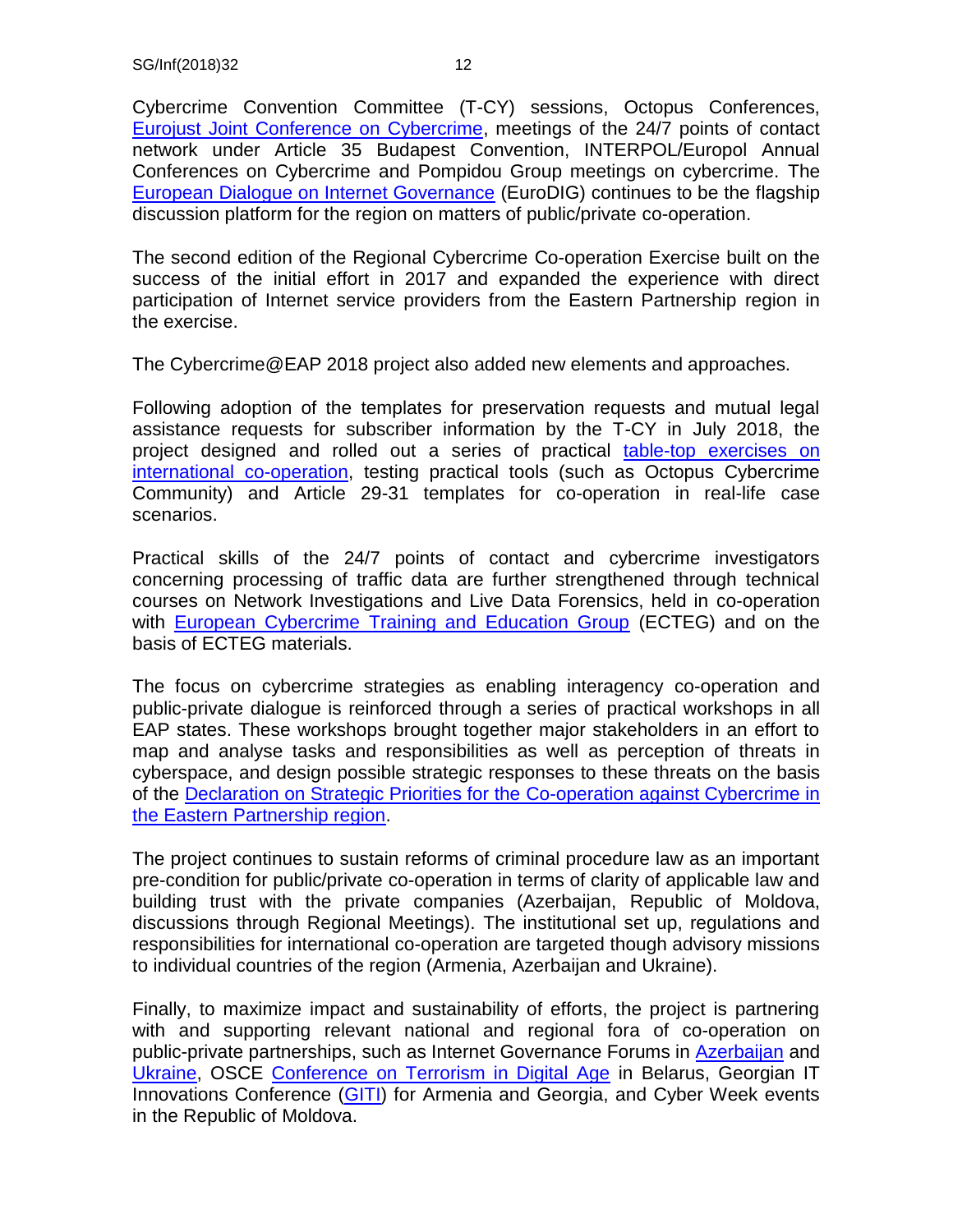### <span id="page-12-0"></span>**3.6 [GLACY+](http://www.coe.int/en/web/cybercrime/glacyplus) Project on Global Action on Cybercrime Extended**

Building on the experience of GLACY, the Council of Europe and the European Union agreed to follow up through the GLACY+ project on "Global Action on Cybercrime Extended". The project technically commenced in March 2016 with a duration of four years (to February 2020) and a budget of EUR 10 million.

Given its impact and given additional needs following accession requests (Cabo Verde, Nigeria), accessions (Chile, Costa Rica), interest in accession and needs for assistance by other countries (Burkina Faso, Gambia, Nepal, Samoa, Uganda, Vanuatu and others), in March 2018, the budget was increased to EUR 13.35 million and its duration extended to February 2021.

GLACY+ comprises three components:

- 1. To promote consistent cybercrime and cybersecurity policies and strategies. This includes stronger co-operation with other international and regional organisations;
- 2. To strengthen the capacity of police authorities to investigate cybercrime and engage in effective police-to-police co-operation with each other as well as with cybercrime units in Europe and other regions:
- 3. To enable criminal justice authorities to apply legislation and prosecute and adjudicate cases of cybercrime and electronic evidence and engage in international co-operation.

INTERPOL – under an agreement with the Council of Europe – is a partner and is leading the implementation of the law enforcement component of the project. Other project partners include Estonia (Ministry of Justice), France (Ministry of Interior), Romania (National Police, Prosecution (DIICOT) and Ministry of Justice), United Kingdom (National Crime Agency) and the USA (Department of Justice) as well as EUROPOL (European Cybercrime Centre).

Between October 2017 and September 2018, GLACY+ supported some 95 activities.

These included a range of training courses carried out by INTERPOL in the Dominican Republic, Ghana, Mauritius, Philippines, Sri Lanka and Tonga.

In addition to a large number of in-country training events for judges, prosecutors and law enforcement, this period was marked by major regional and international activities. Examples are:

 Forum on cybercrime and electronic evidence for the Americas (Dominican Republic, December 2017) with more than 200 participants from 40 countries in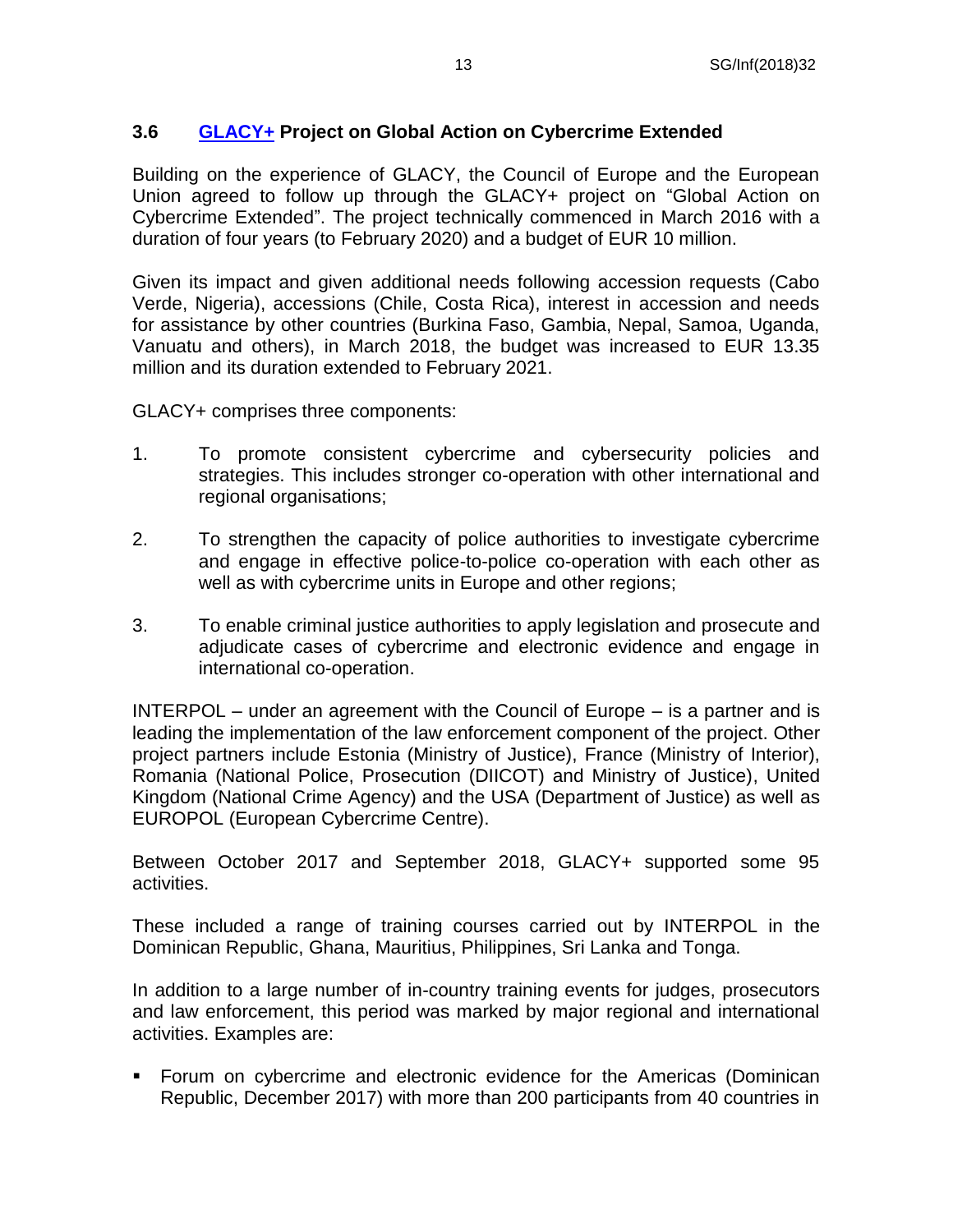partnership with the OAS, the US Department of Justice, INTERPOL and the participation of a number of other organisations;

- Regional basic and advanced training courses for judges and prosecutors of English-speaking countries of ECOWAS (Ghana, December 2017 and July 2018);
- Workshop on international co-operation organised in co-operation with EUROJUST (The Hague, March 2018) for some 100 experts from 37 countries;
- Regional training course for judges and prosecutors of ASEAN countries (Manila, Philippines, March 2018);
- Regional cybercrime workshop organised in co-operation with the Pacific Island Law Officers Network (PILON) (Tonga, June 2018) and advanced judicial training course for the Pacific Region (Tonga, August 2018).

GLACY+ is putting strong emphasis on the preparation of legislation and the training of judges and prosecutors in view of strengthening the rule of law, including safeguards. In line with this, the project is increasingly supporting the development of data protection legislation. For example, in September 2018, in co-operation with the Data Protection Unit of the Council of Europe, Nigeria was assisted in the drafting of its data protection bill. Similar activities are planned for other countries. Already in March 2018, GLACY+ provided support to Nigeria in the finalisation of the Digital Rights and Freedom Bill.

### <span id="page-13-0"></span>**3.7 [iPROCEEDS](http://www.coe.int/en/web/cybercrime/iproceeds) project targeting proceeds from crime on the Internet in South-eastern Europe**

The iPROCEEDS joint project covers Albania, Bosnia and Herzegovina, Montenegro, Serbia, "the former Yugoslav Republic of Macedonia", Turkey and Kosovo<sup>\*9</sup> and is aimed at strengthening the capacity of authorities in the region to search, seize and confiscate cybercrime proceeds and prevent money laundering on the Internet. It has a budget of EUR 5.56 million and lasts from January 2016 to June 2019. Components include:

- Public reporting systems;
- **Legislation;**
- Co-operation between cybercrime, financial investigation and financial intelligence units;
- Guidelines and indicators for detection of online fraud and ML on the Internet;
- Public/private information sharing;
- **Judicial training:**

 $\overline{a}$ 

**International co-operation.** 

 $9$  \*All references to Kosovo, whether the territory, institutions or population, in this text shall be understood in full compliance with United Nation's Security Council Resolution 1244 and without prejudice to the status of Kosovo.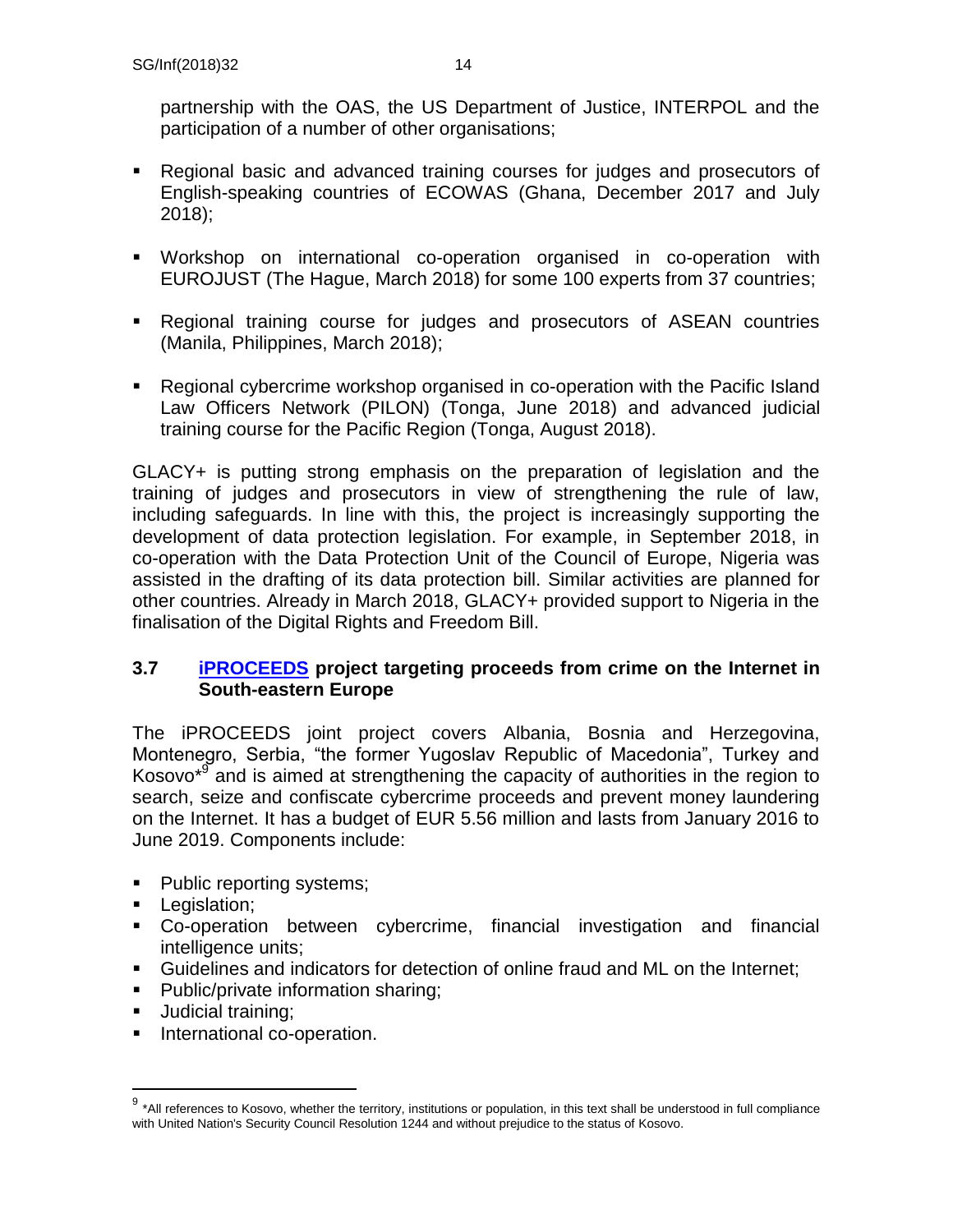iPROCEEDS thus follows up on recommendations of a joint MONEYVAL/Global Project on Cybercrime [typology study](http://www.coe.int/t/dghl/monitoring/moneyval/Activities/MONEYVAL(2013)6_Reptyp_flows_en.pdf) of 2012.

iPROCEEDS supported the improvement of cybercrime reporting mechanisms and collection of cybercrime statistics. The project assessed reporting systems' effectiveness and put forward recommendations for the reform and improvement of interagency and private-public co-operation in exchanging cybercrime-related information by undertaking advisory missions and [workshops](https://www.coe.int/en/web/cybercrime/-/iproceeds-regional-workshop-on-sharing-good-practices-on-reporting-mechanisms-in-south-eastern-europe-and-turkey) in all seven project countries/areas. A sample methodology encouraging a more holistic approach to the collection, collation and use of statistics to support more efficient investigations and prosecutions and to better inform strategic decisions of policy-makers and regulators was presented at the [Regional workshop on criminal justice statistics on](https://www.coe.int/en/web/cybercrime/-/iproceeds-regional-workshop-on-criminal-justice-statistics-on-cybercrime-and-electronic-evidence)  [cybercrime and electronic evidence.](https://www.coe.int/en/web/cybercrime/-/iproceeds-regional-workshop-on-criminal-justice-statistics-on-cybercrime-and-electronic-evidence)

With the aim to mitigate money laundering risks and control online fraud and criminal money flows on the Internet, the project continued supporting relevant authorities in [improving and where necessary developing indicators for the](https://www.coe.int/en/web/cybercrime/-/iproceeds-regional-workshop-on-guidelines-and-indicators-to-prevent-and-detect-online-crime-proceeds)  [prevention and control of online fraud and criminal money flows on the Internet](https://www.coe.int/en/web/cybercrime/-/iproceeds-regional-workshop-on-guidelines-and-indicators-to-prevent-and-detect-online-crime-proceeds) for financial sector entities and their corresponding dissemination. During the reporting period, cybercrime indicators were developed in Montenegro, Kosovo<sup>\*10</sup>, "the former Yugoslav Republic of Macedonia" and Turkey.

The bulk of activities was organised with the view to increasing skills and capacity of cybercrime and financial investigators, prosecutors and representatives of Financial Intelligence Units (FIUs) in the search, seizure and confiscation of online crime proceeds through [workshops on online financial fraud and credit card fraud,](https://www.coe.int/en/web/cybercrime/-/iproceeds-workshop-on-online-financial-fraud-and-credit-card-fraud) [regional workshop on electronic evidence a](https://www.coe.int/en/web/cybercrime/-/iproceeds-regional-workshop-on-obtaining-and-using-electronic-evidence)nd [assessment report](https://rm.coe.int/3156-52-iproceeds-electronic-evidence-report-eng/16807bdfdf) on obtaining and using electronic evidence in criminal proceedings, [specialised trainings](https://www.coe.int/en/web/cybercrime/-/iproceeds-ecteg-live-data-forensics-training) for investigators and digital forensics specialists and [Cybercrime Coordination and](https://www.coe.int/en/web/cybercrime/-/iproceeds-ecteg-live-data-forensics-training)  [Partnership Exercises.](https://www.coe.int/en/web/cybercrime/-/iproceeds-ecteg-live-data-forensics-training)

iPROCEEDS took the lead in organising the [Underground Economy Conference](https://www.coe.int/en/web/deputy-secretary-general/-/2018-underground-economy-conferen-1)  [2018](https://www.coe.int/en/web/deputy-secretary-general/-/2018-underground-economy-conferen-1) which was co-hosted this year by the Council of Europe at its premises in Strasbourg, France. This prominent international information security event brought together around 400 representatives from law enforcement agencies, the cyber security community, private industry and academia from across the globe.

Sustainable Judicial Training programmes on cybercrime, electronic evidence and online crime proceeds are the only effective manner of ensuring that judges and prosecutors have sufficient knowledge to fulfil their roles effectively. The project supported the creation of a pool of national trainers in each judicial training institution of the IPA region, who during the reporting period successfully completed the first round of the national deliveries of the [Introductory Judicial](https://www.coe.int/en/web/cybercrime/-/iproceeds-national-delivery-of-the-introductory-training-module-on-cybercrime-electronic-evidence-and-online-proceeds)  [Training Module on Cybercrime, Electronic Evidence and Online Crime Proceeds](https://www.coe.int/en/web/cybercrime/-/iproceeds-national-delivery-of-the-introductory-training-module-on-cybercrime-electronic-evidence-and-online-proceeds) in all seven project countries/areas. More than 200 judges and prosecutors

 $10$  \*All references to Kosovo, whether the territory, institutions or population, in this text shall be understood in full compliance with United Nation's Security Council Resolution 1244 and without prejudice to the status of Kosovo.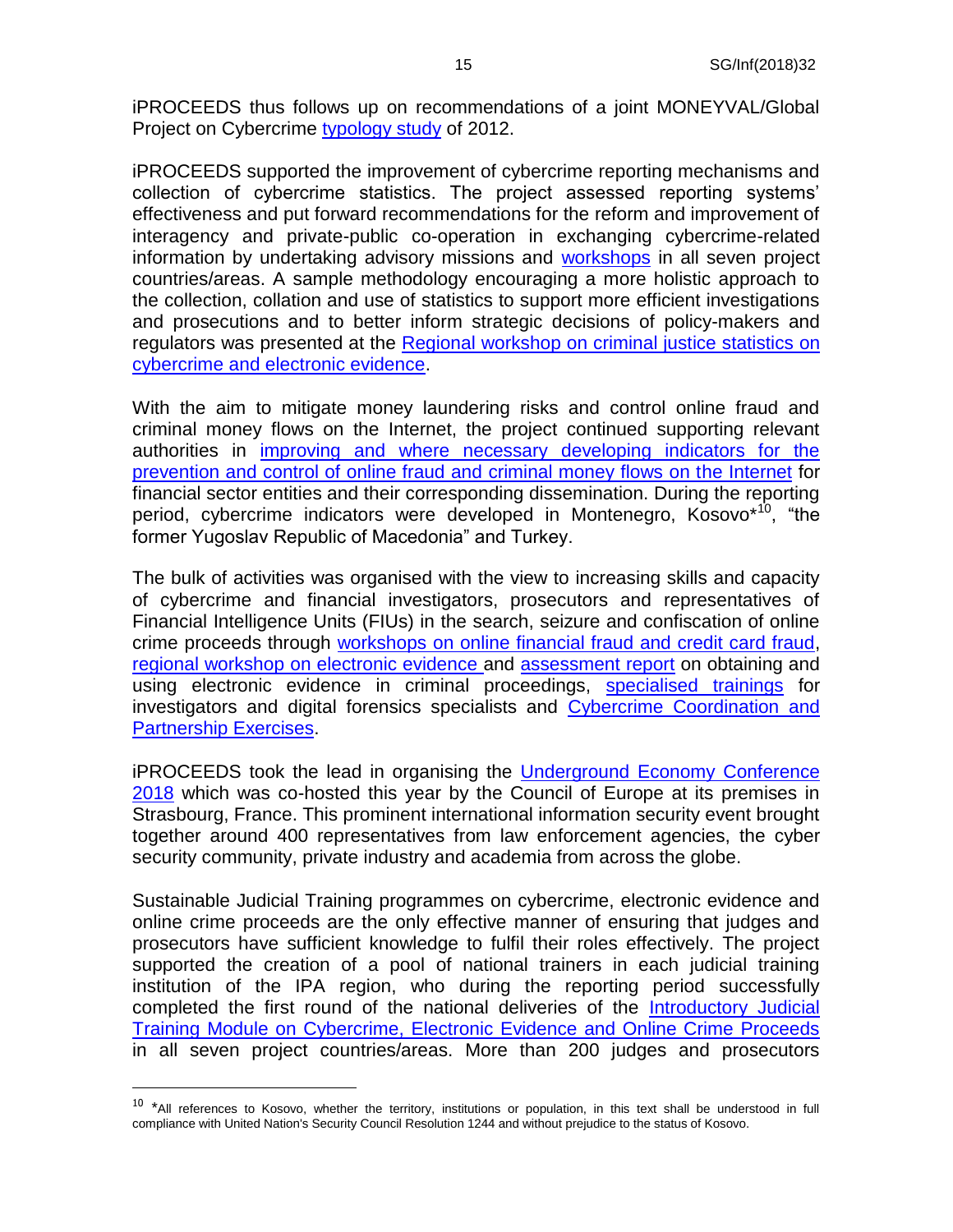benefited from the course and gained knowledge on cybercrime trends and threats, technology, electronic evidence, financial investigations of cybercrime proceeds, including the relevant substantive and procedural laws, money laundering typologies related to the online environment, as well as channels and avenues of international co-operation for the search, seizure and confiscation of online crime proceeds. The iPROCEEDS project also translated the [Self-Guided Training](https://www.coe.int/en/web/cybercrime/-/iproceeds-new-self-guided-training-manual-on-online-crime-proceeds-available-on-the-octopus-communi-1)  [Manual: Advanced Course on the Search, Seizure and Confiscation of Online](https://www.coe.int/en/web/cybercrime/-/iproceeds-new-self-guided-training-manual-on-online-crime-proceeds-available-on-the-octopus-communi-1)  [Crime Proceeds](https://www.coe.int/en/web/cybercrime/-/iproceeds-new-self-guided-training-manual-on-online-crime-proceeds-available-on-the-octopus-communi-1) for judges and prosecutors. Now the Manual is available in English, Albanian, Serbian, Macedonian and Turkish. It was disseminated to all judicial training institutions and published on the Octopus Community.

The materials developed by iPROCEEDS are also of benefit to other projects.

#### <span id="page-15-0"></span>**3.8 [CyberSouth](https://www.coe.int/en/web/cybercrime/cybersouth) project on cybercrime and e-evidence in the Southern Neighbourhood region**

The CyberSouth joint project of the Council of Europe and the European Union covers the Southern Neighbourhood region with Algeria, Jordan, Lebanon, Morocco and Tunisia as initial priority countries. It has a duration of 36 months (July 2017 – June 2020) with a budget of EUR 3.33 million.

The objective is to strengthen legislation and institutional capacities on cybercrime and electronic evidence in the region of the Southern Neighbourhood in line with human rights and rule of law requirements. It focuses on cybercrime legislation, specialised police services and interagency co-operation, judicial training, 24/7 points of contact and international co-operation, as well as cybercrime policies. The launching conference was held in Tunis in March 2018.

In the period October 2017 to September 2018, among other things:

- country project teams were set up in Algeria, Lebanon, Morocco and Tunisia. These comprise the main counterpart institutions of the project and ensure ownership and effective project implementation;
- assessment visits were carried out to and initial situation reports were prepared for Algeria, Jordan, Lebanon and Tunisia with specific recommendations on legislation and other matters; $11$
- Tunisia was invited to accede to the Budapest Convention in February 2018 and Morocco completed the accession in June 2018;
- judicial training courses were carried out in Lebanon and Morocco and a judicial training manual was adapted for use in the project area. Other guides and materials were improved or translated into Arabic;

 $11$  This had already been completed for Morocco under the GLACY project earlier on.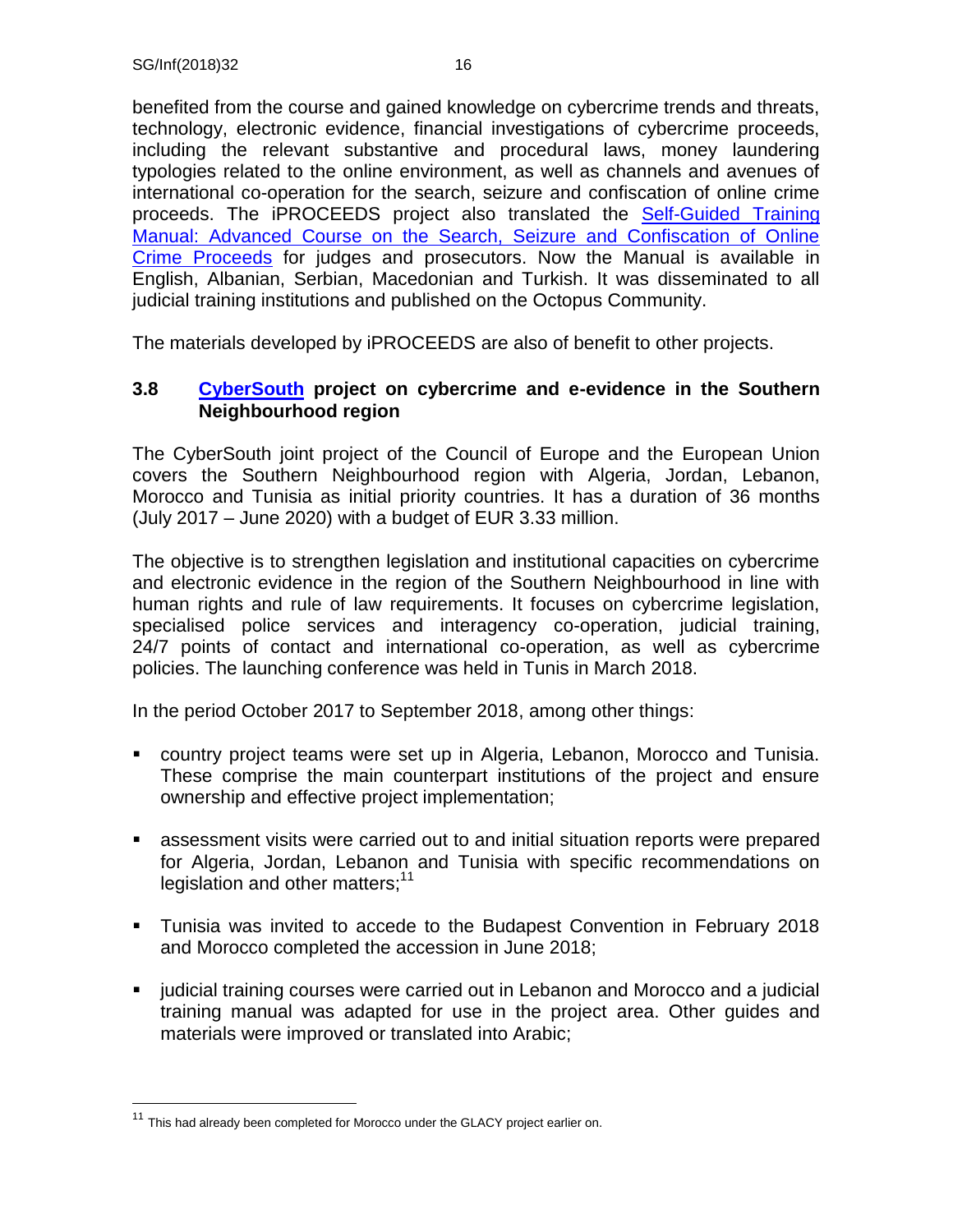participation of experts from project countries in international training events and relevant meetings was supported, such as a EUROJUST conference in March 2018, the meeting of INTERPOL Heads of Cybercrime Units of the MENA region (Algiers, April 2018), the UN Intergovernmental Expert Group on Cybercrime (Vienna, April 2018), UN Crime Commission (Vienna, May 2018), the T-CY Plenary of November 2017 and the Octopus Conference in July 2018.

These activities in the initial year of the project implementation prepared the ground for the remaining two years of CyberSouth.

CyberSouth – like other projects managed by C-PROC – is promoting human rights, democracy and the rule of law through the training of judges, prosecutors and investigators, standardising procedures and safeguards, strengthening the independence of the judiciary and enabling law enforcement to follow international best practice when investigating cybercrime and securing electronic evidence.

### <span id="page-16-0"></span>**4 Further funding priorities**

With the projects underway, C-PROC has a solid basis and resources to make an impact over the next two to three years. Further priorities for projects and funding include:

- new project on "ending child online sexual exploitation and abuse". Funding for this project (US\$ 1 million) has been received. It will be implemented jointly by the Council of Europe's Children Division and C-PROC as from October/November 2018;
- **EXT** increased support to the Eastern Partnership region given that the current Cybercrime@EAP project is ending on 31 December 2018. Discussions with the European Union on a new project are at an advanced stage;
- follow up to iPROCEEDS on online criminal money flows in South-eastern Europe as the current project is scheduled to end in June 2019;
- additional voluntary contributions to the project Cybercrime@Octopus in view of support to the work of the Cybercrime Convention Committee;
- GLACY+ expansion in terms of budget and duration to respond to growing requests for assistance;
- new project on Xenophobia and Racism (CybercrimeXR) to support implementation of the Protocol to the Budapest Convention on Cybercrime.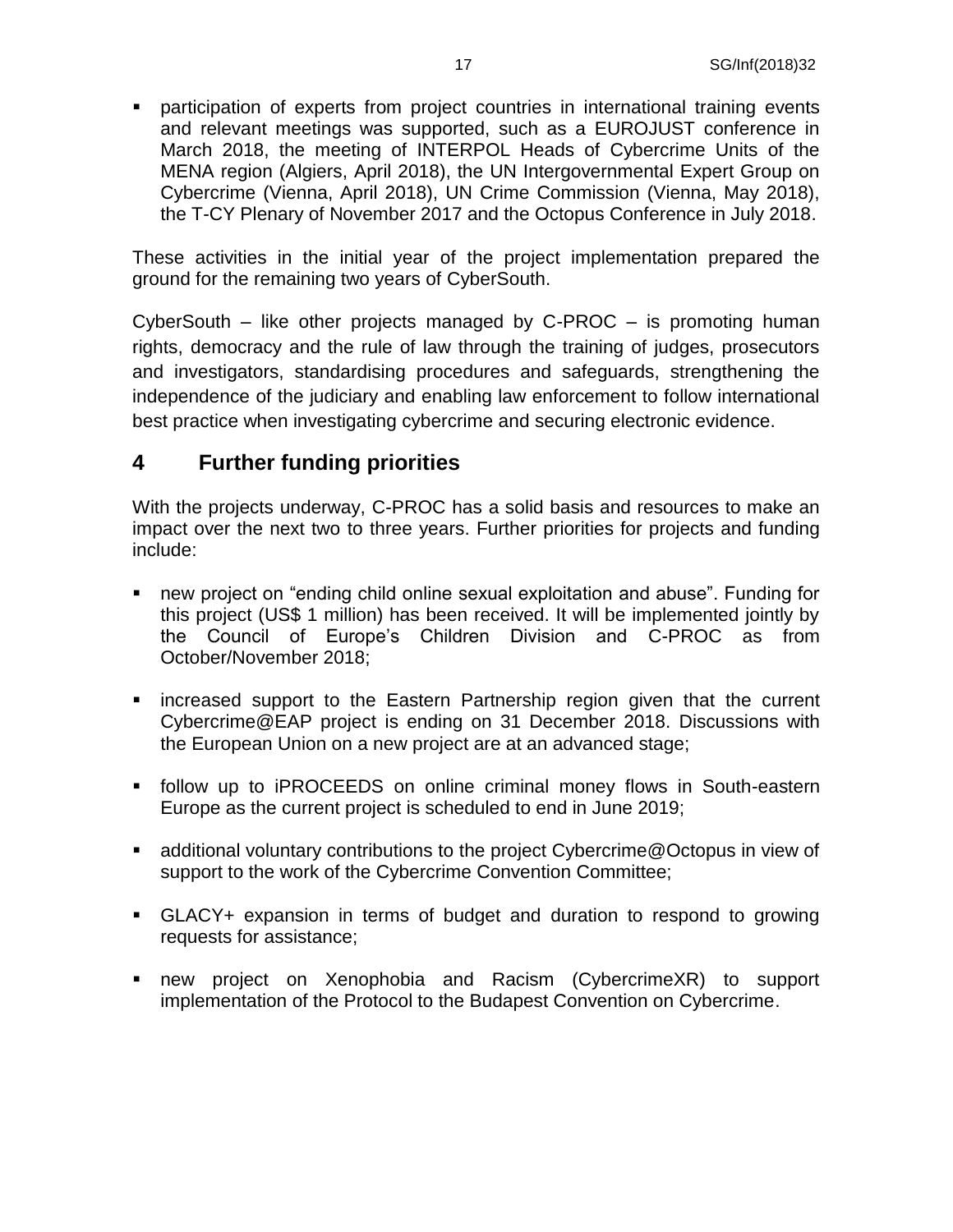## <span id="page-17-0"></span>**5 Relationship with the Cybercrime Convention Committee (T-CY)**

The Secretariat of the T-CY is serviced by Strasbourg-based staff while all capacity-building activities are managed by C-PROC. Close links are ensured in that the Executive Secretary of the T-CY is also the Head of C-PROC and divides his time between Strasbourg and Bucharest.

The past twelve months confirmed the experience since April 2014, namely that of strong synergies. The work of the T-CY feeds directly into the work of capacity-building activities and vice-versa.

Projects managed by C-PROC follow up to results of the T-CY. A considerable number of T-CY members share their expertise as trainers or speakers in capacity-building activities.

The Office in turn supports the T-CY in that the participation of additional experts of Parties and Observers in the T-CY is funded and organised under projects run by C-PROC.

Projects run by the Office also contribute to the T-CY in substance. One example is the templates for requests for subscriber information and for data preservation, adopted by the T-CY in July 2018, which had been developed and tested under an Eastern Partnership project on cybercrime.

Between October 2017 and September 2018, several T-CY activities were funded or co-funded from the budget of Cybercrime@Octopus, including T-CY plenary meetings in November 2017 and July 2018, and meetings of the T-CY Protocol Drafting Group in February, April, May and September 2018. The United Kingdom made voluntary contributions available specifically to the Protocol Drafting Process via the Cybercrime@Octopus project. Voluntary contributions by the USA allowed for Spanish interpretation in T-CY Plenaries.

The facilitation of common positions among the Parties to the Budapest Convention in international fora is one of the functions of the T-CY. C-PROC supported this on several occasions and funded participation in relevant meetings if necessary.

Moreover, the T-CY website and other online resources were maintained by staff funded under the Cybercrime@Octopus project.

## <span id="page-17-1"></span>**6 Relations with the Government of Romania**

The Government of Romania continues to honour its commitments under the Memorandum of Understanding signed in October 2013 and after fast-tracking the law ratifying the MoU by early April 2014.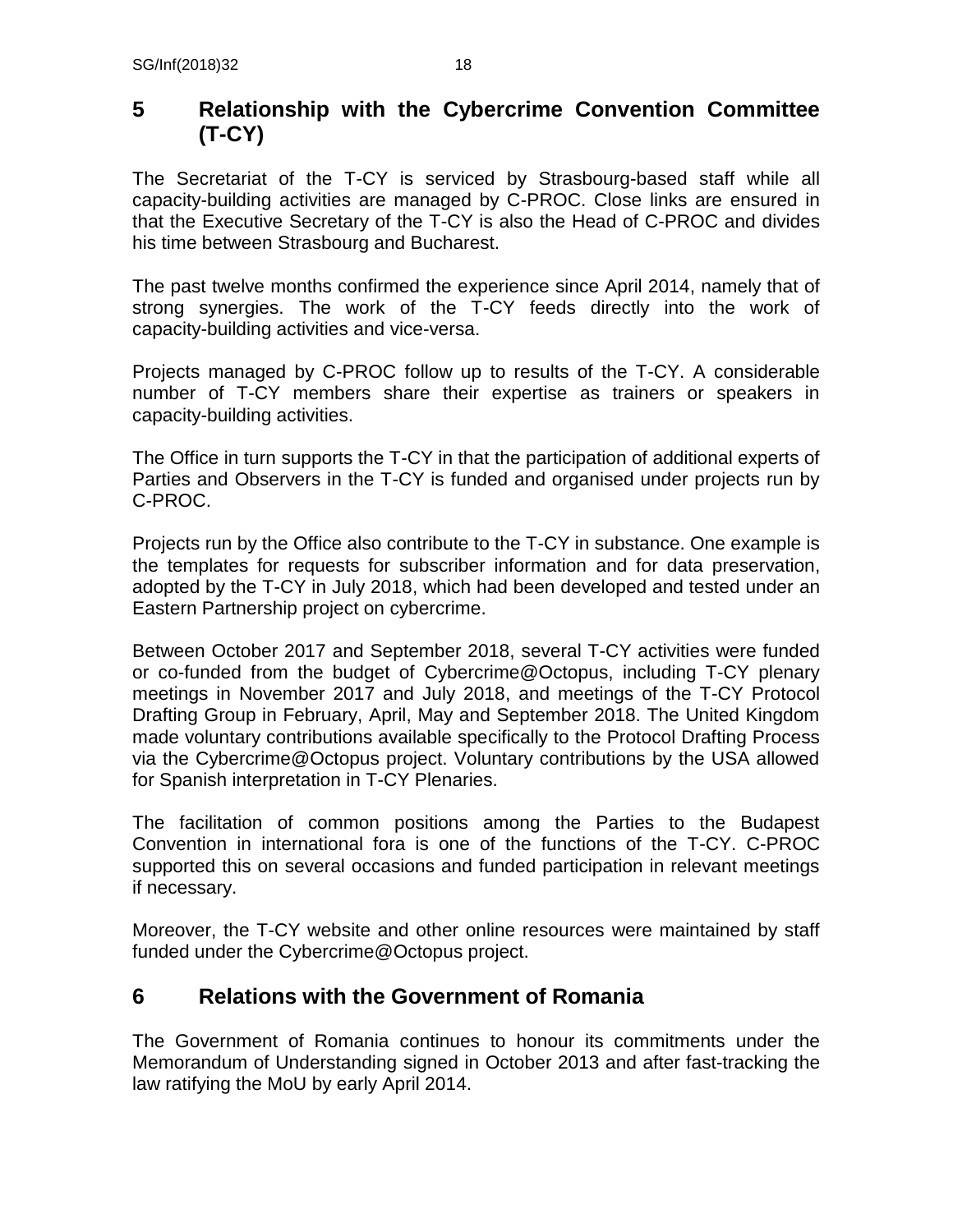Office space at the UN House, a prime location in Bucharest, is allocated to the Council of Europe rent free.

The Ministry of Justice, Directorate for Investigation of Organised Crime and Terrorism Offences within the Prosecution Office attached to the High Court of Cassation (DIICOT), the Romanian National Police, the National Institute of Magistracy and the Computer Emergency Response Team (CERT-RO) are seeking close co-operation with the Office regarding substantive matters and are contributing expertise to project activities or receiving study visits from project countries.

The Office is regularly invited to participate and speak in national, regional and international meetings on cybercrime, cybersecurity, organised crime and related matters taking place in Romania.

### <span id="page-18-0"></span>**7 Administrative and financial matters**

### <span id="page-18-1"></span>**7.1 Staff**

Between October 2017 and September 2018, the number of staff increased from 21 to 29.

The Office is headed by the Executive Secretary of the Cybercrime Convention Committee (Head of the Cybercrime Division) who divides his time between Strasbourg and Bucharest. This arrangement ensures that activities of the T-CY and C-PROC remain closely linked.

Given the increase in staff and resources managed at C-PROC, a Head of Operations (with Cost Centre Manager functions) was recruited in July 2017 who is also the Cost Centre Manager.

By September 2018, the Office thus had one internationally recruited Head of Operations (A2 level), five internationally recruited project managers (A1/2 level) and 14 locally recruited staff (ten project officers at B4/5 level, two finance assistants at B3 level, and ten project assistants at B2 level).

The staff originated from nine different member states. They were funded from project budgets and their exclusive responsibility is project implementation.

It is expected that four to five further positions will need to be filled in the coming months. This would then take the total number of staff to 34 which is the maximum capacity that the Office will be able to accommodate.

The level of expertise on cybercrime and electronic evidence within the Office has increased considerably during the past two years. This not only contributes to further improving the quality of project activities but also makes the Office a valuable source of subject-matter knowledge.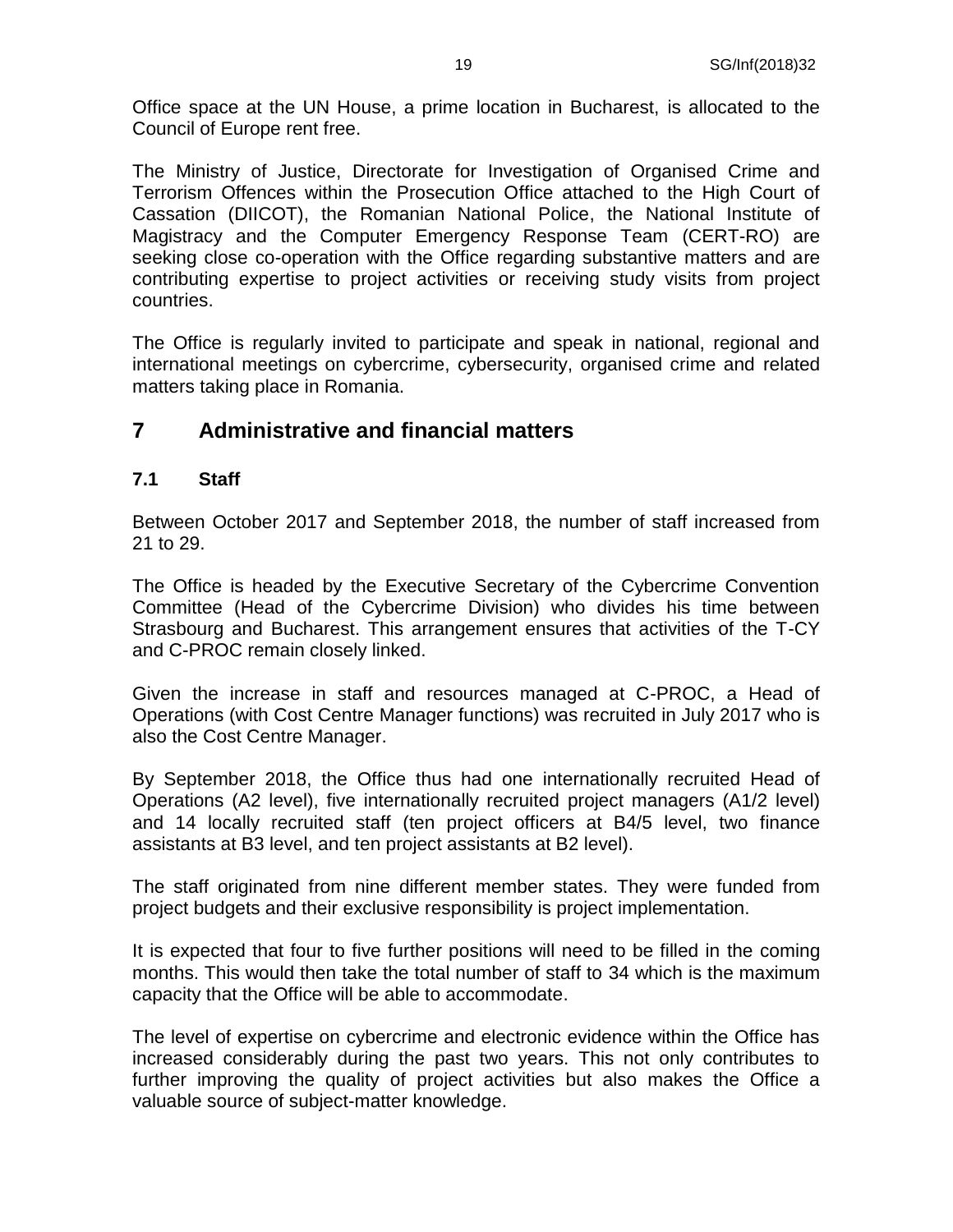## <span id="page-19-0"></span>**7.2 Financial matters**

All costs of C-PROC, with the exception of the salary of the Head of Office, are covered by extra-budgetary resources:

- **Office space is provided rent-free by the Government of Romania;**
- $\blacksquare$  All staff with the exception of the Head of Office is funded from the budgets of projects for which they are responsible;<sup>12</sup>
- Initial office furniture and IT equipment were funded by a voluntary contribution from the United Kingdom or are now funded from the budgets of the respective projects;
- **Office running costs are directly funded by the lines for eligible local office costs** and overheads of project budgets.

As projected, implementation of capacity-building projects from Bucharest is more cost effective and ensures a more favourable ratio of operational over staff and administrative cost when compared to Strasbourg. In the period April 2014 to September 2018, savings for staff amounted to approximately EUR 2.6 million and for office costs to EUR 1.2 million, that is, some EUR 3.8 million in total.

Implementation of projects by C-PROC is and will remain cost-effective and thus attractive for donors.

# <span id="page-19-1"></span>**8 Visibility**

 $\overline{a}$ 

C-PROC contributes to the visibility of the Council of Europe in cybercrime matters for example through the website [\(www.coe.int/cybercrime\)](http://www.coe.int/cybercrime), by contributing to the [Octopus Community](http://www.coe.int/en/web/octopus/home) and its tools, by disseminating twice per month a Cybercrime [Digest](http://www.coe.int/en/web/octopus/blog/-/blogs/do-you-know-about-cybercrime-digest-?_33_redirect=http%3A%2F%2Fwww.coe.int%2Fen%2Fweb%2Foctopus%2Fblog%3Fp_p_id%3D33%26p_p_lifecycle%3D0%26p_p_state%3Dnormal%26p_p_mode%3Dview%26p_p_col_id%3Dcolumn-4%26p_p_col_pos%3D2%26p_p_col_count%3D3) and by publishing a quarterly [Cybercrime@COE Update.](https://rm.coe.int/CoERMPublicCommonSearchServices/DisplayDCTMContent?documentId=0900001680693147)

# <span id="page-19-2"></span>**9 Conclusions and priorities**

The following conclusions can be drawn:

- Through the Cybercrime Programme Office, the Council of Europe remains a global leader for capacity-building on cybercrime and electronic evidence. C-PROC is a confirmation that capacity-building is an effective way to help societies in any part of the world address the key challenge of cybercrime;
- C-PROC projects are supporting implementation of the Budapest Convention and follow up, or contribute to the work of the Cybercrime Convention Committee. The "dynamic triangle" combining common standards (Budapest Convention), with follow-up through the T-CY and capacity-building through C-PROC, remains highly effective. Given the current budgetary challenges of

 $12$  The position is funded from overheads generated by projects implemented by C-PROC.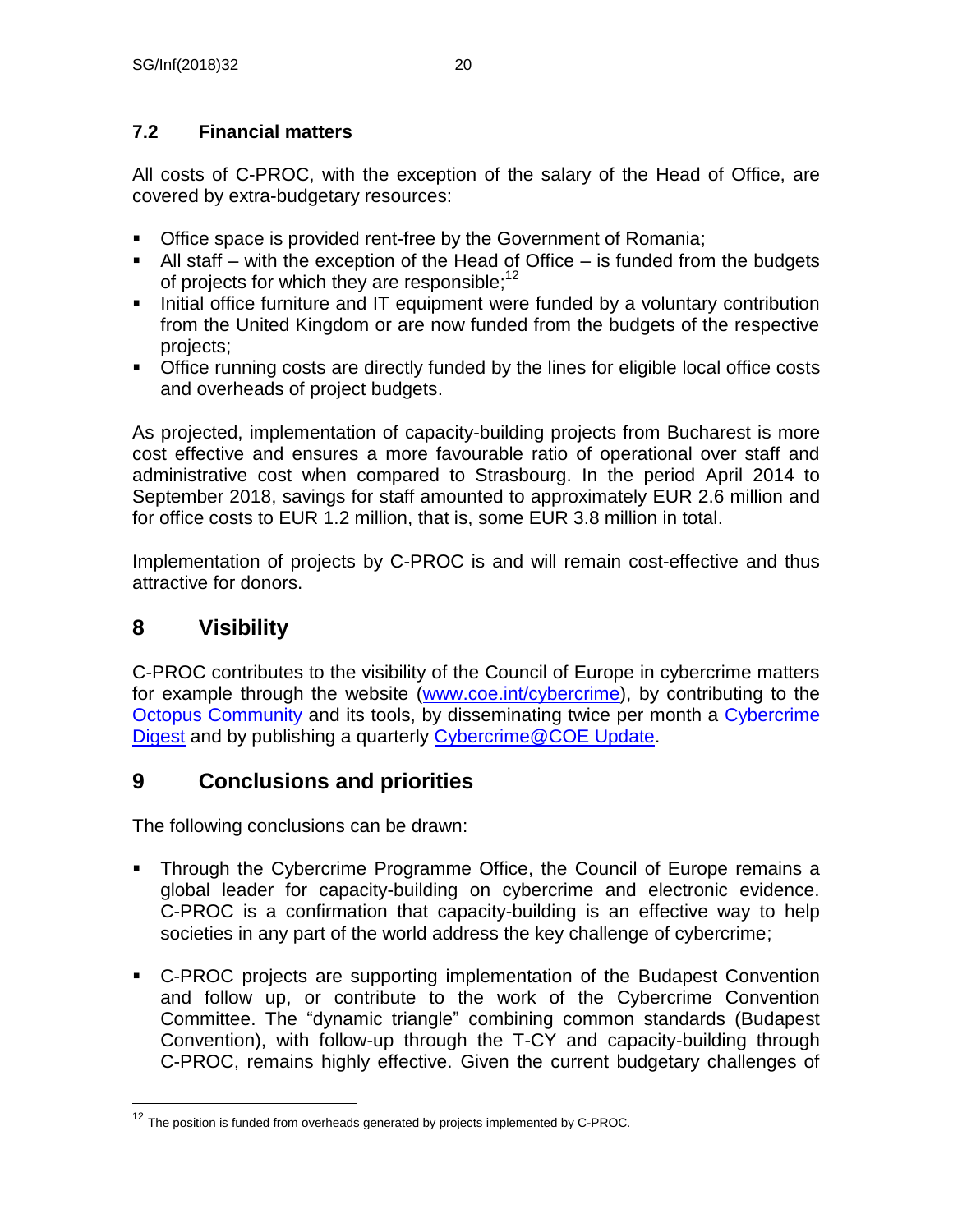the Council of Europe, it is most valuable that the T-CY can rely on voluntary contributions through the project Cybercrime@Octopus to ensure that the preparation of the 2<sup>nd</sup> Additional Protocol to the Budapest Convention can proceed;

- **The Budapest Convention is among the Council of Europe treaties with** broadest membership and global reach.<sup>13</sup> With each new Party, the Budapest Convention and international co-operation on cybercrime will become more effective. As all but one member states are Parties or Signatories, additional Parties will be non-member states of the Council of Europe. Between October 2017 and September 2018, Argentina, Cabo Verde, Costa Rica, Morocco, Paraguay and Philippines became Parties. The Office contributes to ensuring that prospective and actual Parties have the capacity to apply the Budapest Convention;
- C-PROC is one of the most successful external offices of the Council of Europe with regard to resource mobilisation. Large numbers of activities are being carried out by C-PROC and are generating impact in an efficient and cost-effective manner. This makes the Office attractive to donors. By September 2018, projects with a volume of more than EUR 26 million were underway;
- The European Union remains the main donor through joint projects co-funded by the Council of Europe. Between October 2017 and September 2018 voluntary contributions have also been received by Estonia, Japan, Monaco, the United Kingdom and in particular the USA to the project Cybercrime@Octopus;
- The Government of Romania is making office premises available rent free but is also supporting it through expertise. The Ministry of Justice, the National Police, the Prosecution Service (DIICOT), the National Institute of Magistracy and the Computer Emergency Response Team are seeking close co-operation with the Office, are project partners or contribute in substance to project activities;
- Several other states (Estonia, France, Germany, United Kingdom and the USA) as well as the European Cybercrime Centre at EUROPOL and INTERPOL are also partners in one or more projects. Numerous project activities are carried out in partnership with or involving a wide range of public and private sector organisations.

While the Office will continue to follow the path that has proven to produce results and make an impact in partnership with other organisations, specific priorities for the forthcoming twelve months are:

<sup>&</sup>lt;sup>13</sup> Only surpassed by the joint Council of Europe /OECD [Convention on Mutual Administrative Cooperation in Tax Matters](https://www.coe.int/en/web/conventions/full-list/-/conventions/treaty/127/signatures?p_auth=RbXHJ2ID) (ETS 127) and the Convention on the [Transfer of Sentenced Persons](https://www.coe.int/en/web/conventions/full-list/-/conventions/treaty/112/signatures?p_auth=RbXHJ2ID) (ETS 112)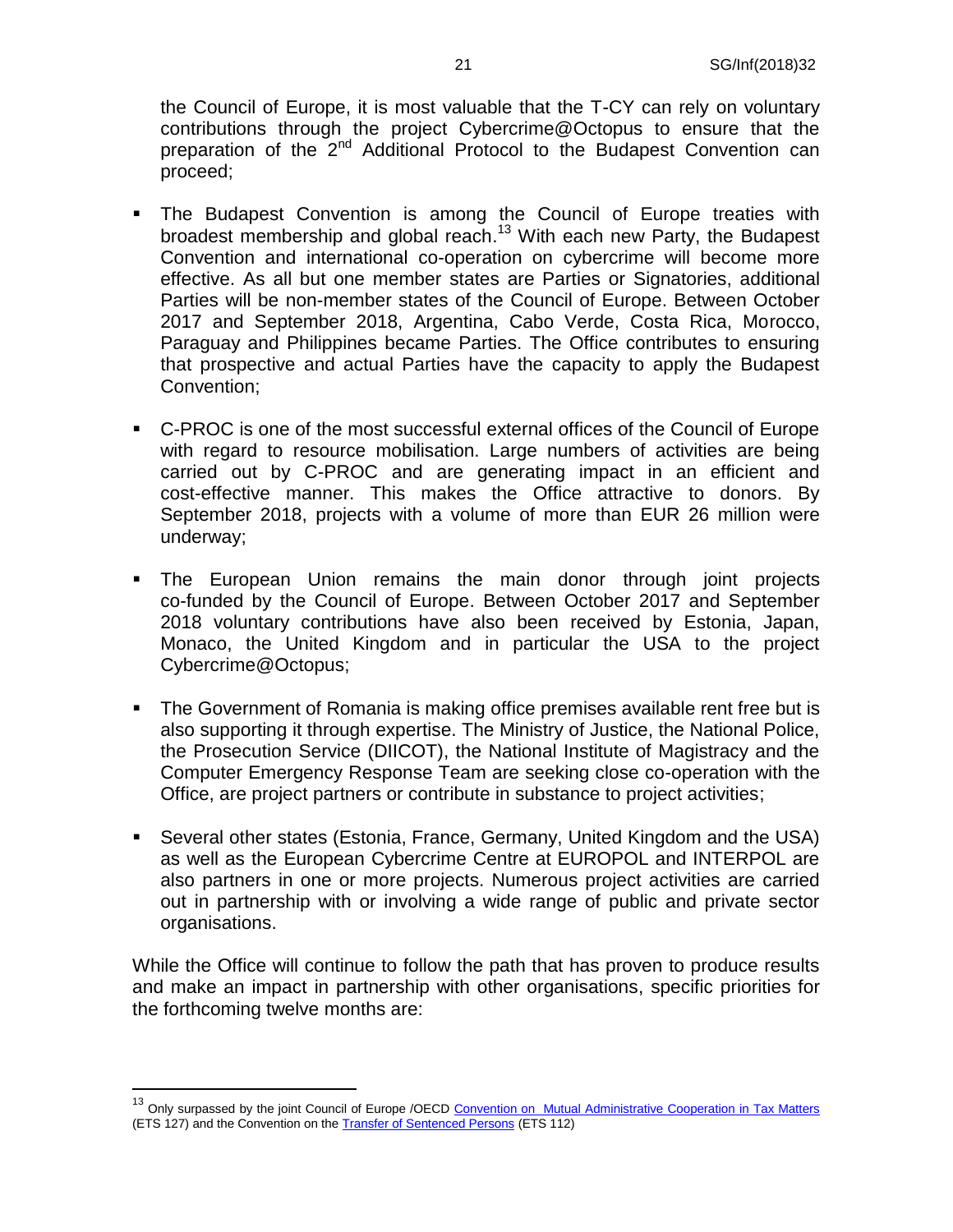- Emphasis on human rights and rule of law safeguards: cybercrime undermines human rights, democracy and the rule of law. At the same time, the fight against cybercrime carries risks. C-PROC projects help address risks and strengthen these core values in all regions of the world, among other things, through the development of specific legislation with safeguards, standardised procedures and a strong emphasis on the training of judges. The Office will increasingly support the development of data protection legislation in line with the modernised Data Protection Convention 108 and in co-operation with the Data Protection Unit of the Council of Europe;
- Protecting children against online sexual violence and other measures against cyberviolence: a new project on ending child sexual exploitation "End Online Child Sexual Exploitation and Abuse @Europe" commenced in the second half of 2018, in co-operation with the Children's Rights Division of the Council of Europe and on the basis of the standards of the Lanzarote Convention on the Protection of Children against Sexual Exploitation and Sexual Abuse. This is a further example of synergies within the Organisation. C-PROC will furthermore start to establish an online resource on cyberviolence as agreed by the T-CY in July 2018; 14
- Resource mobilisation: the current portfolio of projects covers priority regions in Europe (Eastern Partnership region, and South-eastern Europe and Turkey) as well as countries in other parts of the world committed to implement the Budapest Convention. Some of these projects will come to an end within a few months. A new regional joint project on cybercrime for the Eastern Partnership will need to be prepared and negotiated. The same is true with regard to follow up to the iPROCEEDS project for South-eastern Europe. And further funding for global activities will be sought;
- Enhancing the expertise of the Office: the role of C-PROC as a centre of subject-matter knowledge will be further increased through the Octopus [Community,](https://www.coe.int/en/web/octopus/home) training materials and technical reports. Already now, the Office is a unique source of information on cybercrime legislation worldwide. Steps will be taken for the further training of current and for attracting additional competent staff to achieve this objective.

The expectations linked with the establishment of the Office have been met and the conditions for its further development are in place.

It is proposed that the Office continue to operate under the current arrangement.

<sup>&</sup>lt;sup>14</sup> See the recommendations of th[e T-CY Mapping Study on Cyberviolence.](https://rm.coe.int/t-cy-2017-10-cbg-study-provisional/16808c4914)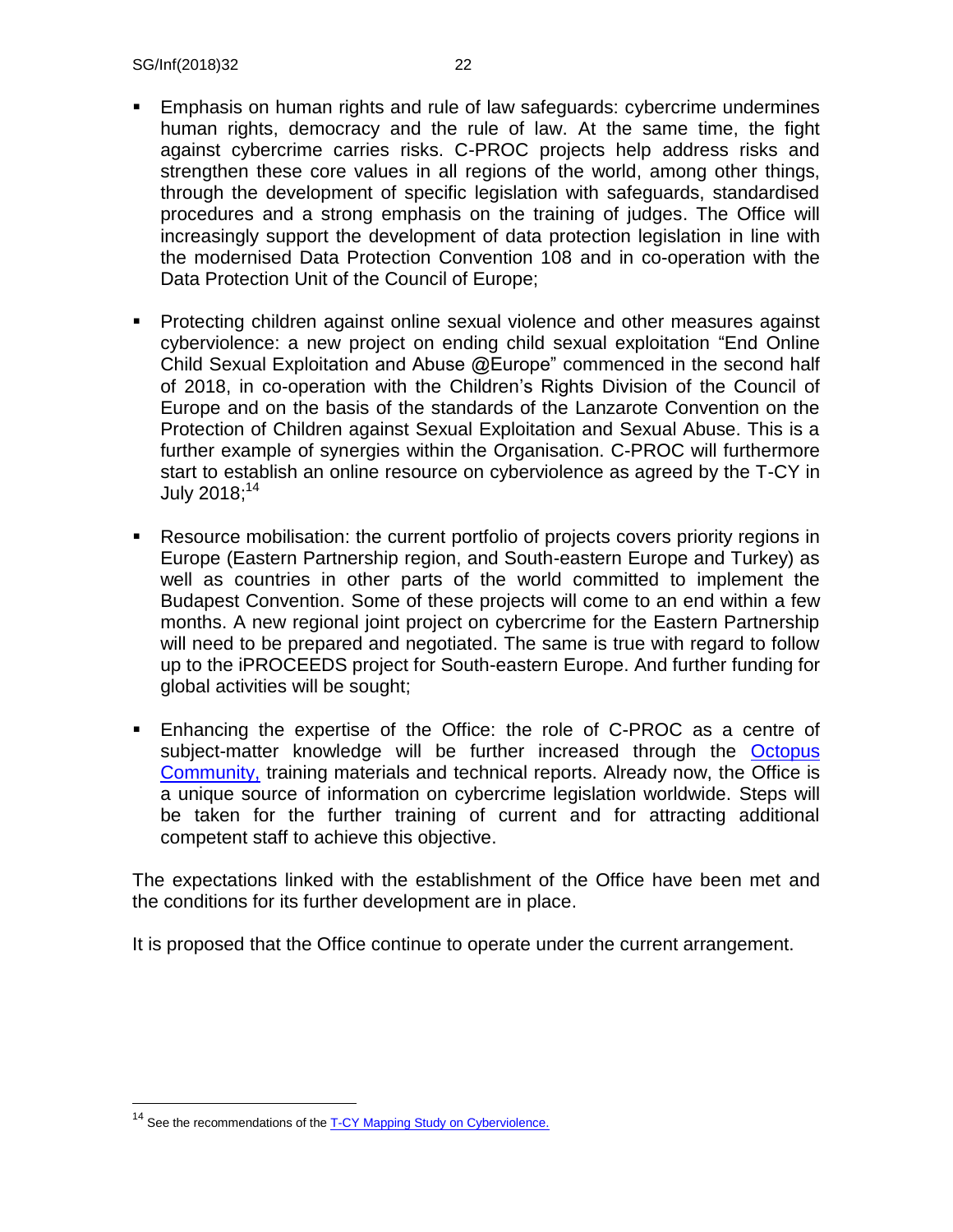### <span id="page-22-0"></span>**10 Appendix: Inventory of activities supported by C-PROC (October 2017 – September 2018)**

**October 2017**

| Cybercrime@Octopus                     | CyFy 2017: The India Conference on Cyber Security and Internet<br>Governance, New Delhi, India, 3-4 October 2017                                                                                                     |
|----------------------------------------|----------------------------------------------------------------------------------------------------------------------------------------------------------------------------------------------------------------------|
| GLACY+                                 | Participation of 2 Philippines delegates in the Cybertipline Roundtable,<br>Alexandria, Virginia, USA, 3-5 October 2017                                                                                              |
| <b>iPROCEEDS</b>                       | Regional workshop on guidelines and indicators to prevent and detect<br>online crime proceeds, Ljubljana, Slovenia, 4-5 October 2017                                                                                 |
| CyberCrime@EAP III                     | Co-operation memorandum: Support to Internet Governance Forum<br>2017 Ukraine, Kyiv, Ukraine, 6 October 2017                                                                                                         |
| CyberCrime@EAP II,<br><b>iPROCEEDS</b> | Regional Conference on Cybercrime, Baku, Azerbaijan, 9-11 October<br>2017                                                                                                                                            |
| GLACY+                                 | Support to the national delivery of Intro Course on cybercrime and<br>electronic evidence for Judges and prosecutors, Santo Domingo,<br>Dominican Republic, 10-13 October 2017                                       |
| CyberSouth                             | Scoping mission in Tunisia, Tunis, Tunisia, 11 October 2017                                                                                                                                                          |
| GLACY+                                 | Meeting with cybercrime investigations heads of unit from the region to<br>discuss operational activities and plan and organise a joint operation,<br>Port Louis, Mauritius, 11-13 October 2017                      |
| CyberSouth                             | Scoping mission in Algeria, Alger, Algeria, 12 October 2017                                                                                                                                                          |
| CyberCrime@EAP III                     | Follow-up mission to Azerbaijan on various matters of public-private<br>co-operation, Baku, Azerbaijan, 12-13 October 2017                                                                                           |
| <b>iPROCEEDS</b>                       | Study visit on CSIRT/CERT Regulations and Operational Environment,<br>Bucharest, Romania, 12-13 October 2017                                                                                                         |
| CyberCrime@EAP III                     | Support to participation of Belarus in COE/OSCE Conference on Internet<br>Freedom, Vienna, Austria, 13 October 2017                                                                                                  |
| GLACY+                                 | Residential Workshop on Cybercrime and Electronic Evidence for<br>District Judges and Magistrates, Kandy, Sri Lanka, 13-15 October 2017                                                                              |
| CyberCrime@EAP III                     | Follow-up mission to Armenia on various matters of public-private<br>co-operation, Yerevan, Armenia, 16-17 October 2017                                                                                              |
| GLACY+                                 | Advisory mission on cybercrime reporting and workshop on collection<br>and monitoring of criminal justice statistics on cybercrime and electronic<br>evidence, Santo Domingo, Dominican Republic, 16-17 October 2017 |
| CyberSouth                             | Scoping mission in Lebanon, Beirut, Lebanon, 17-18 October 2017                                                                                                                                                      |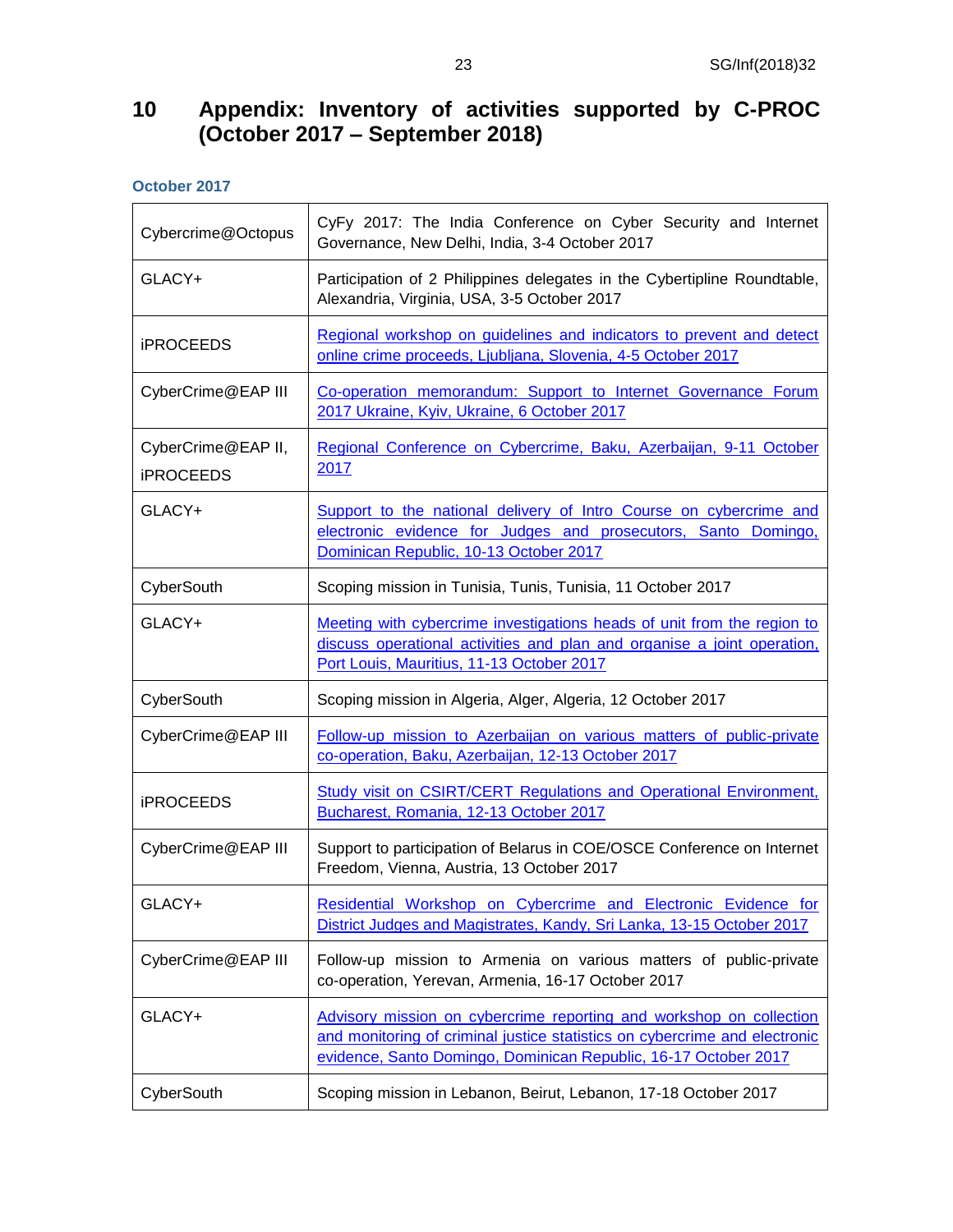| GLACY+                                  | UNODC Conference on Effective Responses to Online Child Sexual<br>Exploitation in Southeast Asia, Bangkok, Thailand, 17-19 October 2017                                |
|-----------------------------------------|------------------------------------------------------------------------------------------------------------------------------------------------------------------------|
| CyberCrime@EAP III                      | Follow-up mission to Georgia on various matters of public-private<br>co-operation, Tbilisi, Georgia, 19-20 October 2017                                                |
| CyberCrime@EAP III                      | Follow-up mission to Belarus on various matters of public-private<br>co-operation, Minsk, Belarus, 23-24 October 2017                                                  |
| <b>iPROCEEDS</b>                        | Introductory training module on cybercrime, electronic evidence and<br>online crime proceeds, Tirana, Albania, 23-24 October 2017 (first part)                         |
| <b>iPROCEEDS</b>                        | Introductory training module on cybercrime, electronic evidence and<br>online crime proceeds, Podgorica, Montenegro, 23-26 October 2017                                |
| GLACY+                                  | Cybersecurity Week (to create public awareness and launch cyber<br>security initiatives), Accra, Ghana, 23-27 October 2017                                             |
| CyberCrime@EAP II                       | Participation in ECTEG General Assembly on access to materials and<br>planning of training for 24/7 in the EAP, Lisbon, Portugal, 26-27 October<br>2017                |
| <b>iPROCEEDS</b>                        | Workshop on inter-agency and international co-operation for search,<br>seizure and confiscation of online crime proceeds, Podgorica,<br>Montenegro, 26-27 October 2017 |
| GLACY+                                  | ICANN60<br>Annual<br>Meeting,<br>Abu<br>Dhabi,<br>UAE,<br>General<br>28 October-3 November 2017                                                                        |
| <b>iPROCEEDS</b>                        | Advice and workshop on the preparation of interagency co-operation<br>protocols, Podgorica, Montenegro, 26 October 2017                                                |
| <b>iPROCEEDS</b>                        | Workshop on domestic protocols for international sharing of intelligence<br>and evidence, 27 October 2017                                                              |
| CyberCrime@EAP III,<br><b>iPROCEEDS</b> | The 4th South East European Regional Forum on Cybersecurity and<br>Cybercrime, Sofia, Bulgaria, 30-31 October 2017                                                     |
| GLACY+                                  | GLACY+ Information session meetings with press and public sector,<br>Bucharest, Romania, 31 October 2017                                                               |

#### **November 2017**

| CyberCrime@EAP III      | Follow-up mission to Moldova on various matters of public-private<br>co-operation, Kishinev, the Republic of Moldova, 2-3 November 2017           |
|-------------------------|---------------------------------------------------------------------------------------------------------------------------------------------------|
| <b><i>IPROCEEDS</i></b> | Regional workshop on obtaining and using electronic evidence,<br>Bucharest, Romania, 2-3 November 2017                                            |
| <b><i>IPROCEEDS</i></b> | Introductory training module on cybercrime, electronic evidence and<br>online crime proceeds, Tirana, Albania, 6-7 November 2017 (second<br>part) |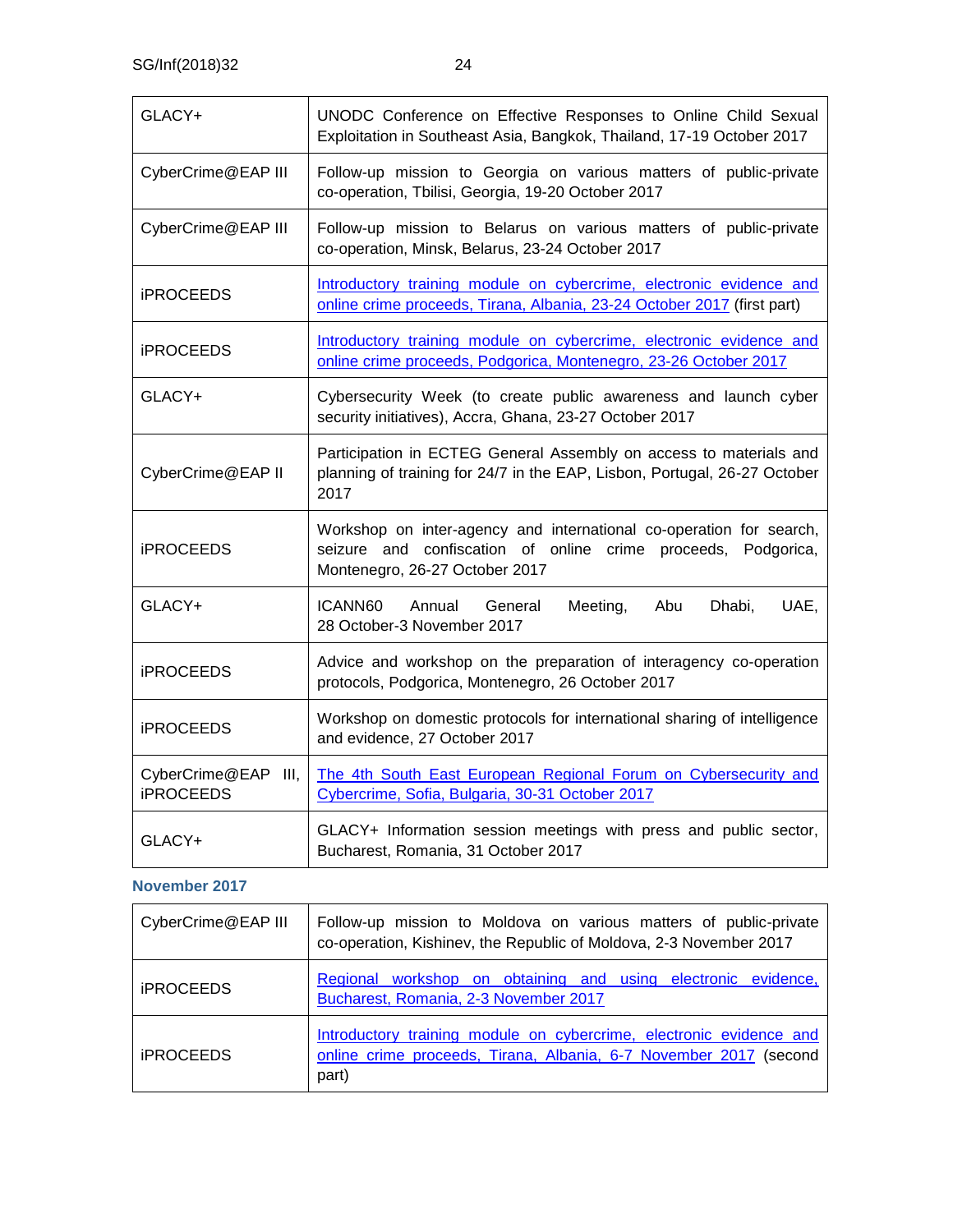25 SG/Inf(2018)32

| CyberCrime@EAP III            | Workshop on data retention and data preservation policy and practice,<br>Baku, Republic of Azerbaijan, 6-7 November 2017                                                                                                                           |
|-------------------------------|----------------------------------------------------------------------------------------------------------------------------------------------------------------------------------------------------------------------------------------------------|
| <b>iPROCEEDS</b>              | Introductory training module on cybercrime, electronic evidence and<br>crime proceeds,<br>Sarajevo,<br><b>Bosnia</b><br>online<br>and<br>Herzegovina,<br>6-9 November 2017                                                                         |
| GLACY+                        | Advanced Judicial Training for judges, magistrates and prosecutors,<br>Accra, Ghana, 7-9 November 2017                                                                                                                                             |
| GLACY+                        | Participation in the INTERPOL Cybercrime Training for the Pacific<br>Region, Suva, Fiji, 6-10 November 2017                                                                                                                                        |
| GLACY+                        | Advisory mission and workshop on Cybercrime Policies-Review of<br>National Cybersecurity Policy & Strategy Document, Accra, Ghana,<br>9-10 November 2017                                                                                           |
| CyberCrime@EAP III            | Follow-up mission to Ukraine on various matters of public-private<br>co-operation, 13-14 November 2017, Kyiv, Ukraine                                                                                                                              |
| <b>iPROCEEDS</b>              | Cybercrime Coordination and Partnership Exercise, Pristina, Kosovo <sup>*15</sup> ,<br>13-16 November 2017                                                                                                                                         |
| CyberSouth                    | Assessment visit in Tunisia, Tunis, Tunisia, 13-17 November 2017                                                                                                                                                                                   |
| CyberCrime@EAP III            | Contribution to Georgian ICT Development and Cyber Security Event<br>GITI 2017, Tbilisi, Georgia, 16-17 November 2017                                                                                                                              |
| Cybercrime@Octopus            | Participation in the 3rd National Cybersecurity Week,<br>Mexico,<br>16-17 November 2017                                                                                                                                                            |
| GLACY+                        | INTERPOL Instructor Development Course, in SINGAPORE, with the<br>participation of ALL GLACY+ countries, Singapore, 20-24 November<br>2017                                                                                                         |
| Cybercrime@Octopus            | Global Forum on Cyber Expertise (GFCE), New Delhi,<br>India,<br>21 November 2017                                                                                                                                                                   |
| GLACY+                        | Participation in the second meeting of the Specialised Technical<br>Communication and ICT formed by Ministers of<br>Committee on<br>Communication and Information Technologies from the African region,<br>Addis Ababa, Ethiopia, 21 November 2017 |
| Cybercrime@Octopus,<br>GLACY+ | Participation in the Global Cyberspace Conference (GCCS2017), New<br>Delhi, India, 23-24 November 2017                                                                                                                                             |

<sup>&</sup>lt;sup>15</sup> \*All references to Kosovo, whether the territory, institutions or population, in this text shall be understood in full compliance with United Nation's Security Council Resolution 1244 and without prejudice to the status of Kosovo.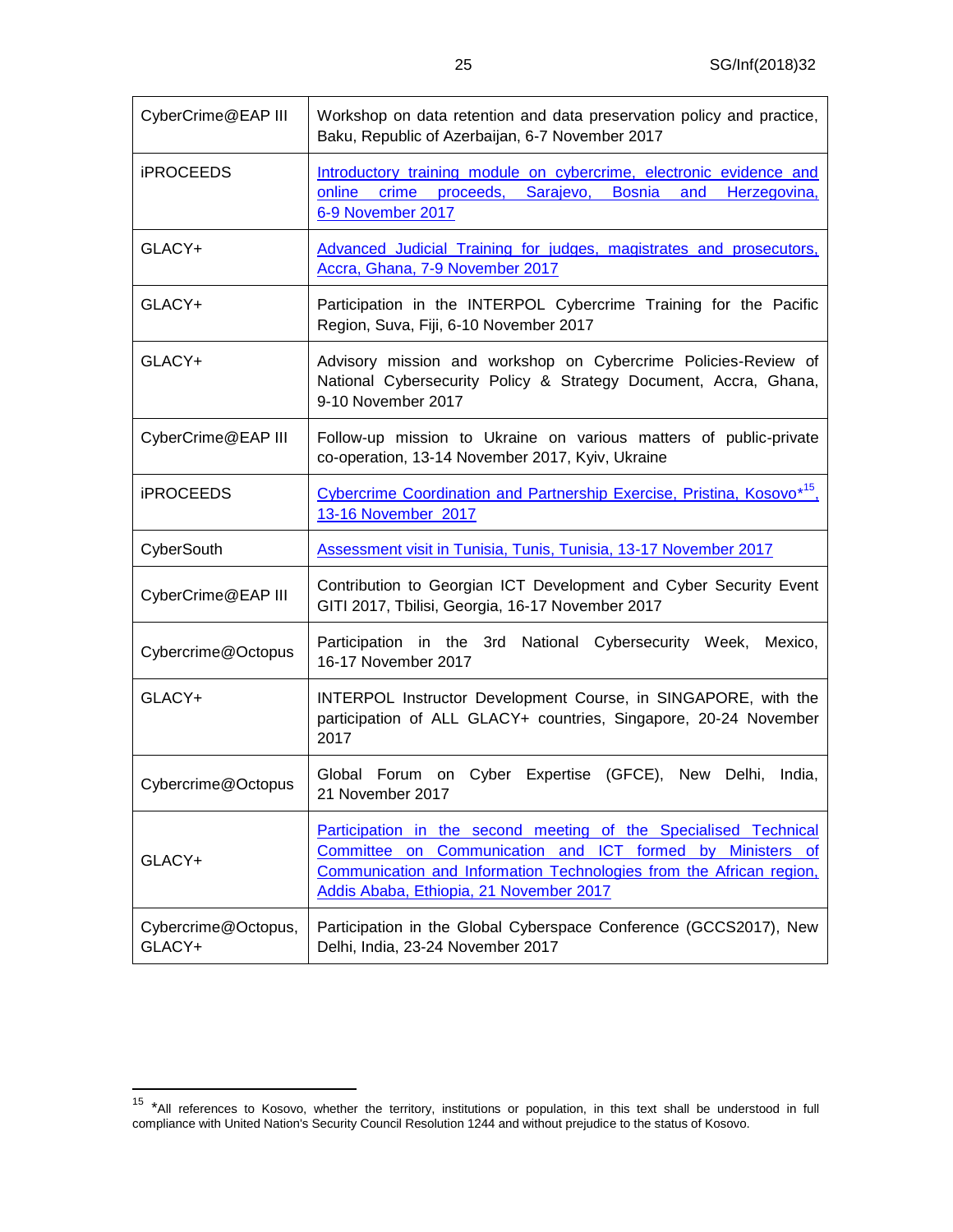| GLACY+,<br>CyberCrime@EAP II,<br>iPROCEEDS,<br>Cybercrime@Octopus, | 18th Plenary Meeting of the Cybercrime Convention Committee (T-CY)<br>and the 1st Protocol<br>Drafting Plenary,<br>Strasbourg,<br>France.<br>27-29 November 2017 |
|--------------------------------------------------------------------|------------------------------------------------------------------------------------------------------------------------------------------------------------------|
| CyberSouth                                                         |                                                                                                                                                                  |
| CyberSouth                                                         | Assessment visit in Lebanon, Beirut, Lebanon, 27-30 November 2017                                                                                                |
| CyberSouth                                                         | Participation in the 3rd Anti-Cybercrime Forum, Beirut, Lebanon,<br>29 November 2017                                                                             |
| GLACY+                                                             | GLACY+ Steering Committee, Strasbourg, France, 30 November 2017                                                                                                  |

#### **December 2017**

| GLACY+           | Forum on the policies on cybercrime capacity-building by<br>international/regional organisations - LATAM and CARIBBEAN,<br>including Regional workshop on cybercrime and cybersecurity strategies<br>with participation of Caribe/LATAM regional organisations combined with<br>workshop on international co-operation for LATAM and Caribbean<br>countries, Santo Domingo, Dominican Republic, 5-7 December 2017 |
|------------------|-------------------------------------------------------------------------------------------------------------------------------------------------------------------------------------------------------------------------------------------------------------------------------------------------------------------------------------------------------------------------------------------------------------------|
| GLACY+           | Support to the regional delivery of Introductory Course on cybercrime<br>and electronic evidence for Judges and Prosecutors of the Anglophone<br>Countries of the ECOWAS REGION, Accra, Ghana, 5-8 December 2017                                                                                                                                                                                                  |
| <b>iPROCEEDS</b> | Introductory training module on cybercrime, electronic evidence and<br>online crime proceeds, Belgrade, Serbia, 4-7 December 2017                                                                                                                                                                                                                                                                                 |
| <b>iPROCEEDS</b> | Cybercrime Coordination and Partnership Exercise, Belgrade, Serbia,<br>4-7 December 2017                                                                                                                                                                                                                                                                                                                          |
| CyberSouth       | Assessment visit in Algeria, Algiers, Algeria, 10-14 December 2017                                                                                                                                                                                                                                                                                                                                                |
| <b>iPROCEEDS</b> | 2nd semester Examination 2017, Master Programme in Forensic<br>Computing and<br>Cybercrime<br>Investigation,<br>Dublin,<br>Ireland,<br>11-15 December 2017                                                                                                                                                                                                                                                        |
| GLACY+           | International Workshop on Judicial Training Strategies, with the<br>participation of all GLACY+ countries and all the ASEAN countries,<br>Cebu, Philippines, 12-14 December 2017                                                                                                                                                                                                                                  |
| GLACY+           | The annual conference for all District Judges and Magistrates in Sri<br>Lanka, Colombo, Sri Lanka, 18-19 December 2017                                                                                                                                                                                                                                                                                            |
| <b>iPROCEEDS</b> | Introductory training module on cybercrime, electronic evidence and<br>online crime proceeds, Ankara, Turkey, 18-20 December 2017                                                                                                                                                                                                                                                                                 |
| <b>iPROCEEDS</b> | Regional workshop on sharing good practices on reporting mechanisms<br>in South-eastern Europe and Turkey, Skopje, "the former Yugoslav<br>Republic of Macedonia", 20 December 2017                                                                                                                                                                                                                               |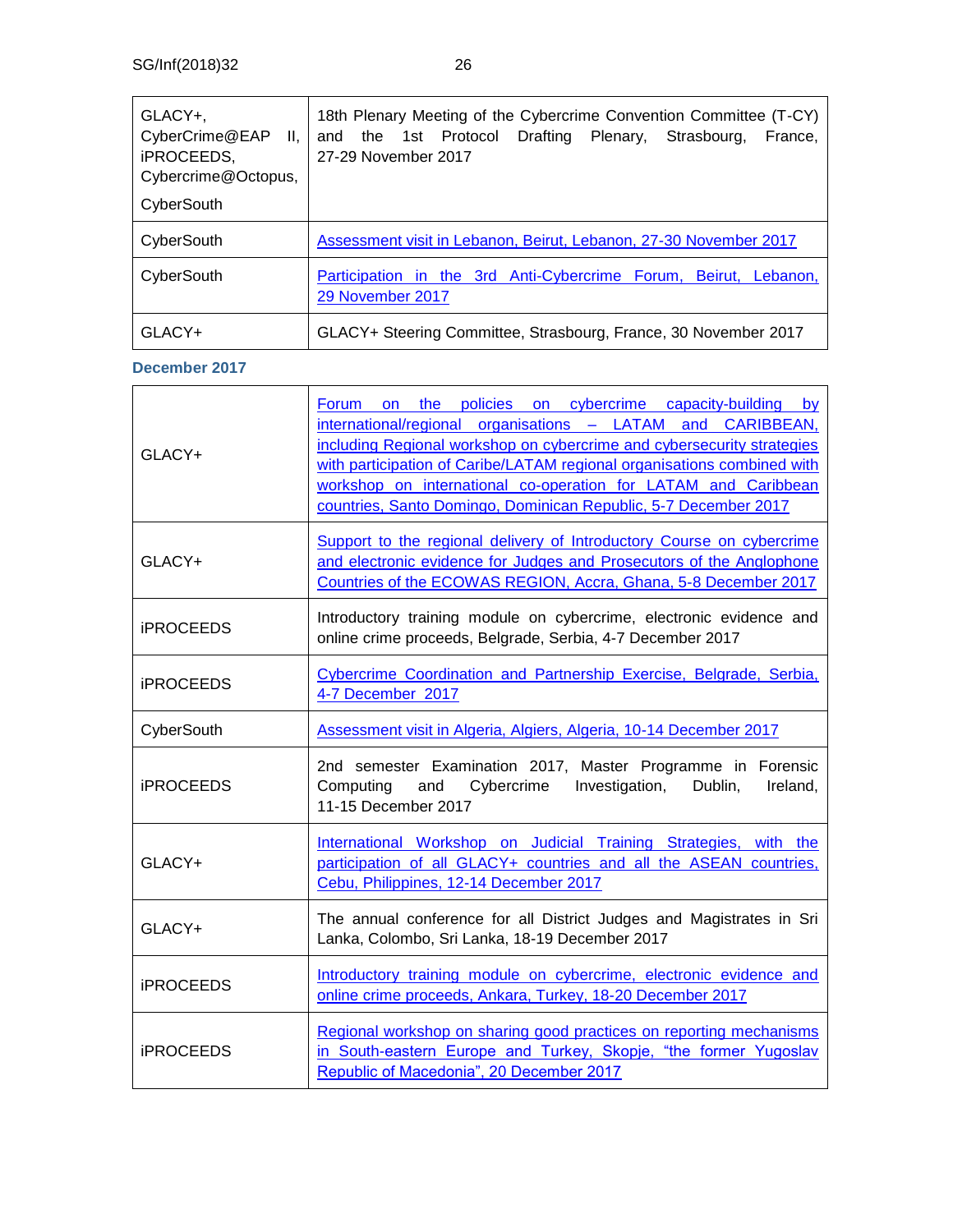| <b>iPROCEEDS</b>   | The fourth meeting of the Project Steering Committee (PSC) of<br>iPROCEEDS project, Skopje, "the former Yugoslav Republic of<br>Macedonia", 21 December 2017    |
|--------------------|-----------------------------------------------------------------------------------------------------------------------------------------------------------------|
| Cybercrime@Octopus | Participation in the Workshop (WS149) on "Crime and jurisdiction in<br>cyberspace - towards solutions" during IGF 2017, Geneva/Switzerland,<br>20 December 2017 |

#### **January 2018**

| <b>iPROCEEDS</b> | Case simulation exercise on cybercrime and financial investigations,<br>Sarajevo, Bosnia and Herzegovina, 15-18 January 2018                                                                                             |
|------------------|--------------------------------------------------------------------------------------------------------------------------------------------------------------------------------------------------------------------------|
| GLACY+           | Advisory mission on harmonisation of legislation on cybercrime and<br>electronic evidence, Kampala, Uganda, 16-18 January 2018                                                                                           |
| <b>iPROCEEDS</b> | Meeting of the working group to elaborate/improve guidelines and<br>indicators for financial sector entities to prevent money laundering in the<br>online environment, Pristina, Kosovo* <sup>16</sup> , 18 January 2018 |
| GLACY+           | Advisory mission on harmonisation of legislation on cybercrime and<br>electronic evidence, Port-Louis, Mauritius, 22-24 January 2018                                                                                     |
| $GLACY+$         | Advisory mission on the streamlining of procedures for mutual legal<br>assistance (MLA) related to cybercrime and electronic evidence,<br>Port-Louis, Mauritius, 25-26 January 2018                                      |
| <b>iPROCEEDS</b> | Meeting of MASAK with electronic money companies on guidelines and<br>indicators for financial sector entities to prevent money laundering in the<br>online environment, Ankara, Turkey, 30 January 2018                 |

#### **February 2018**

| $GLACY+$                | meeting and International Conference<br>First<br>Annual<br>the<br>0t<br>Ibero-American Cyber Network, with participation of Contact Points of<br>the Cybercrime Forum of the PALOP countries, Lisbon, Portugal,<br>5-7 February 2018 |
|-------------------------|--------------------------------------------------------------------------------------------------------------------------------------------------------------------------------------------------------------------------------------|
| Cybercrime@Octopus      | High Level Round Table Discussion on Budapest Convention in<br>Malaysia, Kuala Lumpur, Malaysia, 6-7 February 2018                                                                                                                   |
| CyberCrime@EAP<br>2018  | Workshop on Cybercrime Threats, Strategies and update of the Online<br>Resource, Yerevan, Armenia, 6 - 8 February 2018                                                                                                               |
| <b><i>IPROCEEDS</i></b> | Introductory training module on cybercrime, electronic evidence and<br>online crime proceeds to judges and prosecutors, Pristina, Kosovo <sup>*16</sup> .<br>7-10 February 2018                                                      |

<sup>&</sup>lt;sup>16</sup> \*All references to Kosovo, whether the territory, institutions or population, in this text shall be understood in full compliance with United Nation's Security Council Resolution 1244 and without prejudice to the status of Kosovo.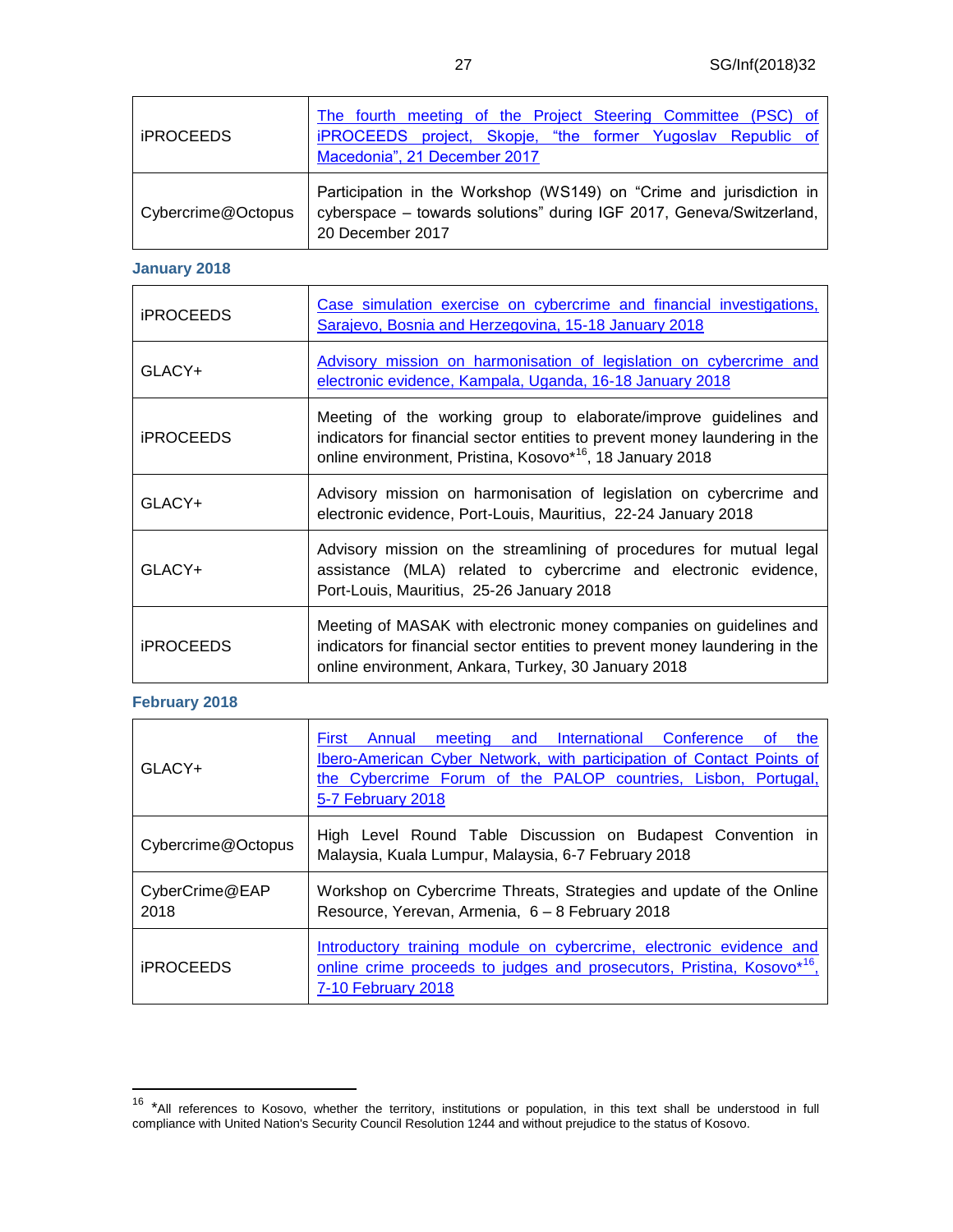| Cybercrime@Octopus     | Participation in the Expert Group Meeting (EGM) on Lawful Access to<br>Digital Data Across Borders, Vienna, Austria, 12-13 February 2018                                                                      |
|------------------------|---------------------------------------------------------------------------------------------------------------------------------------------------------------------------------------------------------------|
| GLACY+                 | Participation in the Public Safety Working Group Inter-sessional<br>Meeting, Brussels, Belgium, 12-13 February 2018                                                                                           |
| <b>iPROCEEDS</b>       | Meeting on Public-private co-operation for fighting cybercrime and online<br>crime proceeds, Podgorica, Montenegro, 13 February 2018                                                                          |
| CyberCrime@EAP<br>2018 | Workshop on Cybercrime Threats, Strategies and update of the Online<br>Resource, Baku, Azerbaijan, 13-15 February 2018                                                                                        |
| <b>iPROCEEDS</b>       | Introductory training module on cybercrime, electronic evidence and<br>online crime proceeds (1st part), Skopje, "The former Yugoslav Republic<br>of Macedonia", 15-16 February 2018                          |
| CyberSouth             | Basic Training on Cybercrime and Electronic Evidence for Magistrates,<br>Beirut, Lebanon, 16 February 2018                                                                                                    |
| GLACY+                 | Advisory mission on the set up of the Cybercrime Division at the CID in<br>Sri Lanka Police, Colombo, Sri Lanka, 19-21 February 2018                                                                          |
| Cybercrime@Octopus     | Drug Online Course organised by the Central Directorate for Antidrug<br>Services (C.D.A.S) and the Multiagency College of Advanced Studies for<br>Law Enforcement Officials, Rome, Italy, 19-22 February 2018 |
| CyberSouth             | Counter Terrorism Monitoring, Reporting and Support Mechanism<br>(CT Morse) meeting, Brussels, Belgium, 20 February 2018                                                                                      |
| <b>iPROCEEDS</b>       | Meeting MASAK with virtual currency exchange on guidelines and<br>indicators for financial sector entities to prevent money laundering in the<br>online environment, Ankara, Turkey, 22 February 2018         |
| CyberCrime@EAP<br>2018 | Workshop on Cybercrime Threats, Strategies and update of the Online<br>Resource, Tbilisi, Georgia, 20-22 February 2018                                                                                        |
| CyberCrime@EAP<br>2018 | Workshop on legal and practical aspects of co-operation between law<br>enforcement and Internet service providers, Kishinev, Republic of<br>Moldova, 26-27 February 2018                                      |
| Cybercrime@Octopus     | Participation in the Global Internet and Jurisdiction Conference, Ottawa,<br>Canada, 26-28 February 2018                                                                                                      |
| GLACY+                 | Advisory mission on harmonisation of legislation on cybercrime and<br>electronic evidence in Nepal, Kathmandu, Nepal, 26-28 February 2018                                                                     |
| GLACY+                 | Basic judicial training on cybercrime and digital evidence for the Judicial<br>Police, Kenitra, Morocco, 27 February-2 March 2018                                                                             |
| CyberSouth             | EuroMed Justice Conference, Brussels, Belgium, 28 February 2018                                                                                                                                               |
| CyberCrime@EAP<br>2018 | Workshop on Cybercrime Threats, Strategies and update of the Online<br>Resource, Kishinev, Republic of Moldova, 28 February-2 March 2018                                                                      |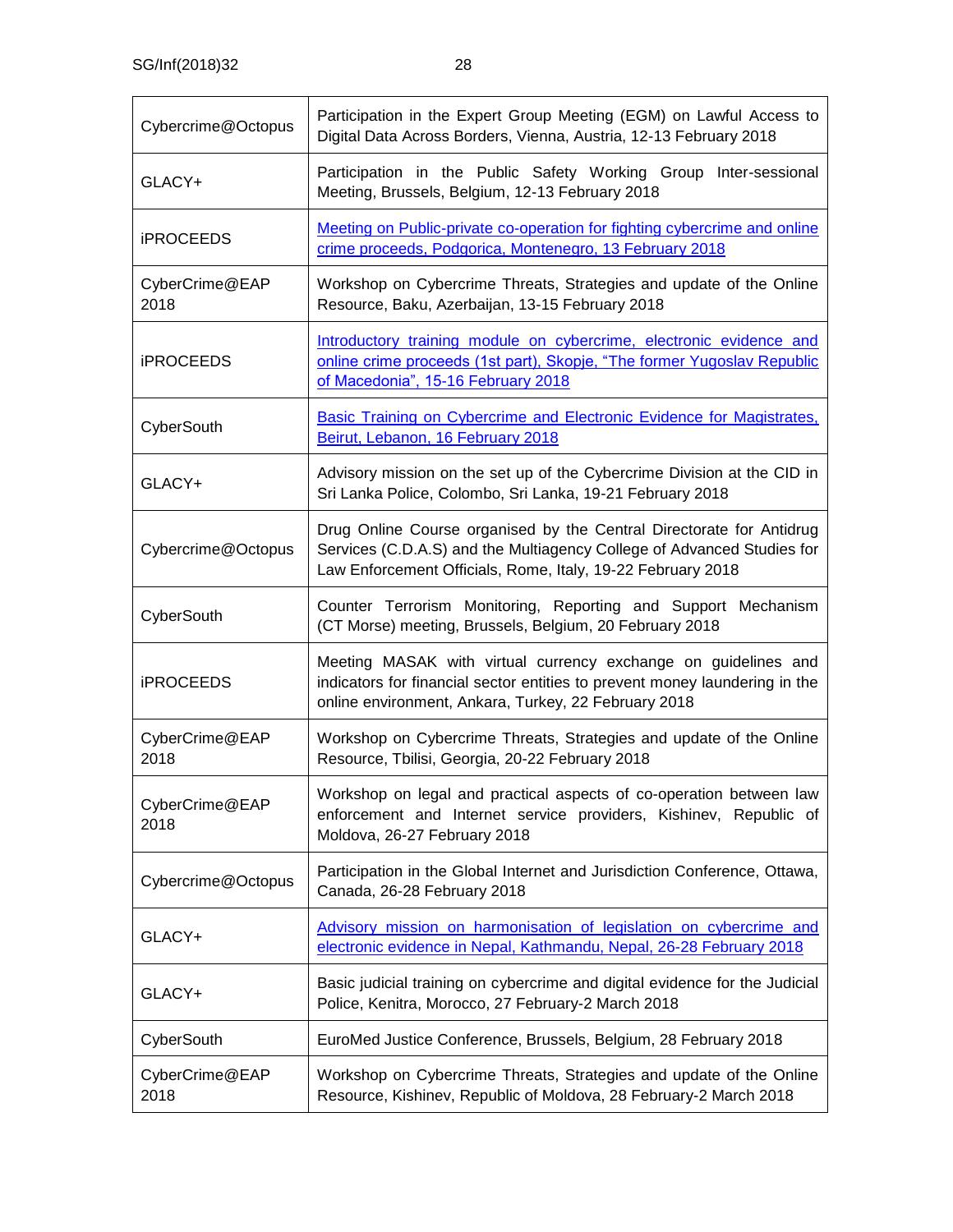**March 2018**

| CyberSouth             | Workshop on Responses to the challenge of cybercrime, Amman -<br>Tareg, Jordan, 5 March 2018                                                                                                          |
|------------------------|-------------------------------------------------------------------------------------------------------------------------------------------------------------------------------------------------------|
| GLACY+                 | Focus<br>Conference,<br>Jakarta<br>and<br>Surabaya,<br>Indonesia,<br>Data<br>5-8 March 2018                                                                                                           |
| <b>iPROCEEDS</b>       | Introductory training module on cybercrime, electronic evidence and<br>online crime proceeds (2nd part), Skopje, "The former Yugoslav<br>Republic of Macedonia", 5-6 March 2018                       |
| CyberSouth             | International conference on Judicial Co-operation in Cybercrime Matters,                                                                                                                              |
| CyberCrime@EAP<br>2018 | The Hague, Netherlands, 7-8 March 2018                                                                                                                                                                |
| GLACY+                 |                                                                                                                                                                                                       |
| <b>iPROCEEDS</b>       |                                                                                                                                                                                                       |
| GLACY+                 | Technical Review Meeting for the Digital Rights and Freedom Bill, Uyo,<br>Akwa Ibom State, Nigeria, 8-10 March 2018                                                                                   |
| <b>iPROCEEDS</b>       | Meeting of MASAK with electronic money companies on guidelines and<br>indicators for financial sector entities to prevent money laundering in the<br>online environment, Ankara, Turkey, 9 March 2018 |
| GLACY+                 | Participation in ICANN 61 Community Forum, San Juan, Puerto Rico,<br>10-15 March 2018                                                                                                                 |
| GLACY+                 | Meeting with cybercrime investigations heads of unit from the region to<br>discuss operational activities and plan and organise a joint operation,<br>Hong Kong, 12-16 March 2018                     |
| GLACY+                 | Advisory mission for the development of legislation on cybercrime and<br>electronic evidence, Ouagadougou, Burkina Faso, 12-15 March 2018                                                             |
| GLACY+                 | Workshop on Cybercrime and Cybersecurity for The Bay of Bengal<br>Initiative for Multi-Sectoral Technical and Economic Co-operation<br>(BIMSTEC) Member Countries, Bangladesh, 13-15 March 2018       |
| <b>iPROCEEDS</b>       | 2nd Western Balkans Integrative Internal Security Governance (IISG)<br>Board Meeting, Ljubljana, Slovenia, 15-16 March 2018                                                                           |
| GLACY+                 | Residential Workshop on Cybercrime and Electronic Evidence for<br>District Judges and Magistrates, Colombo, Sri Lanka, 16-18 March 2018                                                               |
| <b>iPROCEEDS</b>       | Participation in the Second Cyber Security Conference, Sarajevo,<br>Bosnia and Herzegovina, 20 March 2018                                                                                             |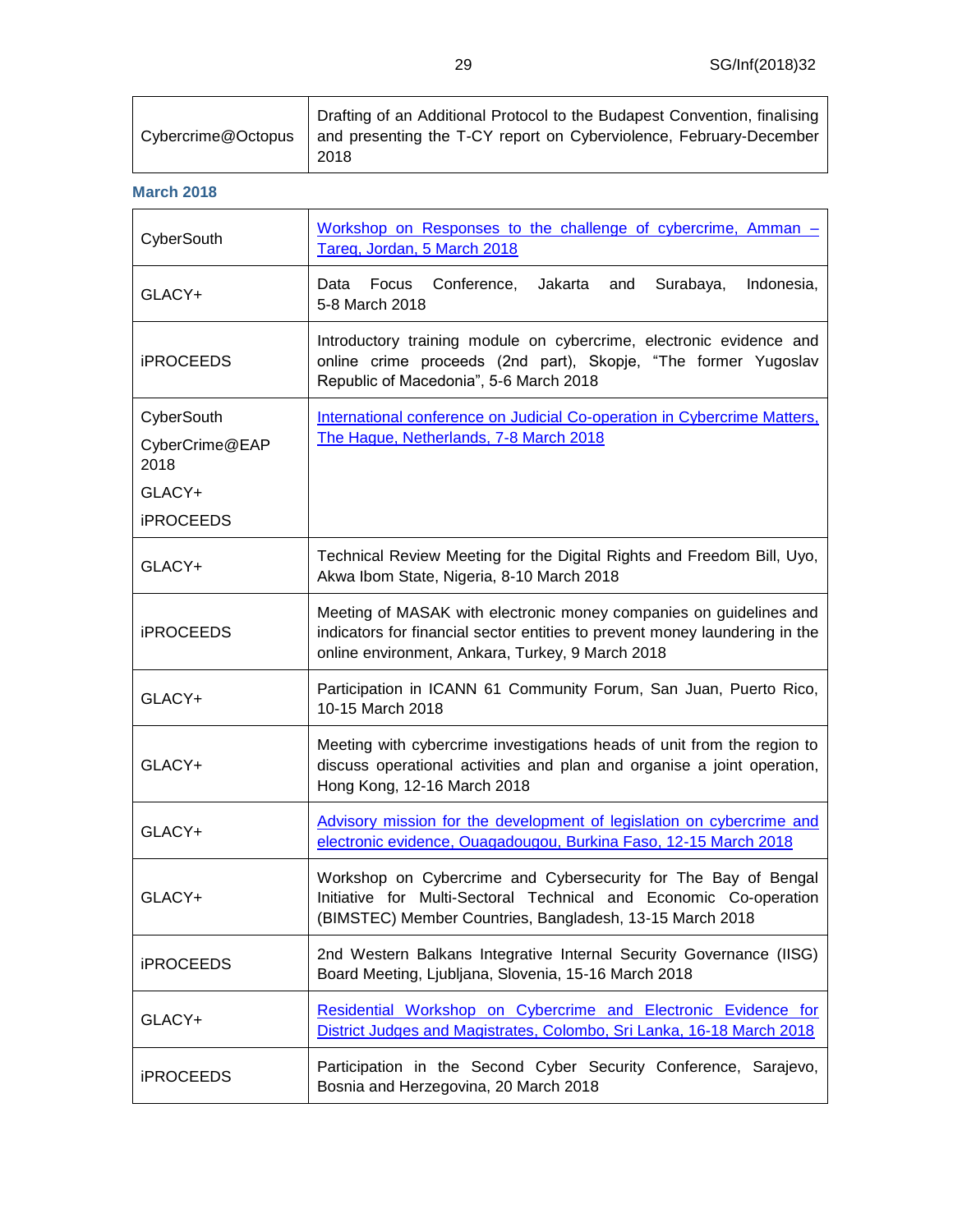| GLACY+                           | Participation in the ECTEG General Assembly and in the FREETOOL<br>Showcase Event, The Hague, The Netherlands, 20-22 March 2018                                                         |
|----------------------------------|-----------------------------------------------------------------------------------------------------------------------------------------------------------------------------------------|
| GLACY+                           | Introductory Training of Trainers Course on Cybercrime and Electronic<br>Evidence for Judges, Magistrates and Prosecutors of the ASEAN<br>Region, Manila, Philippines, 20-23 March 2018 |
| CyberSouth                       | Project launching conference, Tunis, Tunisia, 21-23 March 2018                                                                                                                          |
| <b>iPROCEEDS</b>                 | Workshop online financial fraud and credit card fraud, Sarajevo, Bosnia<br>and Herzegovina, 21-22 March 2018                                                                            |
| Cybercrime@Octopus               | Develop a study on legislation for Kuwait, 23 March 2018                                                                                                                                |
| GLACY+                           | Workshop on the streaming of MLA procedures related to cybercrime<br>and electronic evidence, Dakar, Senegal, 26-27 March 2018                                                          |
| CyberCrime@EAP<br>2018<br>GLACY+ | 2nd Regional Cybercrime Co-operation Exercise, Kishinev, Republic of<br>Moldova, 27-30 March 2018                                                                                       |

#### **April 2018**

| GLACY+<br>CyberCrime@EAP<br>2018<br><b>iPROCEEDS</b><br>Cybercrime@Octopus<br>CyberSouth | Meeting of the United Nations Intergovernmental Expert Group on<br>Cybercrime, Vienna, Austria, 3-7 April 2018                                                                                                        |
|------------------------------------------------------------------------------------------|-----------------------------------------------------------------------------------------------------------------------------------------------------------------------------------------------------------------------|
| <b>iPROCEEDS</b>                                                                         | T-CY Protocol Drafting Group meeting, Vienna, Austria, 6-7 April 2018                                                                                                                                                 |
| GLACY+<br>CyberCrime@EAP<br>2018<br>CyberSouth                                           |                                                                                                                                                                                                                       |
| CyberSouth                                                                               | The 11th Middle East and North Africa Working Group Meeting on<br>Cybercrime for Heads of Units, Algiers, Algeria, 4-5 April 2018                                                                                     |
| GLACY+                                                                                   | Integration of ECTEG training materials into the law enforcement training<br>academies and other professional law enforcement training bodies,<br>Colombo, Sri Lanka, 4-6 April 2018                                  |
| <b>iPROCEEDS</b>                                                                         | Meeting of the working group to elaborate/improve guidelines and<br>indicators for financial sector entities to prevent money laundering in the<br>online environment, Pristina, Kosovo* <sup>17</sup> , 5 April 2018 |

<sup>&</sup>lt;sup>17</sup> \*All references to Kosovo, whether the territory, institutions or population, in this text shall be understood in full compliance with United Nation's Security Council Resolution 1244 and without prejudice to the status of Kosovo.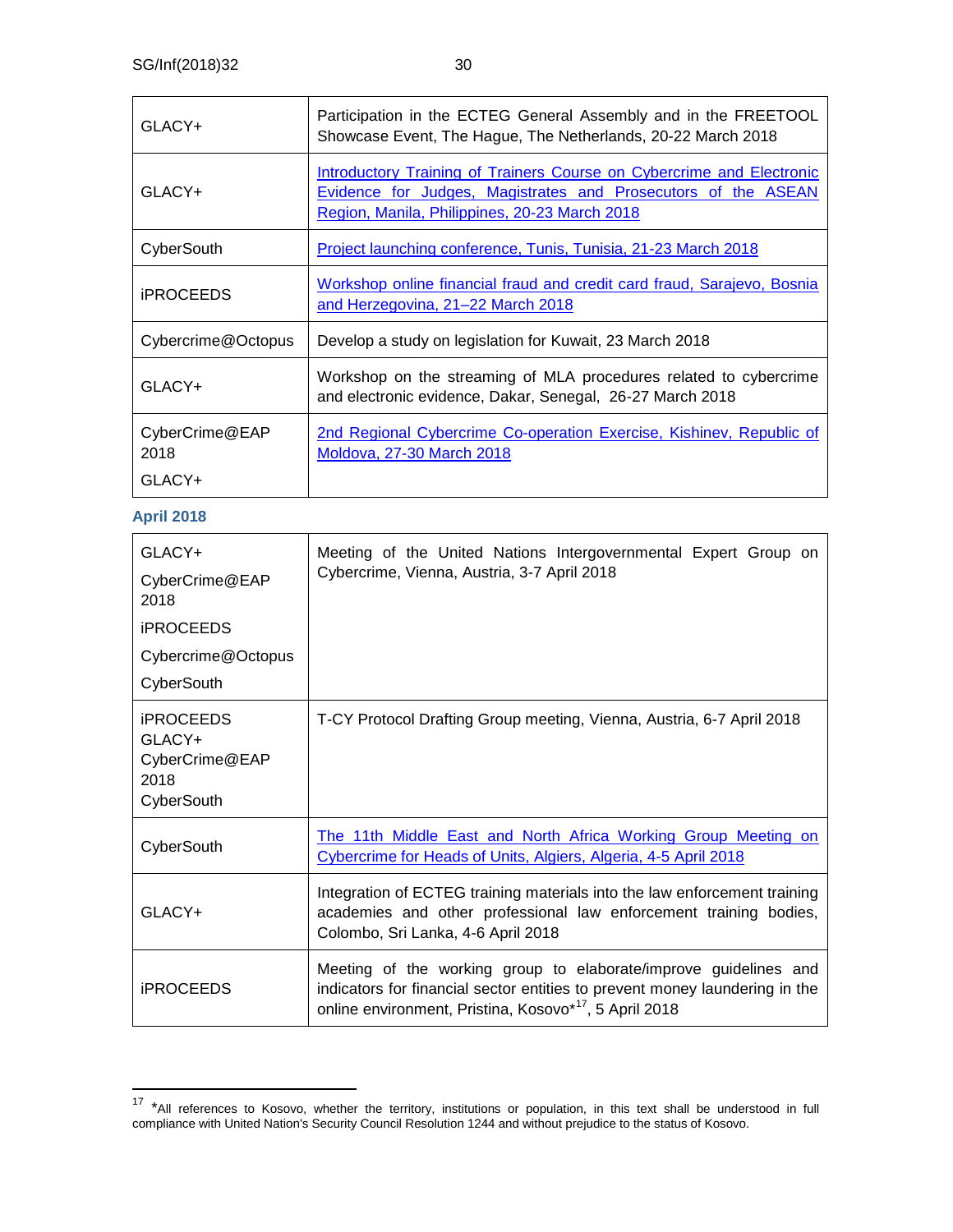| <b>iPROCEEDS</b>       | Meeting of the working group to elaborate/improve guidelines and<br>indicators for financial sector entities to prevent money laundering in the<br>online environment, Skopje, "The former Yugoslav Republic of<br>Macedonia", 11 April 2018 |
|------------------------|----------------------------------------------------------------------------------------------------------------------------------------------------------------------------------------------------------------------------------------------|
| GLACY+                 | Cyber Security and Cybercrime Policies for African Diplomats, Addis<br>Ababa, Ethiopia, 11-13 April 2018                                                                                                                                     |
| CyberCrime@EAP<br>2018 | Cybercrime<br>Workshop<br>on<br>Threats, Strategies,<br>Co-operation<br>Memorandum and Online Resource, Kyiv, Ukraine, 11-13 April 2018                                                                                                      |
| GLACY+                 | Initial Assessment Visit to Chile, Santiago, Chile, 16-19 April 2018                                                                                                                                                                         |
| <b>iPROCEEDS</b>       | Case simulation exercise on cybercrime and financial investigations,<br>Tirana, Albania, 16-19 April 2018                                                                                                                                    |
| GLACY+                 | Integration of ECTEG materials in the training strategy for law<br>enforcement officers, Accra, Ghana, 18-20 April 2018                                                                                                                      |
| CyberCrime@EAP<br>2018 | Meeting of the Cybercrime Working Group at the Pompidou Group.<br>Dublin, Ireland, 18-19 April 2018                                                                                                                                          |
| <b>iPROCEEDS</b>       | Second national delivery of the introductory training module on<br>cybercrime, electronic evidence and online crime proceeds, Podgorica,<br>Montenegro, 19-20 April, 2018 (1st part) and 17-18 May 2018 (2nd part)                           |
| CyberCrime@EAP<br>2018 | Second Cyber Security Festival organised by Internet Development<br>Initiative and University of Georgia, Tbilisi, Georgia, 20 April 2018                                                                                                    |
| CyberSouth             | Participation in the 1st EuroMed Conference on Digital Evidence,<br>Lisbon, Portugal, 23-25 April 2018                                                                                                                                       |
| GLACY+                 | Initial Assessment Visit to Nigeria, Abuja, Nigeria, 24-27 April 2018                                                                                                                                                                        |
| CyberCrime@EAP<br>2018 | Advisory Mission on 24/7 Points of Contact - Functions and Institutional<br>Setup, Yerevan, Armenia, 25-26 April 2018                                                                                                                        |

## **May 2018**

| $GLACY+$                                          | Advisory mission on harmonisation of legislation on cybercrime and<br>electronic evidence, Banjul, The Gambia, 2-4 May 2018                                                                              |
|---------------------------------------------------|----------------------------------------------------------------------------------------------------------------------------------------------------------------------------------------------------------|
| <b><i>IPROCEEDS</i></b><br>CyberCrime@EAP<br>2018 | Regional meeting on international co-operation on cybercrime and<br>electronic evidence, Kyiv, Ukraine, 3-4 May 2018                                                                                     |
| GLACY+                                            | Regional training of trainers on cybercrime and electronic evidence for<br>first responders of the police forces, Dakar, Senegal, 7-11 May 2018                                                          |
| Cybercrime@Octopus                                | Drug Online Course organised by the Central Directorate for Antidrug<br>Services (C.D.A.S.) and the Multiagency College of Advanced Studies<br>for Law Enforcement Officials, Rome, Italy, 7-11 May 2018 |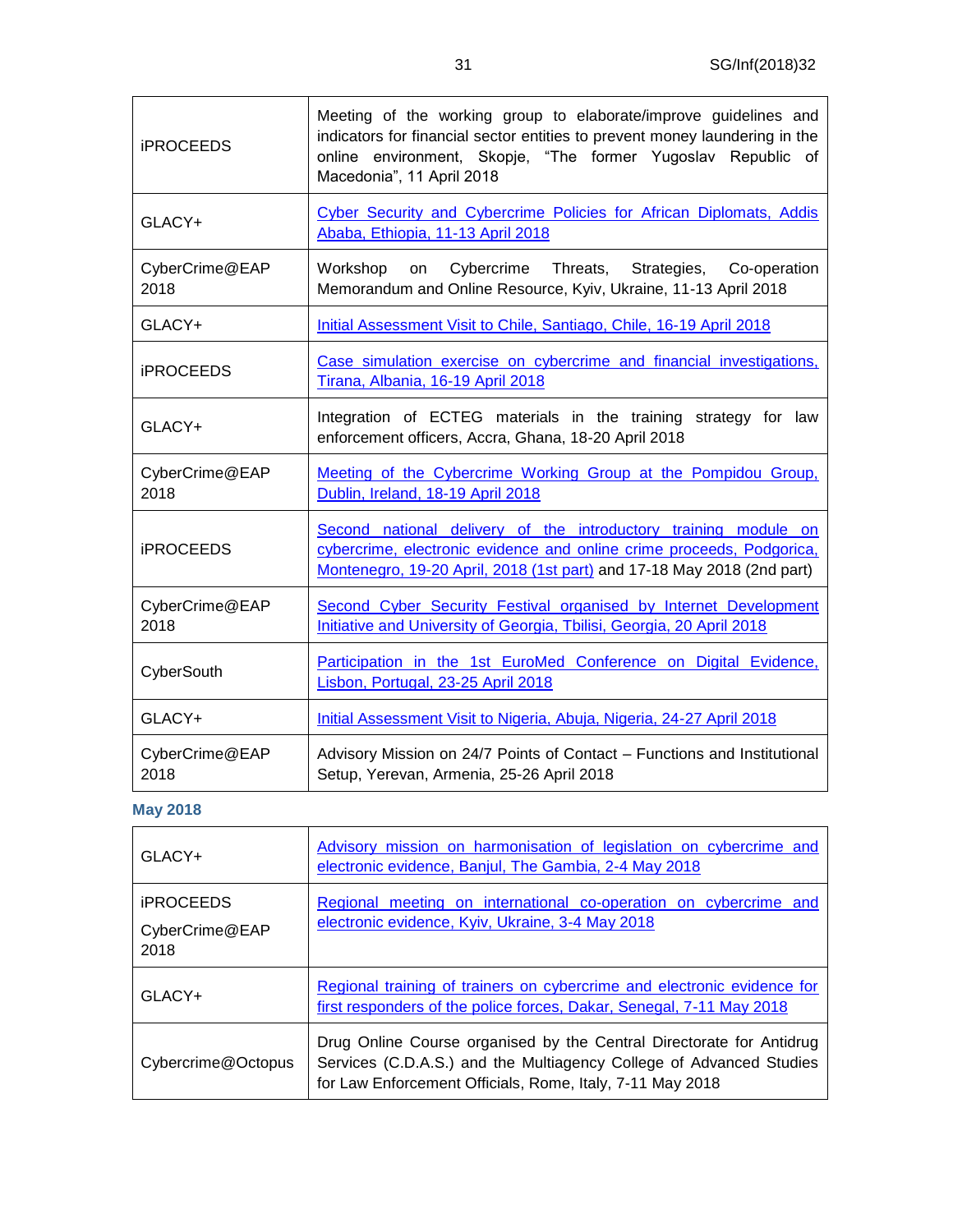| CyberSouth                                                         | Study visit of specialised units on cybercrime in Lebanon, Beirut,<br><b>Lebanon, 7-10 May 2018</b>                                                                                                                                                                                                                          |
|--------------------------------------------------------------------|------------------------------------------------------------------------------------------------------------------------------------------------------------------------------------------------------------------------------------------------------------------------------------------------------------------------------|
| CyberSouth                                                         | Joint Advisory Mission to analyse ISF capabilities, Beirut, Lebanon,<br>8-11 May 2018                                                                                                                                                                                                                                        |
| GLACY+                                                             | Residential Introductory Training on Cybercrime and Electronic Evidence<br>for Prosecutors and Judges, Cebu, Philippines, 8-10 May                                                                                                                                                                                           |
| GLACY+                                                             | INTERPOL meeting with cybercrime investigations heads of unit from<br>the region to discuss operational activities and plan and organise a joint<br>operation, Tehran, Iran, 8-10 May 2018                                                                                                                                   |
| <b>iPROCEEDS</b>                                                   | Support to participation at the MSc in Forensic Computing and<br>Cybercrime Investigation University College Dublin - 3rd Semester<br>Examination Session, Dublin, Ireland, 8-12 May 2018                                                                                                                                    |
| CyberSouth                                                         | CyFy 2018 Africa Conference, Tangier, Morocco, 10-12 May 2018                                                                                                                                                                                                                                                                |
| GLACY+                                                             | Lecture on the Budapest Convention, Cyber Security Master Programme<br>LUISS University, Rome, Italy, 11 May 2018                                                                                                                                                                                                            |
| GLACY+                                                             | GLACY+ Steering Committee, Vienna, Austria, 14 May 2018                                                                                                                                                                                                                                                                      |
| CyberSouth                                                         | Basic judicial training course on cybercrime and electronic evidence,<br>Rabat, Morocco, 14-17 May 2018                                                                                                                                                                                                                      |
| GLACY+<br>CyberCrime@EAP<br>2018<br><b>iPROCEEDS</b>               | Participation in the 27th session of the UN Commission for Crime<br>Prevention and Criminal Justice "Criminal justice responses to prevent<br>and counter cybercrime in all its forms, including through the<br>strengthening of co-operation at the national and international levels",<br>Vienna, Austria, 14-18 May 2018. |
| Cybercrime@Octopus<br>CyberSouth                                   | Side-event on the state of cybercrime legislation (Council of Europe in<br>partnership with the Governments of Argentina, Portugal, Romania, Sri<br>Lanka and United Kingdom and the European Union), Vienna, Austria,<br>15 May 2018.                                                                                       |
| <b>iPROCEEDS</b><br>GLACY+<br>CyberCrime@EAP<br>2018<br>CyberSouth | T-CY Protocol Drafting Group meeting, Vienna, Austria, 11-13 May 2018                                                                                                                                                                                                                                                        |
| <b>iPROCEEDS</b>                                                   | Regional workshop on criminal justice statistics on cybercrime and<br>electronic evidence, Bucharest, Romania, 14-15 May 2018                                                                                                                                                                                                |
| <b>iPROCEEDS</b>                                                   | Case simulation exercise on cybercrime and financial investigations,<br>Ankara, Turkey, 21-24 May 2018                                                                                                                                                                                                                       |
| GLACY+                                                             | Costa Rica,<br>Initial assessment visit to<br><u>San-José, Costa</u><br>Rica,<br>21-24 May 2018                                                                                                                                                                                                                              |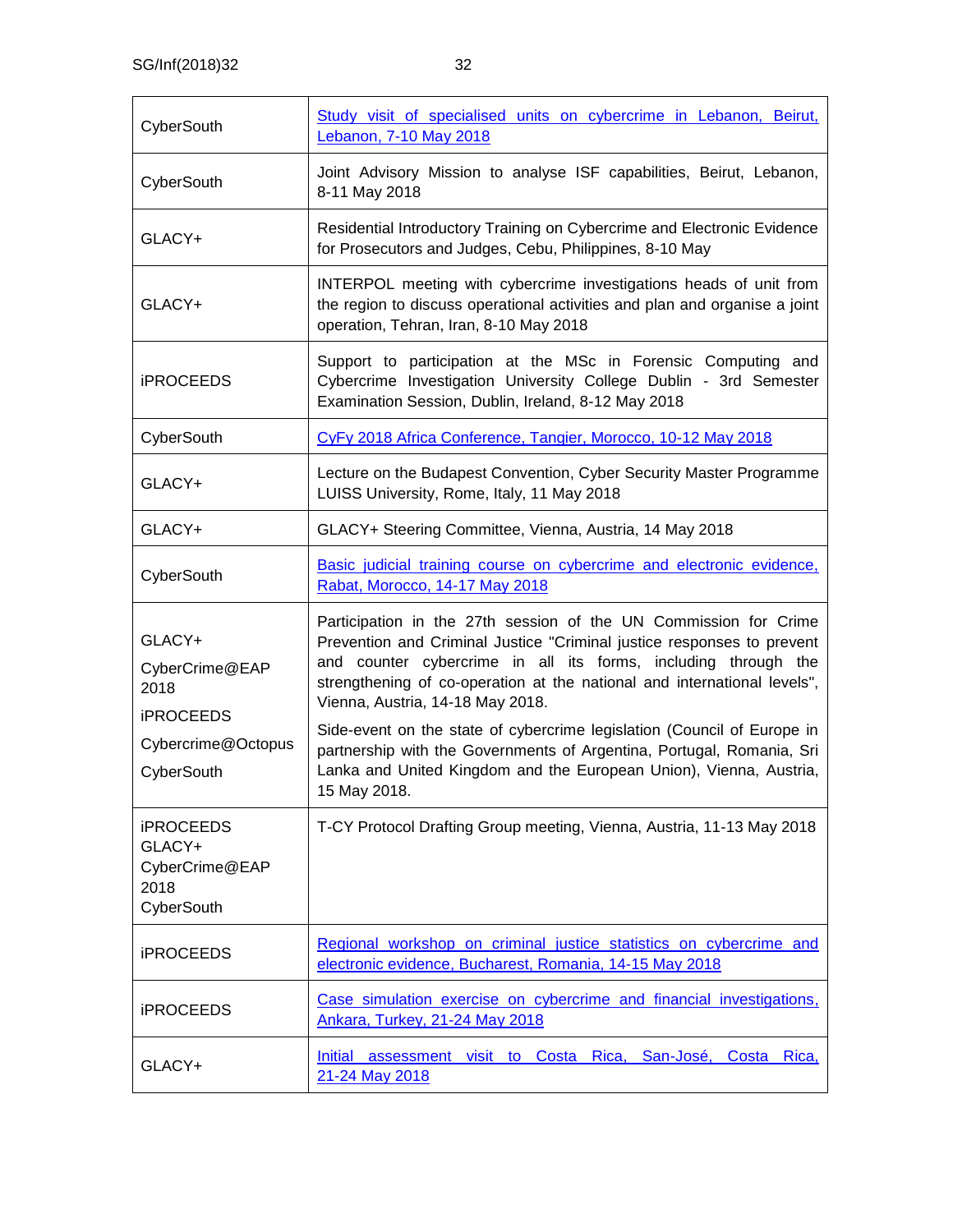| CyberCrime@EAP<br>2018 | Workshop on Cybercrime Threats, Strategies and Online Resource,<br>Minsk, Belarus, 22-24 May 2018                                                                                    |
|------------------------|--------------------------------------------------------------------------------------------------------------------------------------------------------------------------------------|
| <b>iPROCEEDS</b>       | Second National Delivery of the Introductory Judicial Training Module on<br>Cybercrime, Electronic Evidence and Online Crime Proceeds, Tirana,<br>Albania, 30-31 May 2018 (1st part) |
| GLACY+                 | DESK STUDY Analysis of the project of Cybercrime bill in Brazil, May -<br>June 2018                                                                                                  |

#### **June 2018**

| CyberCrime@EAP<br>2018                     | Steering Committee and participation at EuroDIG 2018, Tbilisi, Georgia,<br>4-6 June 2018                                                                                                                                             |
|--------------------------------------------|--------------------------------------------------------------------------------------------------------------------------------------------------------------------------------------------------------------------------------------|
| CyberSouth                                 | Assessment visit in Jordan, Amman, Jordan, 4-6 June 2018                                                                                                                                                                             |
| GLACY+                                     | Initial assessment visit to Cape Verde, Praia, Cape Verde, 4-7 June<br>2018                                                                                                                                                          |
| GLACY+                                     | Cybercrime Training organised by the Italian Police, Naples, Italy,<br>4-15 June 2018                                                                                                                                                |
| <b>iPROCEEDS</b><br>CyberCrime@EAP<br>2018 | European Dialogue on Internet Governance (EuroDIG) 2018, Tbilisi,<br>Georgia, 5-6 June 2018                                                                                                                                          |
| <b>iPROCEEDS</b>                           | Participation in the 3rd International Conference "Cyber Crime Trends<br>and Threats: Europe and International Dimensions", Nicosia, Cyprus,<br>11-12 June 2018                                                                      |
| GLACY+                                     | ECTEG Course, Cybercrime and Digital Forensics Specialised Training<br>for Law Enforcement Officers (Live Data Forensics), Santo Domingo,<br>Dominican Republic, 11-15 June 2018                                                     |
| CyberCrime@EAP<br>2018                     | Contribution to the Armenia Action Plan Steering Committee meeting,<br>Yerevan, Armenia, 12 June 2018                                                                                                                                |
| GLACY+                                     | Support regional meetings amongst relevant countries<br>and<br>international/regional organisation - Second Annual PILON Cybercrime<br>Workshop: Combatting Online Child Abuse in the Pacific, Nuku'Alofa,<br>Tonga, 12-15 June 2018 |
| <b>iPROCEEDS</b>                           | Second National Delivery of the Introductory Judicial Training Module on<br>Cybercrime, Electronic Evidence and Online Crime Proceeds, Belgrade,<br>Serbia, 12-15 June 2018                                                          |
| GLACY+                                     | INTERPOL Instructor Development Course, Singapore, 18-22 June<br>2018                                                                                                                                                                |
| Cybercrime@Octopus                         | Cybercriminality et Digital Evidence, Paris, 18-22 June 2018                                                                                                                                                                         |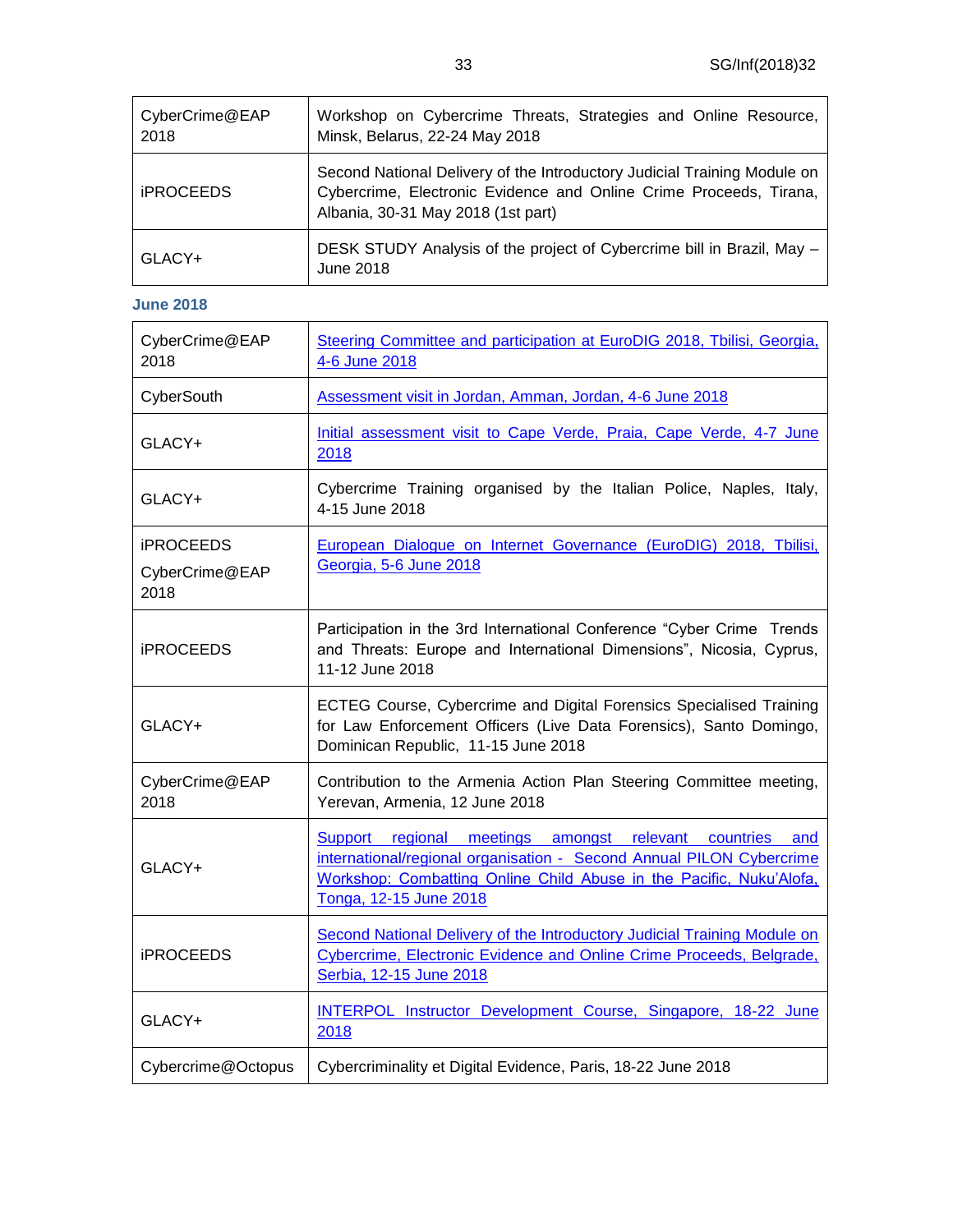| <b>iPROCEEDS</b>       | Second National Delivery of the Introductory Judicial Training Module on<br>Cybercrime, Electronic Evidence and Online Crime Proceeds, Tirana,<br>Albania, 18-19 June 2018 (2nd part) |
|------------------------|---------------------------------------------------------------------------------------------------------------------------------------------------------------------------------------|
| GLACY+                 | Advanced Judicial Training Course on Cybercrime and Electronic<br>Evidence for Judges, Magistrates and Prosecutors of the ASEAN<br>Region, Cebu, Philippines, 19-22 June 2018         |
| CyberCrime@EAP<br>2018 | Advisory Mission on international co-operation through 24/7 points of<br>contact and mutual legal assistance, Baku, Azerbaijan, 19-21 June 2018                                       |
| CyberSouth             | CEPOL Co-ordination meeting, Budapest, Hungary, 26 June 2018                                                                                                                          |
| GLACY+                 | In-country workshop on Data Protection and INTERPOL tools and<br>services, Santo Domingo, Dominican Republic, 26-28 June 2018                                                         |
| GLACY+                 | 3rd INTERPOL Digital Forensics Expert Group Meeting, Heathrow,<br>United Kingdom, 27-29 June 2018                                                                                     |
| $GLACY+$               | Participation in GFCE Working Group A Meeting - Cyber Security Policy<br>& Strategy, The Hague, Netherlands, 28 June 2018                                                             |
| Cybercrime@Octopus     | Symposium at the Court of Cassation, International Criminal Law<br>facing Cybercrime, Paris, 28 June, 2018                                                                            |

#### **July 2018**

| Cybercrime@Octopus<br>GLACY+                         | Advisory mission on cybercrime legislation in Samoa and Phase 1 –<br>Stakeholders Training, Apia, Samoa, 2-3 July 2018               |
|------------------------------------------------------|--------------------------------------------------------------------------------------------------------------------------------------|
| GLACY+                                               | Workshop for Judges and Magistrates on cybercrime and electronic<br>evidence, Apia, Samoa, 4-6 July 2018                             |
| CyberCrime@EAP<br>2018                               | 19th Plenary Meeting of the Cybercrime Convention Committee and 2nd<br>Protocol Drafting Plenary, Strasbourg, France, 9-11 July 2018 |
| CyberSouth                                           |                                                                                                                                      |
| GLACY+                                               |                                                                                                                                      |
| <b>iPROCEEDS</b>                                     | <b>ECTEG Live Data Forensics Training, Pristina, Kosovo*18</b> , 9-13 July<br>2018                                                   |
| Cybercrime@Octopus<br><b>iPROCEEDS</b>               | Meeting of the 24/7 Network of Contact Points of the Budapest<br>Convention on Cybercrime, Strasbourg, France, 11 July 2018          |
| Cybercrime@Octopus<br><b>iPROCEEDS</b><br>CyberSouth | Conference 2018 - Co-operation against<br>Octopus<br>Cybercrime,<br>Strasbourg, France, 11-13 July 2018                              |

<sup>&</sup>lt;sup>18</sup> \*All references to Kosovo, whether the territory, institutions or population, in this text shall be understood in full compliance with United Nation's Security Council Resolution 1244 and without prejudice to the status of Kosovo.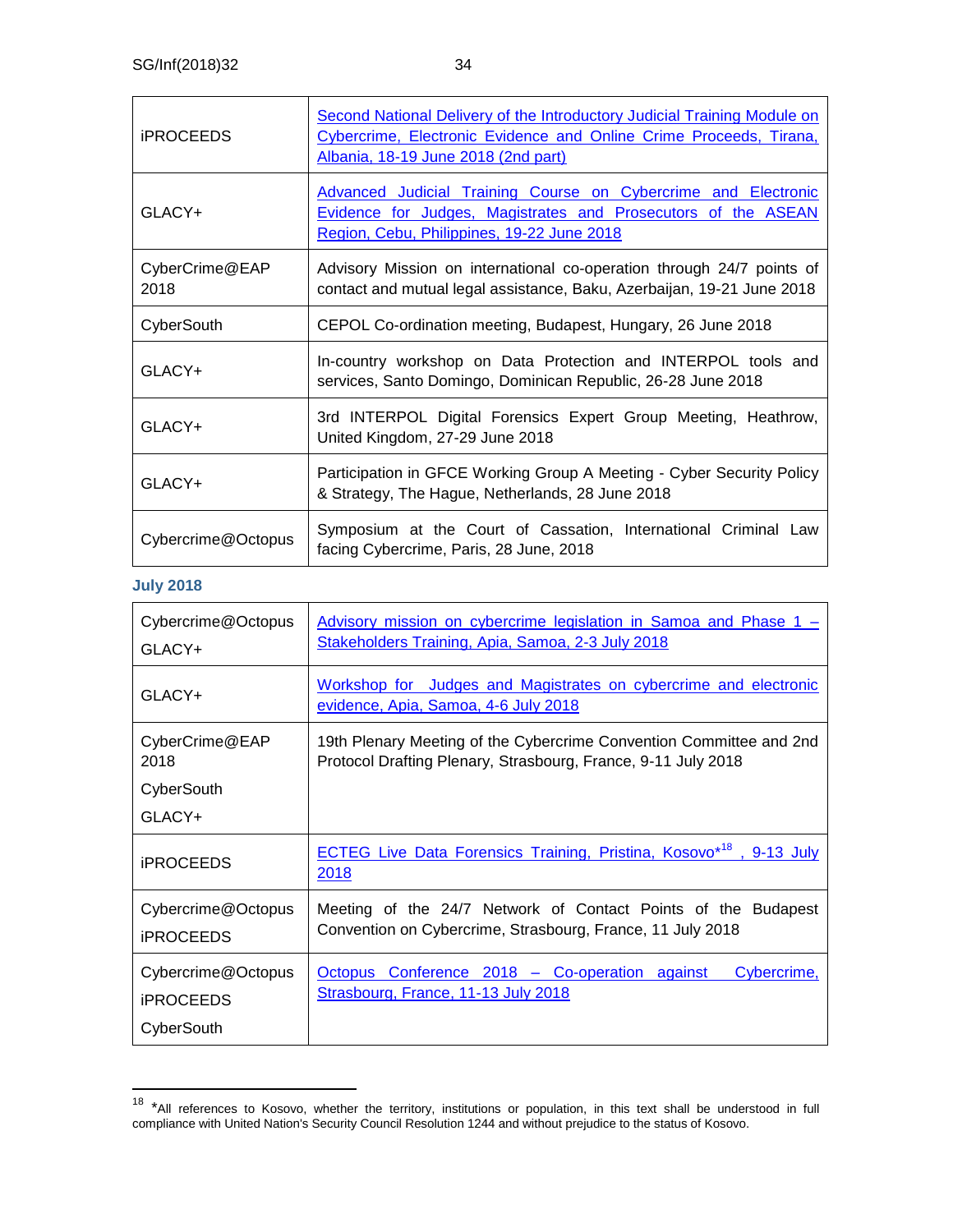| GLACY+           | Visit of the AG of Nepal to Eurojust and Belgium, The Hague (The<br>Netherlands), Brussels and Mechelen (Belgium), 16-20 July 2018                                                                   |
|------------------|------------------------------------------------------------------------------------------------------------------------------------------------------------------------------------------------------|
| GLACY+           | Advanced Judicial Training on cybercrime and electronic evidence for<br>Judges, Prosecutors and Lawyers with participation of Anglophone<br>countries from the ECOWAS Region, Ghana, 17-20 July 2018 |
| GLACY+           | Annual CyberSecurity Bootcamp organised by OAS and INCIBE, in<br>collaboration with Interpol, Europol and FIRST, Leon, Spain, 17-28 July<br>2018                                                     |
| <b>iPROCEEDS</b> | First preparatory meeting to develop a Cybercrime Exercise Scenario<br>(C-PROC and Consultants), Bucharest, Romania, 23-25 July 2018                                                                 |
| GLACY+           | Integration of ECTEG training materials into the law enforcement training<br>academies and other professional law enforcement training bodies, Port<br>Louis, Mauritius, 30 July - 1 August 2018     |
| CyberSouth       | Adaptation of the judicial training course, Strasbourg, France, 30 July -<br>3 August 2018                                                                                                           |

### **August 2018**

| GLACY+             | Special Programme on Cybercrime and Electronic Evidence for Supreme<br>Court Justices, Port Louis, Mauritius, 1-3 August 2018                                                                                                                                                   |
|--------------------|---------------------------------------------------------------------------------------------------------------------------------------------------------------------------------------------------------------------------------------------------------------------------------|
| Cybercrime@Octopus | Comparative analysis of legal framework of Qatar, August 2018                                                                                                                                                                                                                   |
| GLACY+             | <b>ECTEG Course, Cybercrime and Digital Forensics Specialised Training</b><br>for Law Enforcement Officers, Manila, Philippines, 13-18 August 2018                                                                                                                              |
| GLACY+             | <b>ECTEG Course, Cybercrime and Digital Forensics Specialised Training</b><br>Enforcement<br>Officers,<br>Law<br>Nuku'alofa.<br>Tonga,<br>for the set of the set of the set of the set of the set of the set of the set of the set of the set of the set o<br>20-24 August 2018 |
| GLACY+             | Advisory mission on cybercrime legislation in Vanuatu.<br>Elaboration/revision of the legislative framework on Cybercrime and<br>electronic evidence and Awareness workshop on the Budapest<br>Convention, Vanuatu, 20-24 August 2018                                           |
| CyberSouth         | Advisory mission on 24/7 contact point, Tunis, Tunisia, 27 August 2018                                                                                                                                                                                                          |
| $GLACY+$           | Advanced Judicial Training Course on Cybercrime and Electronic<br>Evidence for Judges, Prosecutors and other Judicial Officers of the<br>Pacific Region, Nuku'alofa, Kingdom of Tonga, 27-30 August 2018                                                                        |
| GLACY+             | Joint International Workshop for Cybercrime Investigation Units and MLA<br>Central Authorities, Singapore, 27-31 August 2018                                                                                                                                                    |
| Cybercrime@Octopus | International Symposium on Cybercrime Response, Seoul, Republic of<br>Korea, 29-31 August 2018                                                                                                                                                                                  |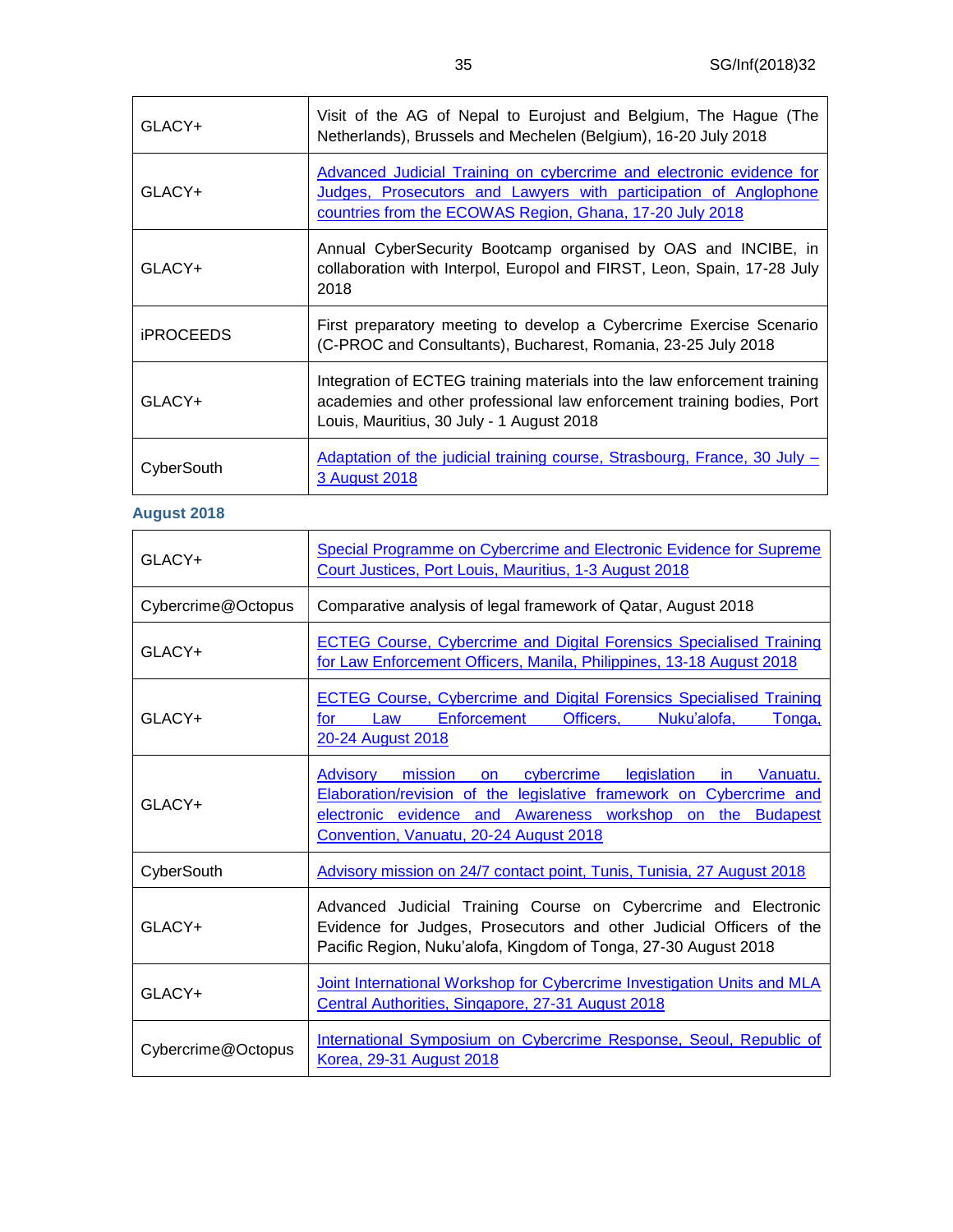| CyberSouth                   | Advisory mission for an expert's workshop to discuss the opportunities<br>on adopting a cybersecurity strategy, Aramoun, Lebanon, 29-30 August<br>2018                                 |
|------------------------------|----------------------------------------------------------------------------------------------------------------------------------------------------------------------------------------|
| GLACY+                       | Integration/mainstreaming of training modules on Cybercrime and<br>Electronic Evidence into Judicial Training Curricula of training<br>institutions, Nuku'alofa, Tonga, 30 August 2018 |
| Cybercrime@Octopus<br>GLACY+ | Support to the 11th India Security Summit, New Delhi, 31 August 2018                                                                                                                   |

### **September 2018**

| CyberSouth             | Awareness raising meeting on the Budapest Convention and its<br>instruments, Alger, Algeria, 2 September 2018                                                                        |
|------------------------|--------------------------------------------------------------------------------------------------------------------------------------------------------------------------------------|
| CyberCrime@EAP<br>2018 | Underground Economy Conference<br>2018,<br>Strasbourg,<br>France,<br>4-7 September 2018                                                                                              |
| GLACY+                 |                                                                                                                                                                                      |
| <b>iPROCEEDS</b>       |                                                                                                                                                                                      |
| CyberSouth             |                                                                                                                                                                                      |
| GLACY+                 | Participation in the 4th Americas INTERPOL Working Group Meeting on<br>Cybercrime for Heads of Units, Rio de Janeiro, Brazil, 4-6 September<br>2018                                  |
| CyberSouth             | Awareness-raising meeting on the Budapest Convention and its<br>instruments, Tunis, Tunisia, 6-7 September 2018                                                                      |
| GLACY+                 | Data Protection Legislation Drafting Residential Workshop, Calabar,<br>Nigeria, 10-14 September 2018                                                                                 |
| CyberCrime@EAP<br>2018 | Table-top exercise on international co-operation<br>on cybercrime,<br>Yerevan, Armenia, 10-11 September 2018                                                                         |
| <b>iPROCEEDS</b>       | Meeting on public-private co-operation for fighting cybercrime and online<br>crime proceeds, Brcko District, Bosnia and Herzegovina, 11 September<br>2018                            |
| CyberSouth             | Basic Judicial Training, Beirut, Lebanon, 11-15 September 2018                                                                                                                       |
| Cybercrime@Octopus     | Informal meeting on cybercrime of the G77 Group of States, Vienna,<br>Austria, 11-12 September 2018                                                                                  |
| <b>iPROCEEDS</b>       | Meeting on public-private co-operation for fighting cybercrime and online<br>crime proceeds, Banja Luka, Republika Srpska,<br><b>Bosnia</b><br>and<br>Herzegovina, 12 September 2018 |
| CyberSouth             | ECTEG meeting on first responders training, Brussels,<br>Belgium,<br>13 September 2018                                                                                               |